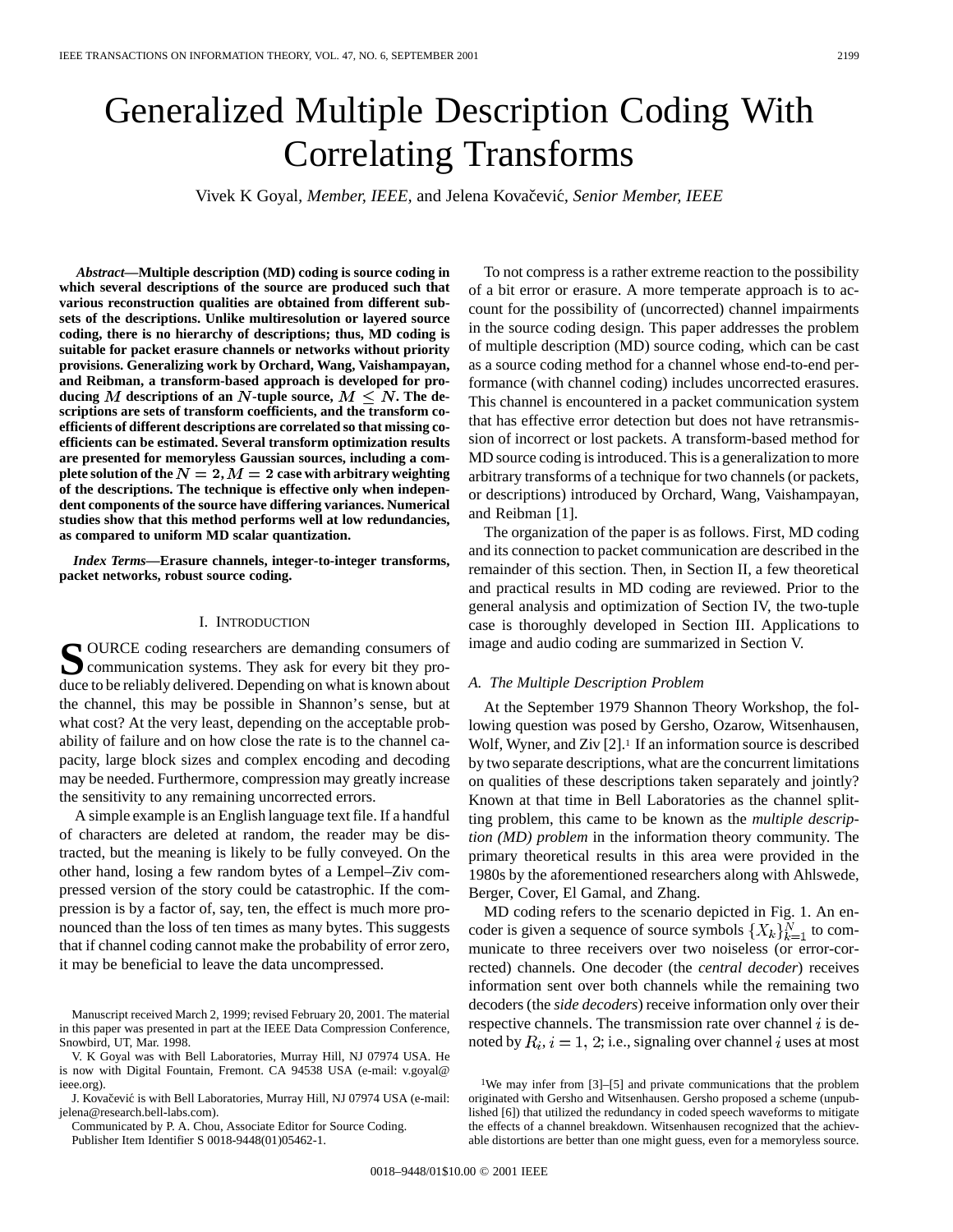

Fig. 1. Scenario for MD source coding with two channels and three receivers.

 $2^{NR_i}$  symbols. Denoting by  $\{\hat{X}_k^{(i)}\}_{k=1}^N$  the reconstruction sequence produced by decoder  $i$ , there are three distortions

$$
D_i = \frac{1}{N} \sum_{k=1}^{N} E\Big[\delta_i\Big(X_k, \hat{X}_k^{(i)}\Big)\Big], \quad \text{for } i = 0, 1, 2
$$

where the  $\delta_i(\cdot, \cdot)$ 's are potentially distinct, nonnegative, realvalued distortion measures.

The central theoretical problem is to determine the set of achievable values (in the usual Shannon sense) for the quintuple  $(R_1, R_2, D_0, D_1, D_2)$ . Decoder 1 receives  $R_1$  bits and hence cannot have distortion less than  $D(R_1)$ , where  $D(\cdot)$  is the distortion-rate function of the source. Making similar arguments for the other two decoders gives the following bounds on the achievable region:2

$$
D_0 \ge D(R_1 + R_2) \tag{1}
$$

$$
D_1 \ge D(R_1) \tag{2}
$$

$$
D_2 \ge D(R_2). \tag{3}
$$

Achieving equality simultaneously in (1)–(3) would imply that an optimal rate  $R_1 + R_2$  description can be partitioned into optimal rate  $R_1$  and rate  $R_2$  descriptions. Unfortunately, this is usually not true because optimal individual descriptions at rates  $R_1$  and  $R_2$  are similar to each other and hence redundant when combined. Making descriptions individually good and yet sufficiently different is the fundamental tradeoff in this problem.

The MD problem can be generalized to more than two channels and more than three receivers. The natural extension is to  $M$ channels and  $2^M - 1$  receivers—one receiver for each nonempty subset of channels. This generalization was considered by Witsenhausen [3] for the restricted case where the source has finite entropy rate and lossless communication is required when any  $k, k < M$ , of the channels are lost. Normalizing the source rate to one and assuming equal usage of each channel, each channel must accommodate a rate of  $1/(M - k)$ . (The rate cannot be lowered because the sum of the rates of the received channels must be at least one.) This bound is achieved by using truncated Reed–Solomon codes. A similar result holds in the more general setting of [7]. The situation with three channels and seven decoders was studied by Zhang and Berger [8].

The MD codes constructed in this paper apply to the generalized MD problem. Unfortunately, no tight achievability bounds are known for generalized MD coding.

#### *B. Applicability to Packet Networks*

Recently, the problem of transmitting data over heterogeneous packet networks has received considerable attention. A typical scenario might require data to move from a fiber link to a wireless link, which necessitates dropping packets to accommodate the lower capacity of the latter. If the network is able to provide preferential treatment to some packets, then the use of a multiresolution or layered source coding system is the obvious solution. But what if the network will not look inside packets and discriminate? Then packets will be dropped at random, and it is not clear how the source (or source-channel) coding should be designed. If packet retransmission is not an option (e.g., due to a delay constraint or lack of a feedback channel), one has to devise a way of making the packets that are received meaningful. The situation is similar if packets are lost due to transmission errors or congestion.

Drawing an analogy between packets and channels, packet communication with  $M$  packets is equivalent to generalized MD coding with M channels. Each of the  $2^M - 1$  nonempty subsets of the packets leads to a potentially distinct reconstruction with some distortion. The case where no packet is received is ignored to maintain the analogy with the classical MD problem and because the source coding in that case is irrelevant. A recent surge of interest in MD coding seems to be due primarily to this application (see [1], [9]–[12]) and yet the present work was among the first to effectively use more than two packets [13]–[17].

Retransmission of lost packets, when feasible, is an effective technique for maintaining constant quality despite losses. The use of a retransmission protocol, such as TCP [18], requires at a minimum that a feedback channel is available to indicate which packets have been successfully received. Even if feedback is available, many factors may preclude the retransmission of lost or corrupted packets. Retransmission adds delay and necessitates additional buffering for streaming media. Retransmission is generally not feasible in broadcast environments because of the so-called feedback implosion problem whereby the loss of a single packet may spark many retransmission requests.

From an information-theoretic perspective, an idealized model is to assume that packet losses are independent and identically distributed (i.i.d.) with a known probability  $p$  and that the message sequence is arbitrarily long. Then, assuming that the packets have fixed payload of one unit, the capacity of the channel is  $1-p$  per channel use. Furthermore, this capacity can be attained by choosing a sequence of good  $(n, k)$  block codes with rate  $k/n < 1 - p$ , with  $n, k \rightarrow \infty$ . Attaining error-free transmission at a rate arbitrarily close to the channel capacity is intimately tied to having an arbitrarily long message sequence. For any finite code length, the probability of failure is nonzero.

The emphasis in this paper is on situations in which long block codes cannot be used, which is often the case. For example, consider a network using Internet Protocol, Version 6 (IPv6) [19]. An IPv6 node is required to handle 576-byte packets without fragmentation, and it is recommended that larger packets be accommodated.3 Accounting for packet head-

<sup>&</sup>lt;sup>2</sup>Since the distortion metrics may differ, the use of a single symbol  $D(\cdot)$  for the distortion-rate function of the source is a slight abuse of notation. In this paper, squared-error per component is used exclusively, so there is no ambiguity.

<sup>3</sup>Without the "Jumbo Payload" option, the maximum packet size is 65 575 bytes (65 535-byte payload).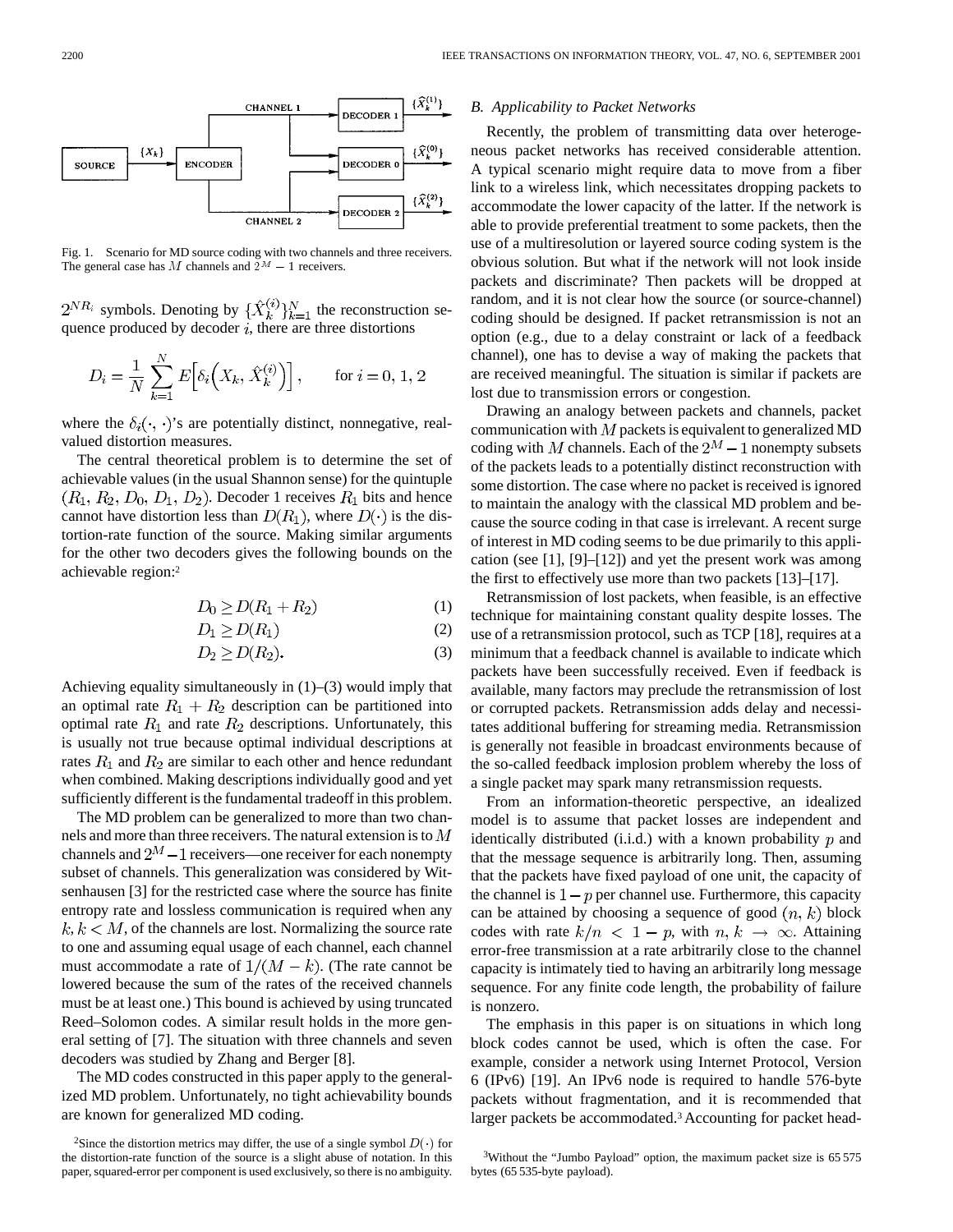ers, a 576-byte packet may have a payload as large as 536 bytes. With packets of this size, a typical image associated with a WWW page may be communicated in a handful of packets; say, eight.<sup>4</sup> One cannot use the law of large numbers to analyze channel codes with only eight output symbols. Another reason for using short channel codes is to keep buffering requirements and delay small.

Aside from these issues, we should note that traditional channel coding approaches aim to completely counteract all channel impairments; but, for communication subject to a smooth distortion measure, we may impose a much less stringent requirement with the hope of achieving satisfactory performance with less coding overhead. The philosophy of replacing a traditional source code and channel code with an MD source code is to *mitigate* the effect of erasures even if not a single erasure can be *corrected*.

#### II. SURVEY OF MD CODING

#### *A. Historical Notes*

At the previously mentioned September 1979 meeting, Wyner presented preliminary results on MD coding obtained with Witsenhausen, Wolf, and Ziv for a binary source and Hamming distortion. At that very meeting, Cover and El Gamal determined and reported the achievable rate region later published in [2]. Ozarow's contribution was to show the tightness of the El Gamal–Cover region for memoryless Gaussian sources and squared-error distortion [5]. Subsequently, Ahlswede [21] showed that the El Gamal–Cover region is tight in the "no excess rate sum" case (where there is equality in (1)), and Zhang and Berger [8] showed that this region is not tight when there is excess rate. The complementary situation, where (2) and (3) hold with equality, is called the "no excess marginal rate" case and was also studied by Zhang and Berger [22].

MD coding includes as a special case the better known *successive refinement* or *multiresolution* coding. The successive refinement problem can also be described by Fig. 1, but the interest is only in characterizing achievable  $(R_1, R_2, D_0, D_1)$ . In other words, no attempt is made to estimate the source from channel 2 alone; or channel 1 is always present. Successive refinement was first studied by Koshelev [23]–[25]. The conditions for perfect successive refinement—where (1) and (2) hold with equality—are described in [26]. The result follows from the tightness of the achievable region of [2] for the no excess rate sum case [21] (see also [27]).

Finally, it should also be noted that there is a substantial literature on the error sensitivity of compressed data and more generally on tradeoffs between source and channel coding. The reader is referred to [28]–[32] for a sampling of the results.

#### *B. Theoretical Bounds for a Memoryless Gaussian Source*

The achievable rate-distortion region is completely known only for a memoryless Gaussian source with mean-squared error (MSE) distortion. This result, obtained by Ozarow [5] is summarized by the following theorem.5

*Theorem 1:* Let  $X_1, X_2, \ldots$  be a sequence of i.i.d. unit variance Gaussian random variables. The achievable set of rates and MSE distortions is the union of points satisfying

$$
D_i \ge 2^{-2R_i}, \qquad i = 1, 2 \tag{4}
$$

$$
D_0 \ge 2^{-2(R_1 + R_2)} \cdot \gamma(D_1, D_2, R_1, R_2)
$$
 (5)

where

Ĵ

$$
\gamma = \frac{1}{1 - \left(\sqrt{(1 - D_1)(1 - D_2)} - \sqrt{D_1 D_2 - 2^{-2(R_1 + R_2)}}\right)^2}
$$

 $\mathbf{1}$ 

for  $D_1 + D_2 < 1 + 2^{-2(R_1 + R_2)}$  and  $\gamma = 1$  otherwise.

Since Theorem 1 is the key result in coding continuousvalued sources, the region defined therein warrants a closer look. The bounds (4) are simply the side-channel rate-distortion bounds, a repeat of (2) and (3). In the final inequality (5), the central distortion must exceed the rate-distortion bound by the factor  $\gamma$ .

A few examples will clarify the behavior of  $\gamma$  and the resulting properties of the achievable region. First, suppose that the descriptions are individually good, yielding  $D_1 = 2^{-2R_1}$ and  $D_2 = 2^{-2R_2}$ . Then we may write

$$
D_0 \ge D_1 D_2 \frac{1}{1 - (1 - D_1)(1 - D_2)} = \frac{D_1 D_2}{D_1 + D_2 - D_1 D_2}.
$$

A further chain of inequalities gives  $D_0 \ge \min\{D_1, D_2\}/2$ , so the joint description is only slightly better than the better of the two individual descriptions.

On the other hand, suppose the joint description is as good as possible, so  $D_0 = 2^{-2(R_1 + R_2)}$ . Then  $\gamma = 1$ , and thus

$$
D_1 + D_2 \ge 1 + 2^{-2(R_1 + R_2)}.\tag{6}
$$

Recall that a distortion value of 1 is obtained with no information, simply estimating the source by its mean. For anything but a very low rate, (6) implies a very poor reconstruction for at least one of the side decoders.

Intermediate to these two extremes, the region of Theorem 1 is easier to understand in the *balanced* case, where  $R_1 = R_2$ and  $D_1 = D_2$ . We will take two points of view to improve our qualitative understanding of the bounds. The first relates exponential decay exponents in the three distortions and the second bounds the side distortion based on the gap between  $D_0$  and  $2^{-2(R_1+R_2)}$ .

First, estimate  $\gamma$  under the assumptions  $R_1 = R_2 \gg 1$  and  $D_1 = D_2 \ll 1$ . Then

$$
\frac{1}{\gamma} = 1 - \left( (1 - D_1) - \sqrt{D_1^2 - 2^{-4R_1}} \right)^2
$$
  
 
$$
\approx 1 - \left( (1 - D_1) - D_1 \right)^2 = 4D_1 - 4D_1^2 \approx 4D_1.
$$

5Ozarow [5] neglects the high side distortion regime where

$$
D_1 + D_2 \ge 1 + 2^{-2(R_1 + R_2)}.
$$

In the converse, the developments in [5, p. 1917] require (in Ozarow's notation)  $\Pi \geq \Delta$ , but this is not specified.

<sup>4</sup>This is not an arbitrary figure. Based on statistics in [20], the average WWW image is only 3.9 kbytes; an image of this size would not be fragmented into more than eight packets. Of course, this depends on the sampling of the WWW and may change.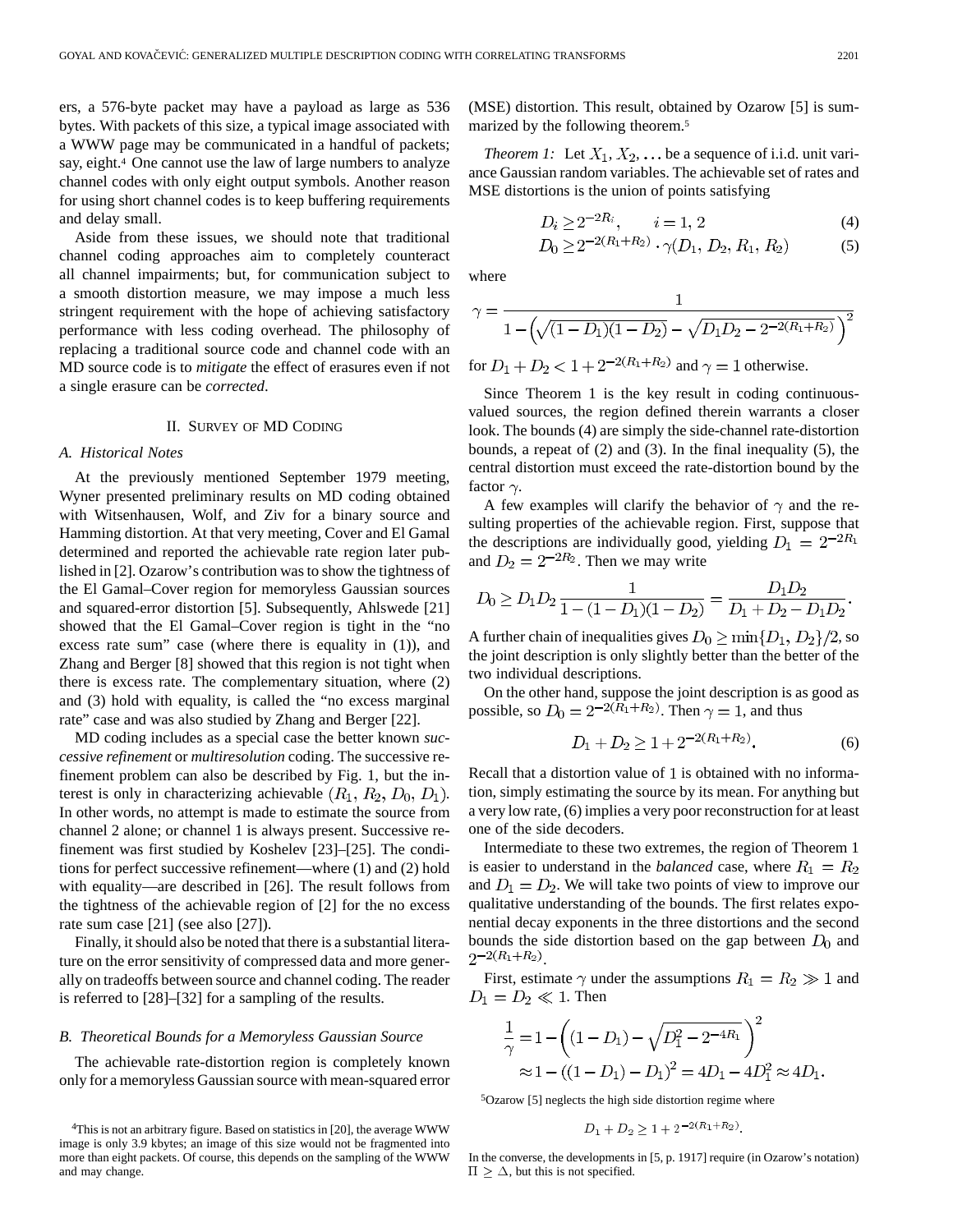

Fig. 2. Lower bound (8) on side distortions  $D_1 = D_2$  when the base rate is r, i.e., the central distortion is  $D_0 = 2^{-2r}$ . At high redundancies, the curves merge because the bound is independent of r.

Substituting  $\gamma = (4D_1)^{-1}$  in (5) gives  $D_0 \ge 2^{-4R_1} (4D_1)^{-1}$ , so the product of central and side distortions is approximately lower-bounded by  $4^{-1}2^{-4R_1}$ . If  $D_1 = D_2 \approx 2^{-2(1-\alpha)R_1}$  with  $0 < \alpha \leq 1$ , the best decay of the central distortion is

$$
D_0 \approx 4^{-1} 2^{-2(1+\alpha)R_1}
$$

This shows that the penalty in the exponential rate of decay of  $D_1$  (the difference from the optimal decay rate, indicated by  $\alpha$ being positive) is precisely the increase in the rate of decay of  $D_0$ .

The second way to interpret the tradeoff between central and side distortion begins with rearranging  $(5)$ , under the assumption of equal side distortion  $D_1 = D_2$ , to obtain [33]

$$
D_1 \ge \min\left\{\frac{1}{2}\left[1 + D_0 - (1 - D_0)\sqrt{1 - 2^{-2(R_1 + R_2)}/D_0}\right],\right.\
$$

$$
1 - \sqrt{1 - 2^{-2(R_1 + R_2)}/D_0}\right\}.
$$
 (7)

Now separate the coding rate into a *base rate* r and a *redundancy*  $\rho^*$ . The base rate corresponds to the quality of the joint description and the redundancy is the additional rate added to make the side distortions low. Mathematically,  $D_0 = 2^{-2r}$  and  $\rho^* = R_1 + R_2 - r$ . Substituting in (7) gives

$$
D_1 \ge \begin{cases} \frac{1}{2} \left[ 1 + 2^{-2r} - \left( 1 - 2^{-2r} \right) \sqrt{1 - 2^{-2\rho^*}} \right], & \text{for } \rho^* \le r - 1 + \log_2 \left( 1 + 2^{-2r} \right) \\ 1 - \sqrt{1 - 2^{-2\rho^*}}, & \text{for } \rho^* > r - 1 + \log_2 \left( 1 + 2^{-2r} \right). \end{cases} \tag{8}
$$

The second expression comes into play when the redundancy is so large that there is no conflict in achieving the central and side distortions. This bound is plotted in Fig. 2 for several values of the base rate  $r$ .

One interesting thing to glean from (8) is the slope of the low-redundancy  $D_1$  versus  $\rho^*$  characteristic

$$
\frac{\partial D_1}{\partial \rho^*} = -\frac{1 - 2^{-2r}}{2} \frac{2^{-2\rho^*} \ln 2}{\sqrt{1 - 2^{-2\rho^*}}}.
$$

At  $\rho^* = 0^+$ , the slope is infinite. Consider starting with a system designed only to minimize central distortion. Assuming that side distortions are also of interest, the infinite slope means that a small additional rate will have much more impact if dedicated to reducing the side distortion than if dedicated to reducing the central distortion.

The rate-distortion region is not completely known for any non-Gaussian source. Zamir [34] has found inner and outer bounds to the achievable rate region for MD coding of any continuous-valued memoryless source with squared-error distortion. This is an extension of Shannon's bounds on rate-distortion functions (see [35], [60], [36]).

#### *C. Practical Codes*

The bounds of the previous section can be approached when a long sequence of source symbols is coded. In contrast, the focus in this paper is on simple codes for finite-length source vectors.

*1) MD Scalar Quantization (MDSQ):* The first method for MD coding of a memoryless, continuous-valued source was MD scalar quantization (MDSQ). MDSQ is the use of two separate scalar quantizers to give two descriptions of a scalar source sample, with an additional central decoder that makes use of both descriptions. This approach was expounded and popularized by Vaishampayan [37], though Reudink introduced very similar methods in earlier unpublished work [38].

The simplest example is to have scalar quantizers with nested thresholds, as shown in Fig. 3(a). Each quantizer outputs an index that can be used by itself to estimate the source sample. Using  $Q_i: \mathbb{R} \to \{1, 2, \ldots, 6\}, i = 1, 2$ , to denote the encoding map of quantizer i, the reconstruction knowing  $Q_i(x) = k_i$ should be the centroid of the cell  $Q_i^{-1}(k_i)$ . The central decoder has both  $Q_1(x) = k_1$  and  $Q_2(x) = k_2$  and thus reconstructs to the centroid of the intersection cell  $Q_2^{-1}(k_1) \cap Q_2^{-1}(k_2)$ . In the example, the intersection cells are half as big as the individual quantizer cells, so the central distortion is about a quarter of the side distortions. Asymptotically, if the side rates are  $R_1 = R_2 =$ R, then  $D_0$ ,  $D_1$ , and  $D_2$  are all  $O(2^{-2R})$ . This is optimal decay for  $D_1$  and  $D_2$ , but far from optimal for  $D_0$ .

Recalling the discussion following Theorem 1, it should be possible to speed the decay of  $D_0$  at the expense of slowing the decay of  $D_1$  and/or  $D_2$ . Let  $n_i$ ,  $i = 1, 2$ , denote the number of cells in quantizer  $Q_i$ . Let  $n_0$  denote the number of intersections between cells of  $Q_1$  and  $Q_2$  that are nonempty. Notice that in Fig. 3(a),  $n_0 = n_1 + n_2 - 1$ . When  $n_1 = n_2 = n$ , the exponential rate of decay of  $D_0$  is changed only if  $n_0$  grows faster than linearly with  $n$ . Accomplishing this requires something never seen in single-description scalar or vector quantization: disconnected partition cells. The maximum number of central decoder partition cells is  $n_0 = n_1 n_2$ . This occurs when each  $Q_1^{-1}(k_1) \cap Q_2^{-1}(k_2)$  is nonempty, as shown in Fig. 3(b). Quantizer  $Q_2$  is individually poor. The asymptotic performance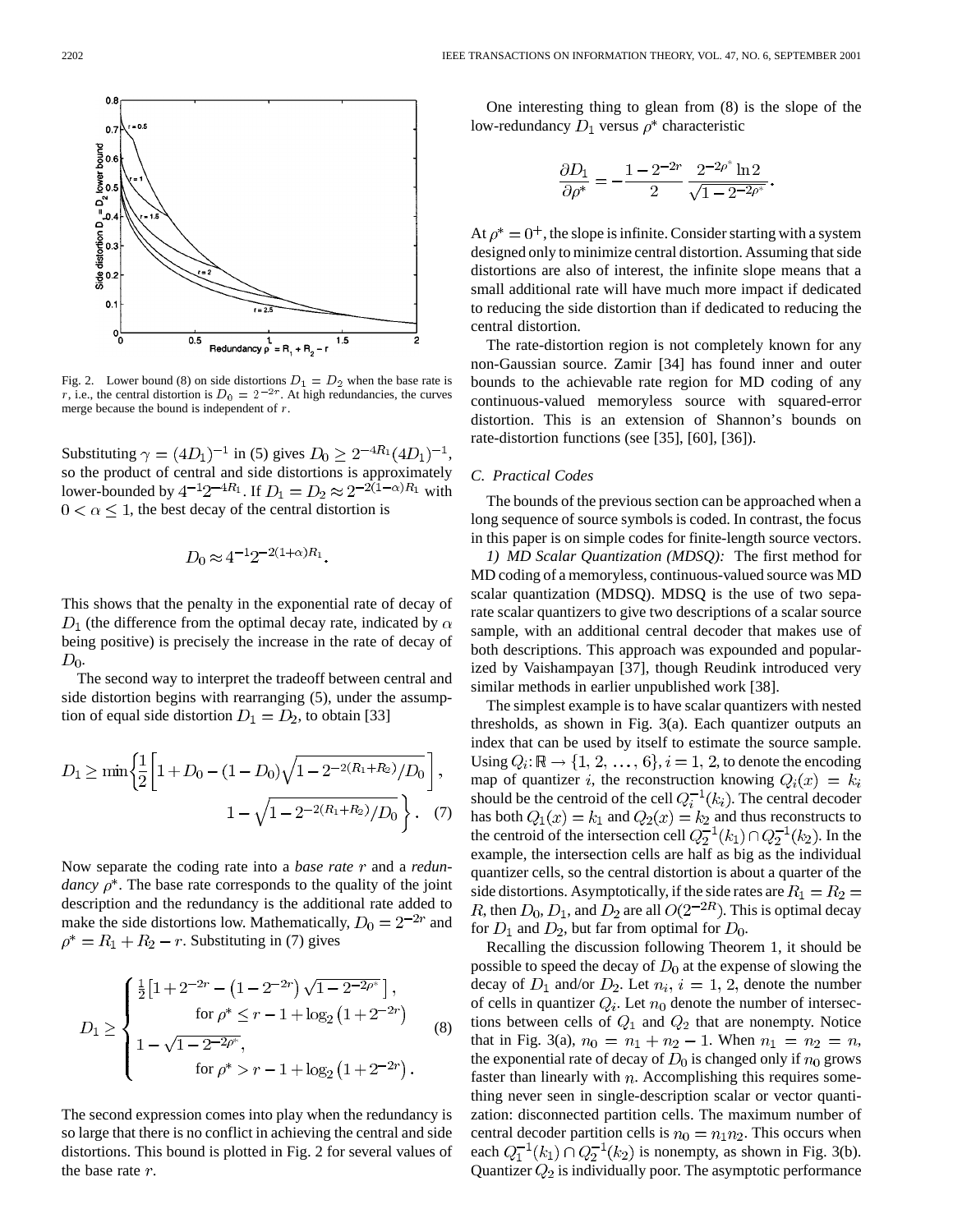

Fig. 3. Three MD scalar quantizers. (a) The simplest form of MDSQ, with nested quantization thresholds. When  $R_1 = R_2 = R$ , all three distortions,  $D_0$ ,  $D_1$ , and  $D_2$ , are  $O(2^{-2R})$ . (b) An MDSQ which minimizes  $D_0$  for a given rate. Asymptotically,  $D_0 = O(2^{-4R})$ , but at least one of  $D_1$  and D must be  $O(1)$ . (c) An MDSQ based on Vaishampayan's "modified nested" index assignment [37]. This construction systematically trades off central and side distortions while maintaining optimal joint asymptotic decay of distortion with rate.

of this scheme with  $R_1 = R_2 = R$  is at the opposite extreme of the previous example;  $D_0 = O(2^{-4R})$ , but at least one of  $D_1$ and  $D_2$  is  $O(1)$ .

Given a desired partitioning for the central encoder,<sup>6</sup> the crux of MDSQ design is the assignment of indexes to the individual quantizers. Vaishampayan's main results in [37] are this observation and an idealized index assignment scheme that gives the optimal combined exponential decay rates for the central and side distortions. An MDSQ designed with Vaishampayan's "modified nested" index assignment is shown in Fig. 3(c). In contrast to the MDSQ of Fig. 3(b), the side distortions are approximately equal and the quantizers "refine each other" in a symmetric fashion. For a given number of side levels  $n$ , the central distortion is smaller—at the cost of higher side distortions—than for an MDSQ as in Fig. 3(a).

The optimal design for fixed-rate MDSQ in [37] was extended to entropy-constrained MDSQ in [39]. One of the most satisfying aspects of the theory of MDSQ is that at high rates, all the decay exponent tradeoffs discussed in Section II-B can be obtained. Furthermore, the factor by which the distortion product  $D_0D_1$  exceeds the bounds of Theorem 1 is approximately constant [40]. For  $R = R_1 = R_2$  and  $D_1 = D_2$ , the bound for large rates is approximately

$$
D_0 D_1 \ge \frac{1}{4} 2^{-4R} \tag{9}
$$

<sup>6</sup>There is no "central encoder," but  $Q_1$  and  $Q_2$  effectively implement a quantizer with cells given by the intersections of the cells of the individual quantizers. An MDSQ could be viewed as a single quantizer that outputs two-tuple indexes. while the performance of optimal fixed-rate MDSQ is

$$
D_0 D_1 \approx \frac{1}{4} \left( \frac{\sqrt{3}\pi}{2} \right)^2 2^{-4R}
$$

and the performance of optimal entropy-constrained MDSQ is

$$
D_0 D_1 \approx \frac{1}{4} \left(\frac{\pi e}{6}\right)^2 2^{-4R}.\tag{10}
$$

The factors in parentheses are familiar from high-resolution quantization theory (see, e.g., [41] and the references therein).

These features of high-rate MDSQ, however, tell us very little about how MDSQ performs at low rates. Later, in Section III-E, the performance of MD based on correlating transforms will be compared to the performance of MDSQ at low and intermediate rates. These numerical comparisons are based on a family of uniform MDSQs (UMDSQs) described in detail in [33]. The encoder for a UMDSQ operates as follows. A source sample is first uniformly quantized by rounding off to the nearest multiple of a step size  $\Delta$ ; then the index output by the scalar quantizer is mapped to a pair of indexes using an index assignment based on [40]; finally, these indexes are entropy coded. In all of the numerical results presented here, rate is measured by entropy rather than by the average code length of a particular code. Seven index assignments are used, giving seven operating points for each value of  $\Delta$ ; in the notation of [40], the index assignments could be labeled  $k = 0, \frac{1}{2}, \ldots, 3$ . At the decoder, we allow either centroid reconstruction with respect to a uniform source density (which is called midpoint reconstruction, since it is the natural extension of midpoint reconstruction to MD) or centroid reconstruction with respect to the actual Gaussian density.

The performance of UMDSQ is compared to the bounds of Theorem 1 in Fig. 4. The solid curve in Fig. 4(a) is the side distortion bound (7) evaluated for central distortion  $D_0 = 2^{-12}$ . The dashed line is the high-rate approximation of MDSQ performance (10) and the dotted line is the high-rate bound (9). Operating points obtained with midpoint and centroid reconstruction are marked with dots and circles, respectively.

At this low central distortion (high base rate  $r = 6$  bits), all seven considered index assignments give reasonably useful operating points and centroid reconstruction does not greatly improve the performance over midpoint reconstruction. Note also that the performance is well-approximated by high-rate analysis. However, at low and very high redundancies the performance is worse than predicted by (10). The highest redundancy point is obtained with identical descriptions over the two channels, which is not very clever.

At lower base rates, the initial quantization is more coarse; hence, less of the index assignments are useful and it is more important to have centroid reconstruction. Fig. 4(b) shows performance and bounds for  $D_0 = 2^{-4}$ . With midpoint reconstruction, only the repetition of identical information over each channel and the simplest nested index assignment of Fig. 3(a) give side distortion less than 1 (other operating points are not shown); with centroid reconstruction there are only three useful operating points. Fig. 4(b) clearly indicates the deficiency of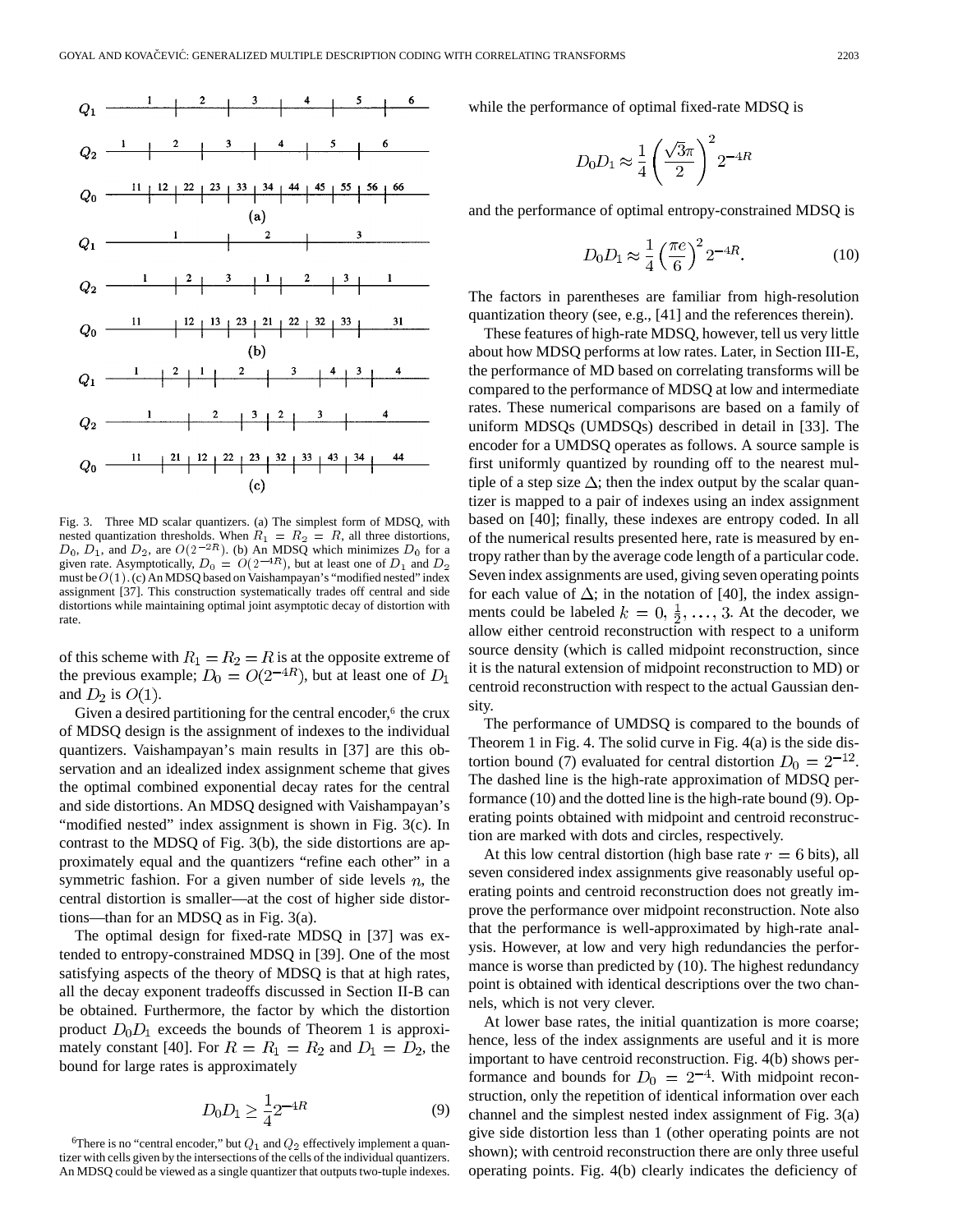

Fig. 4. Performance of entropy-constrained uniform MDSQ. At low central distortion or high base rate (part (a)), the high-rate approximate bound (9) approximates the true bound at low redundancies and the high-resolution approximate performance (10) is accurate. At higher central distortion or lower base rate (part (b)), the true bound is considerably more stringent than the high-rate approximation, and the gap between actual performance and the high-resolution approximation is larger. Only useful operating points are given, i.e., those with side distortion less than 1 and no operating point with lower side distortion and lower redundancy. At low base rates, uniform MDSQ gives few useful operating points. (a) Central distortion  $D_0 = 2^{-12}$ . (b) Central distortion  $D_0 = 2$ <sup>-1</sup>

UMDSQ in providing useful operating points for low base rates and redundancies.

Applications of MDSQ are described in [9], [42], [12]. Joint optimization of an orthogonal transform and MDSQ is discussed in [43]. For the purposes of this paper, it is sufficient to note that an identity transform is optimal for a source vector with independent components. Note that Batllo and Vaishampayan use the term *MD transform coding* (MDTC) to refer to MDSQ applied to coefficients from an orthogonal transform. The same term could be used to describe the techniques developed here or in [14], [16], [17]; however, to avoid confusion the term *MD correlating transform* (MDCT) is used for the present technique.

*2) Pairwise Correlating Transforms:* A considerably different approach to MD coding was introduced by Wang, Orchard, and Reibman [10]. Instead of using MDSQ to produce two indexes that describe the same quantity, the MD character is achieved with a linear transform that introduces correlation between a pair of random variables; quantization is treated as secondary.

Let  $X_1$  and  $X_2$  be independent zero-mean Gaussian random variables with variances  $\sigma_1^2 > \sigma_2^2$ . For conventional (single-description) source coding, there would be no advantage to using a linear transform prior to quantization. Assuming high-rate entropy-coded uniform quantization, the MSE distortion per component at  $R$  bits per sample would be given by<sup>7</sup>

$$
D_0 = \frac{\pi e}{6} \sigma_1 \sigma_2 2^{-2R}
$$

This is the best single-description performance that can be obtained with scalar quantization.

Now suppose that the quantized versions of  $X_1$  and  $X_2$  are sent on channels 1 and 2, respectively, in an MD system. Since  $X_1$  and  $X_2$  are independent, side decoder 1 cannot estimate  $X_2$ , aside from using its mean. Thus,

$$
D_1 = \frac{\pi e}{12} \sigma_1 \sigma_2 2^{-2R} + \frac{1}{2} \sigma_2^2
$$

and, similarly,

$$
D_2 = \frac{\pi e}{12} \sigma_1 \sigma_2 2^{-2R} + \frac{1}{2} \sigma_1^2.
$$

Assume for the moment that each channel is equally likely to fail. Then, instead of concerning ourselves with  $D_1$  and  $D_2$  separately, we will use the average distortion when one channel is lost

$$
\overline{D}_1 = \frac{1}{2}(D_1 + D_2) = \frac{1}{4}(\sigma_1^2 + \sigma_2^2) + \frac{\pi e}{12}\sigma_1\sigma_2 2^{-2R}.
$$
 (11)

 $D_1$  could be reduced if side decoder i had some information about  $X_j$ ,  $i \neq j$ . This can be accomplished by transmitting not  $X_i$ 's, but correlated transform coefficients. The simplest possibility, as proposed in [10], is to transmit quantized versions of  $Y_1$  and  $Y_2$  given by

$$
\begin{bmatrix} Y_1 \\ Y_2 \end{bmatrix} = \frac{1}{\sqrt{2}} \begin{bmatrix} 1 & 1 \\ 1 & -1 \end{bmatrix} \begin{bmatrix} X_1 \\ X_2 \end{bmatrix}.
$$

Since  $[Y_1 \ Y_2]^T$  is obtained with an orthonormal transformation and we are using MSE distortion, the distortion in approximating the  $X_i$ 's equals the distortion in approximating the  $Y_i$ 's. The variances of  $Y_1$  and  $Y_2$  are both  $(\sigma_1^2 + \sigma_2^2)/2$ , so the central decoder performance is

$$
D_0 = \frac{\pi e}{6} \left( \frac{\sigma_1^2 + \sigma_2^2}{2} \right) 2^{-2R}
$$

which is worse than the performance without the transform by a constant factor of8

$$
\Gamma = \frac{(\sigma_1^2 + \sigma_2^2)/2}{\sigma_1 \sigma_2}
$$

Now consider the situation at side decoder 1. The distortion is approximately equal to the quantization error plus the distortion in estimating  $Y_2$  from  $Y_1$ . Since  $Y_1$  and  $Y_2$  are jointly Gaussian,

7Standard high-rate operational rate-distortion estimates will be used throughout the paper. The reader is referred to [41] for details.

8This factor is like a coding gain, but it is the *increase* in distortion from coding correlated quantities.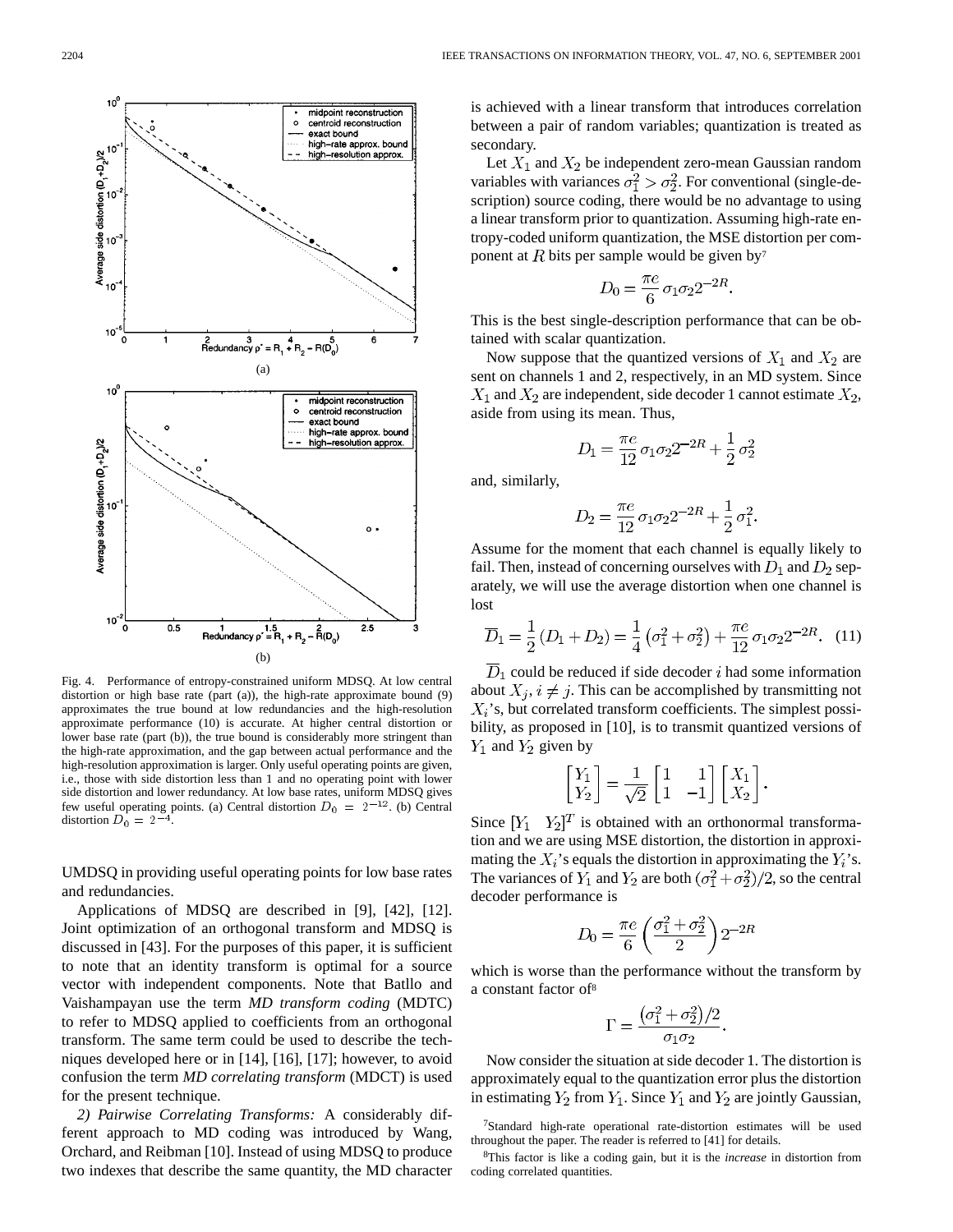$$
(\sigma_1^2 + \sigma_2^2)^{-1}(\sigma_1^2 - \sigma_2^2)y_1
$$

and variance

$$
2(\sigma_1^2 + \sigma_2^2)^{-1} \sigma_1^2 \sigma_2^2.
$$

Thus,

$$
\overline{D}_1 \approx \underbrace{\frac{\sigma_1^2 \sigma_2^2}{\sigma_1^2 + \sigma_2^2}}_{\frac{1}{2}E[|Y_2 - \hat{Y}_2|^2]} + \underbrace{\frac{\pi e}{12} \left(\frac{\sigma_1^2 + \sigma_2^2}{2}\right) 2^{-2R}}_{\frac{1}{2}E[|Y_1 - \hat{Y}_1|^2]}.
$$
 (12)

Comparing (11) and (12), the constant term has been reduced by the factor  $\Gamma^2$ , but the exponential term is increased by the factor  $\Gamma$ . This method thus improves the side distortion while it degrades the central distortion by a related amount. By using other orthogonal transforms, intermediate tradeoffs can be obtained. As demonstrated in Section III, nonorthogonal transforms allow yet more operating points, including more extreme tradeoffs. The factor  $\Gamma$  approaches unity as  $\sigma_1/\sigma_2$ approaches unity; the pairwise correlation has no effect when the joint density of  $X_1$  and  $X_2$  has spherical symmetry. Even with nonorthogonal transforms, the potential reduction in side distortion vanishes as  $\sigma_1/\sigma_2 \rightarrow 1$ .

The high-rate asymptotic behavior of the pairwise correlating transform method is not interesting because, independent of the choice of the transform,  $D_0 = O(2^{-2R})$  and  $D_1 = D_2 = O(1)$ . However, in practice, high rates are not necessarily important and constant factors can be very important. As a case in point, this method was introduced in the context of loss-resilient image coding, where it was shown to be successful [10]. Subsequently, this method was extended to nonorthogonal transforms [1]. The contributions of this paper are to generalize this method to communicating N variables over M channels,  $M \leq N$ , where the channel failures may be dependent and may have unequal probabilities, and to provide new results for the two-channel case.

# III. CODING OF TWO-TUPLES

This section takes an in-depth look at the MD coding of twotuple source vectors using a discrete correlating transform. The generalization to arbitrary-length vectors is considered in Section IV.

#### *A. Intuitive Development*

The limitations of the pairwise correlating transform method of Section II-C2) led to the work reported in [1]. As in Section II-C2), let  $X = [X_1, X_2]^T$  where  $X_1$  and  $X_2$  are independent zero-mean Gaussian random variables with variances  $\sigma_1^2 > \sigma_2^2$ . Let  $\{e_1, e_2\}$  denote the standard basis of  $\mathbb{R}^2$ . Any level curve of the joint probability density function (pdf) of  $X$ is an ellipse with principal axis aligned with  $e_1$  and secondary axis aligned with  $e_2$ . Using the standard basis corresponds to representing X by  $(\langle X, e_1 \rangle, \langle X, e_2 \rangle)$  (see Fig. 5(a)).

Now imagine that uniform scalar quantized versions of  $\langle X, e_1 \rangle$  and  $\langle X, e_2 \rangle$  are used as descriptions. It was demonstrated in Section II-C2) that, for a given total rate, the average



Fig. 5. Basis configurations for correlating transforms. (a) The standard basis gives high side distortion when the component with high variance is lost. (b) Basis for the original correlating transform of [10]. (c) Generalization to arbitrary orthogonal bases. (d) When descriptions are lost with equal probability, the best bases are symmetric with respect to the principal axis of the source density.

of the side distortions  $D_1 = (D_1 + D_2)/2$  can be decreased in exchange for an increase in the central distortion  $D_0$  by using the representation

$$
\left(\left\langle X, \frac{1}{\sqrt{2}}\left[1,1\right]^T\right\rangle, \left\langle X, \frac{1}{\sqrt{2}}\left[-1,1\right]^T\right\rangle\right). \tag{13}
$$

But this is only a single operating point, whereas one would like to be able to trade off  $D_0$  and  $\overline{D}_1$  in a continuous manner.

Recognizing (13) as  $(\langle X, G_{\pi/4}e_1 \rangle, \langle X, G_{\pi/4}e_2 \rangle)$ , where  $G_{\theta}$  is a Givens rotation of angle  $\theta$  (see Fig. 5(b)), a natural extension is to consider all representations of the form

$$
(\langle X, G_{\theta}e_1 \rangle, \langle X, G_{\theta}e_2 \rangle), \quad \text{for } 0 \le \theta \le \pi/4.
$$

This indeed creates a continuous tradeoff between  $D_0$  and  $\overline{D}_1$ . However, it has an undesirable asymmetry. For  $0 \le \theta < \pi/4$ , the side distortions are not equal. It is an easy exercise to calculate  $D_1$  and  $D_2$ , but instead let us look geometrically at why they are unequal.  $D_1$  is the variation of X which is *not* captured by  $\langle X, G_{\theta}e_1 \rangle$ , or the variation perpendicular to  $G_{\theta}e_1$ .<sup>9</sup> Similarly,  $D_2$  is the variation perpendicular to  $G_{\theta}e_2$ . Now since  $G_{\theta}e_1$  and  $G_{\theta}e_2$  are not symmetrically situated with respect to the pdf of X (except for  $\theta = \pi/4$ ),  $D_1$  and  $D_2$  are unequal (see Fig. 5(c)).

This in itself does not imply that the scheme can be improved, but since we are trying to have two channels of equal importance10 we might expect equal side distortions. Based on the geometric observation above, it makes sense to represent  $X$  by

$$
(\langle X, G_{\theta}e_1 \rangle, \langle X, G_{-\theta}e_1 \rangle), \quad \text{for } 0 < \theta < \pi/2. \tag{14}
$$

<sup>9</sup>We are neglecting quantization error at this point because  $D_1$  and  $D_2$  are equally affected by quantization.

<sup>10</sup>"Equal importance" comes from the equal weighting of  $D_1$  and  $D_2$  in  $\overline{D}_1$ . Later the weights will be arbitrary.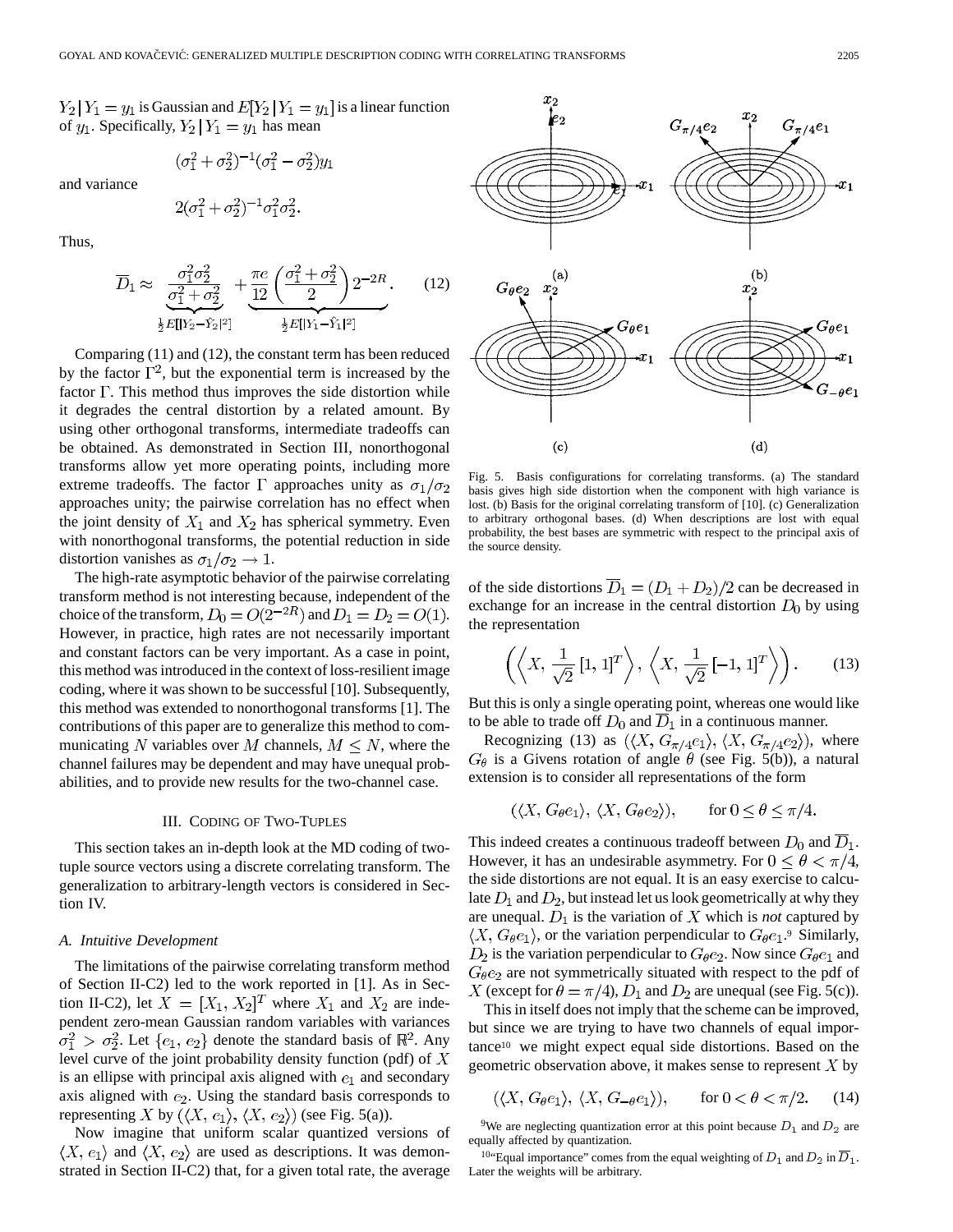Furthermore, in order to be capturing most of the principal component of the source, the basis should be skewed toward  $e_1$ , so  $\theta$  should be between 0 and some maximum value  $\theta_{\text{max}} < \pi/2$ (see Fig. 5(d)). This yields  $D_1 = D_2$ , but introduces a new problem.

The representation of X by (14) is (for  $\theta \neq \pi/4$ ) a nonorthogonal basis expansion. The uniform scalar quantization of such a representation produces nonsquare partition cells.11 These partition cells have higher normalized second moments than square cells, and are thus undesirable [44]. The insight attributed to Vaishampayan is that a correlating transform can be applied *after* quantization has been performed in an orthogonal basis representation. This ensures that the partition cells are square, regardless of the transform, so the transform affects only the rate and side distortions. The advantage of this approach over the original pairwise correlating method was shown in [1]. The geometric view of Fig. 5 also helps us understand the significance of the ratio  $\sigma_1/\sigma_2$ . When this ratio approaches unity, the level curves become circles. It then does not matter—as far as the side distortion is concerned—what the basis is: the variation perpendicular to either basis vector is invariant to the basis. This fact holds equally well for orthogonal and nonorthogonal bases.

If we do not want the two descriptions to be equally important, for example, if they are sent over links with different failure probabilities, then we expect the optimal representation to be different from (14). Recalling  $\sigma_1 > \sigma_2$ , we would expect the description over the more reliable link to be closer to the  $e_1$  direction, as this captures most of the energy of the source. This intuition is vindicated by the detailed analysis that follows. The detailed analysis does not use this parameterization of the basis; it turns out to be more convenient to have determinant-1 transforms than to have normalized basis vectors.

#### *B. Detailed Analysis*

Now consider in detail sending a two-tuple source over two channels. The scenario is shown in Fig. 6, where  $\lceil \cdot \rceil$  represents quantizing to the nearest multiple of  $\Delta$ .<sup>12</sup> Recall that the transform is after the quantization so that square partition cells are maintained. The source  $x = [x_1, x_2]^T$  has independent, zero-mean Gaussian components with variances  $\sigma_1^2$  and  $\sigma_2^2$ , respectively. Without loss of generality, we assume  $\sigma_1^2 \geq \sigma_2^2$ . The transform T produces descriptions  $y_1$  and  $y_2$  through  $y = [y_1, y_2]^T = \hat{T}([x]_{\Delta})$ , where  $\hat{T}$  is a discrete version of the continuous transform

$$
T = \begin{bmatrix} a & b \\ c & d \end{bmatrix}, \qquad \text{with } \det T = 1.
$$

The derivation of  $\hat{T}$  from T is by first factoring T into a product of upper- and lower-triangular matrices, e.g.,

$$
T = T_1 T_2 T_3 = \begin{bmatrix} 1 & (a-1)/c \\ 0 & 1 \end{bmatrix} \begin{bmatrix} 1 & 0 \\ c & 1 \end{bmatrix} \begin{bmatrix} 1 & (d-1)/c \\ 0 & 1 \end{bmatrix}
$$

11In higher dimensions, nonhypercubic cells.

<sup>12</sup>The use of equal quantization step sizes for each component is justified by high-resolution analysis. As long as the rate allocated to the lower variance component is at least about 1 bit/sample, an optimal rate allocation only negligibly reduces the distortion [45].



Fig. 6. Correlating transform structure for MD coding of a two-tuple source.

and then computing the transform with intermediate roundings

$$
\hat{T}(x) = [T_1 [T_2 [T_3 x]_{\Delta}]_{\Delta}.
$$
\n(15)

The properties of  $\hat{T}$  are described in Appendix I. Though not shown explicitly, it is assumed that  $y_1$  and  $y_2$  are entropy coded.

The coding structure presented here is a generalization of the method proposed by Orchard, Wang, Vaishampayan, and Reibman [1]. They considered coding of two-tuples with the transform

$$
T = \begin{bmatrix} 1 & \beta \\ -(2\beta)^{-1} & 1/2 \end{bmatrix} \tag{16}
$$

approximated by

$$
\hat{T}(x) = \left[ \begin{bmatrix} 1 & 0 \\ -(2\beta)^{-1} & 1 \end{bmatrix} \begin{bmatrix} 1 & \beta \\ 0 & 1 \end{bmatrix} x \right]_{\Delta}.
$$
 (17)

The mysterious form of (16) provided the initial motivation for this work. When both side distortions are equally weighted, (16) is in the set of optimal transforms; otherwise, it is not. In either case, (15) gives an additional degree of freedom that may be exploited.

1) Relationship Between Continuous Transform T and Dis*crete Transform*  $\hat{T}$ : The discrete transform  $\hat{T}$  produces the descriptions, but the analysis and optimizations are based on the continuous transform  $T$ , so it is important to understand the relationship between the two.  $\hat{T}$  is a one-to-one and onto mapping  $\Delta \mathbb{Z}^2 \to \Delta \mathbb{Z}^2$ . T relabels the quantized source vector  $[x]_{\Delta}$ with another value in the lattice  $\Delta \mathbb{Z}^2$  in a manner that gives  $T[x]_{\Delta} \approx \hat{T}([x]_{\Delta})$ . An error bound for the approximation is given in Appendix I.

Since  $\mathbb{Z}^2$  has only a handful of reflective and rotational symmetries, there are only a few one-to-one and onto linear mappings  $\Delta \mathbb{Z}^2 \to \Delta \mathbb{Z}^2$ . The transforms used here are not linear, but they approximate linear transforms. As an example, consider

$$
T = \begin{bmatrix} 6/5 & 5/12 \\ -6/5 & 5/12 \end{bmatrix}
$$
 (18)

and the associated discrete transform (see Appendix I)

$$
\hat{T}(x) = \left[ \begin{bmatrix} 1 & 0 \\ -7/5 & 1 \end{bmatrix} \begin{bmatrix} 1 & 5/12 \\ 0 & 1 \end{bmatrix} \begin{bmatrix} 1 & 0 \\ 12/25 & 1 \end{bmatrix} x \right]_{\Delta} \bigg]_{\Delta}.
$$
\n(19)

The behavior of  $\hat{T}$  is shown in Fig. 7. In this plot each  $([x_1]_{\Delta}/\Delta, [x_2]_{\Delta}/\Delta)$  position is labeled with  $(y_1/\Delta, y_2/\Delta)$ ,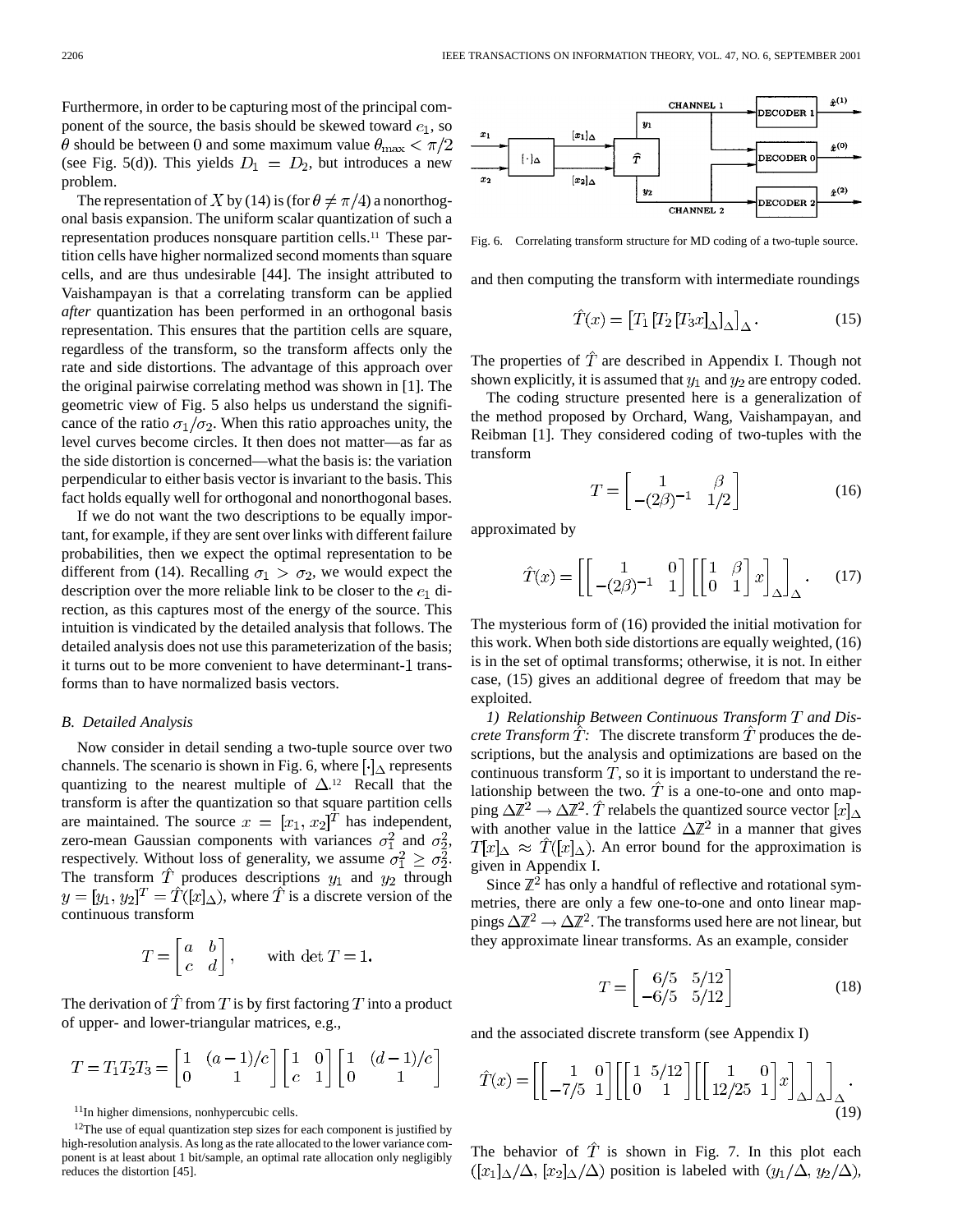

Fig. 7. Example of the index relabeling by the discrete transform  $\hat{T}$ , given by (19). The solid curves connect the grid points in the inverse images of the  $y_1$  and  $y_2$  axes. Though the curves are somewhat erratic, they follow the corresponding curves for the continuous transform  $T$ , shown with dashed lines.

where  $y = \hat{T}(x)$ . The solid curves connect the  $(x_1, x_2)$  pairs on the grid that map to  $(y_1, 0)$  or  $(0, y_2)$ ; they are like inverse images of the axes. These curves are somewhat erratic, but they approximate the straight lines

$$
x_1 = \frac{25}{72} x_2 \quad \text{and} \quad x_1 = -\frac{25}{72} x_2 \tag{20}
$$

which are the points with at least one component of  $Tx$  equal to zero. The lines (20) are shown in Fig. 7 as dashed lines. This shows how  $\hat{T}$  is a relabeling of the points  $\Delta \mathbb{Z}^2$ , but at the same time approximates a linear transform.

The reason to bother with the discrete transform is that it allows the use of a nonorthogonal transform without enhancing the quantization error. Fig. 8 shows the partitioning induced by using the continuous transform directly as  $y = [Tx]_{\Delta}$ . When the source probability density is approximately uniform over each partition cell—as is the case when the density is smooth and  $\Delta$ is small—the quantization error is proportional to the normalized second moment of the lattice cell. Thus, nonsquare partition cells are suboptimal. In this particular case, the enhancement of quantization error due to nonsquare cells is by a factor of  $33744481/12960000 \approx 2.6$ . This means that the representation  $Tr_{\Delta}$  has about 2.6 times as much distortion as  $T([x]_{\Delta})$ ; the latter representation is used in this work.

2) Computation of Side Rates and Distortions: If  $\Delta$  is small, the difference between  $\hat{T}(x)$  and  $Tx$  is also small. For this reason, a valid high-rate analysis of the actual system, which uses  $\tilde{T}$ , can be based on the properties of  $T$ . The choice of  $T$ determines both the rate, through the entropies of  $y_1$  and  $y_2$ , and the distortion when reconstructing from  $y_1$  or  $y_2$  alone. To reiterate, using  $\hat{T}([x]_{\Delta})$  in place of  $[Tx]_{\Delta}$  is to reduce the



Fig. 8. Example of partitioning induced by a continuous, nonorthogonal transform followed by scalar quantization. The transform  $T$  is given by (18). Each cell is labeled by  $(y_1/\Delta, y_2/\Delta)$ , where  $y = [Tx]_{\Delta}$ . The nonsquare partition cells increase the quantization error by a factor of about 2:604.

central distortion by a constant factor; but, for the sake of estimating rates and correlations, the difference between  $\hat{T}([x]_{\Delta})$ and  $[Tx]_{\Delta}$  is vanishingly small.

The distortion when both  $y_1$  and  $y_2$  are received is independent of  $T$  because, in this case, the initial quantization is the only source of distortion. Under the fine-quantization assumption used throughout

$$
D_0 = \frac{\Delta^2}{12}.\tag{21}
$$

Let us first look at the rates associated with  $y_1$  and  $y_2$ . The continuous transform gives

$$
z_1 = (Tx)_1 = ax_1 + bx_2 \tag{22}
$$

$$
z_2 = (Tx)_2 = cx_1 + dx_2.
$$
 (23)

These are Gaussian random variables with variances  $a^2\sigma_1^2$  +  $b^2\sigma_2^2$  and  $c^2\sigma_1^2 + d^2\sigma_2^2$ , respectively. Since  $y_i \approx z_i$ ,  $i = 1, 2$ , we may estimate the entropy of  $y_i$  as the entropy of a quantized Gaussian random variable. A Gaussian random variable with variance  $\sigma^2$  quantized with a bin width  $\Delta$  has entropy given approximately by [46, Ch. 9]

$$
\frac{1}{2}\log \sigma^2 + k_\Delta, \quad \text{where } k_\Delta = \frac{1}{2}\log \frac{2\pi e}{\Delta}. \quad (24)
$$

Thus, we have rate estimates

$$
R_1 = H(y_1) \approx \frac{1}{2} \log \left( a^2 \sigma_1^2 + b^2 \sigma_2^2 \right) + k_\Delta, \tag{25}
$$

$$
R_2 = H(y_2) \approx \frac{1}{2} \log (c^2 \sigma_1^2 + d^2 \sigma_2^2) + k_\Delta. \tag{26}
$$

All logarithms are base-two and all rates are in bits.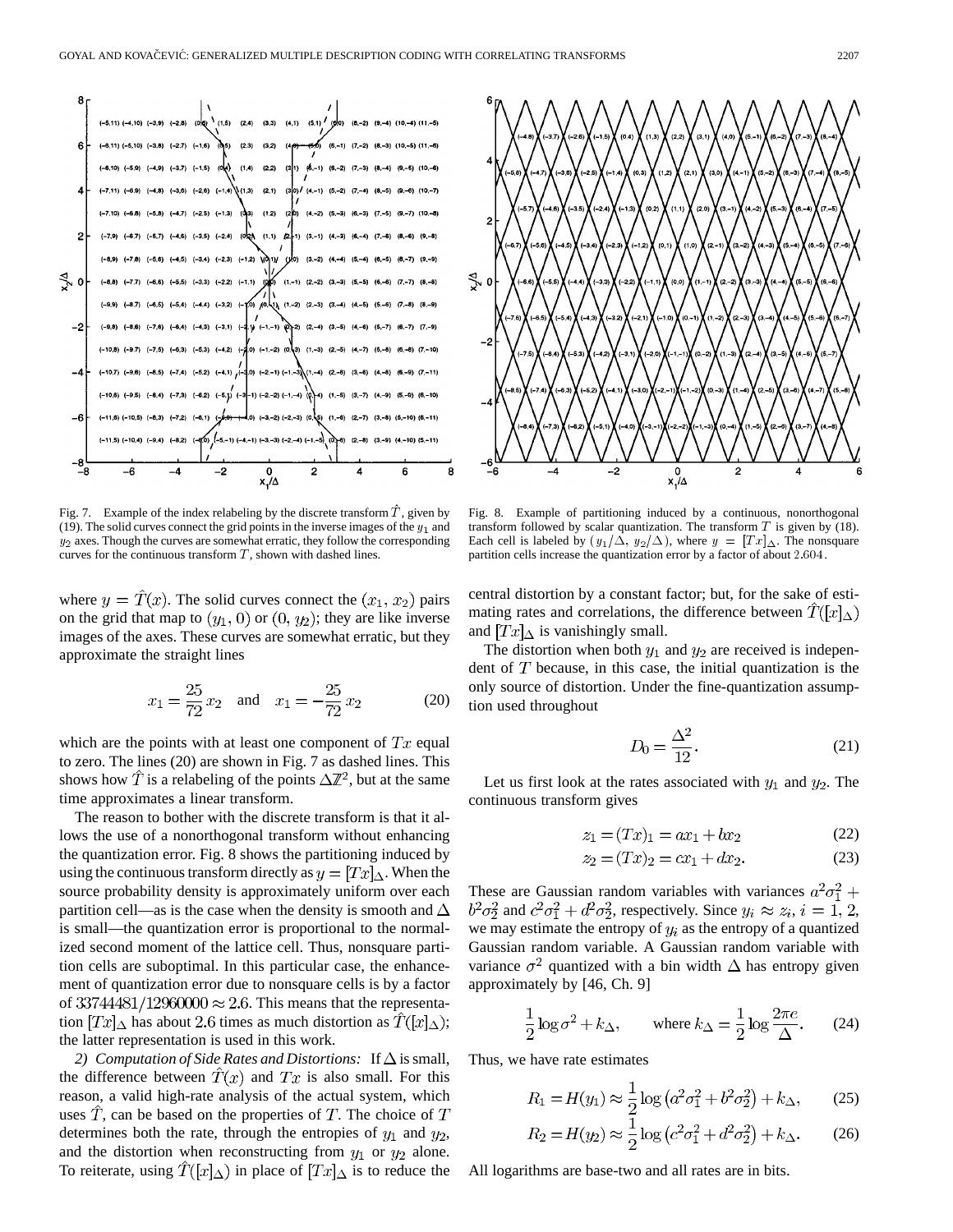Now we turn to a computation of the side distortions. We have assumed that the effect of a lost component makes the quantization error negligible; therefore,  $D_i$  is approximately the distortion in estimating x from  $z_i$ .

Suppose only  $z_1$  is received. To minimize the MSE distortion, the reconstruction at the first side decoder is  $\hat{x}^{(1)} = E[x \, | \, z_1].$ Since  $x$  and  $z_1$  are jointly Gaussian, the conditional variable  $x \mid z_1$  is also Gaussian and computations of  $\hat{x}^{(1)}$  and  $D_1$  are simple. Noting that  $[z_1, z_2]^T$  is a linear function of x,

 $\hat{x}^{(1)}=T^{-1}\begin{bmatrix} z_1\\ \hat{z}_2 \end{bmatrix}$ 

where

$$
\hat{z}_2 = E[z_2 \, | \, z_1] = \frac{E[z_1 z_2]}{E[z_1^2]} \, z_1 = \frac{a \sigma_1^2 + b \sigma_2^2}{a^2 \sigma_1^2 + b^2 \sigma_2^2} \, z_1.
$$

The error in  $z_2$ ,  $\eta = z_2 - \hat{z}_2$ , is a zero-mean Gaussian random variable with variance

$$
\sigma_{\eta}^{2} = E[z_{2}^{2}] - \frac{E[z_{1}z_{2}]^{2}}{E[z_{1}^{2}]} = \frac{\sigma_{1}^{2}\sigma_{2}^{2}}{a^{2}\sigma_{1}^{2} + b^{2}\sigma_{2}^{2}}.
$$
 (28)

(27)

The error in the estimate of  $x$  can now be written in terms of  $T^{-1}$  and  $\eta$  as

$$
x - \hat{x}^{(1)} = T^{-1} \begin{bmatrix} z_1 \\ z_2 \end{bmatrix} - T^{-1} \begin{bmatrix} z_1 \\ \hat{z}_2 \end{bmatrix} = T^{-1} \begin{bmatrix} 0 \\ \eta \end{bmatrix} = \begin{bmatrix} -b \\ a \end{bmatrix} \eta.
$$
\n(29)

By combining (28) and (29), we can complete the computation of  $D_1$ , the distortion per component in reconstructing from  $y_1$ 

$$
D_1 = \frac{1}{2} E \left[ \left\| x - \hat{x}^{(1)} \right\|^2 \right] = \left\| \left[ \begin{array}{c} -b \\ a \end{array} \right] \right\|^2 E[\eta^2]
$$
  
=  $\frac{(a^2 + b^2) \sigma_1^2 \sigma_2^2}{2(a^2 \sigma_1^2 + b^2 \sigma_2^2)}$ .

A similar computation yields

$$
D_2 = \frac{1}{2} E\left[ \left\| x - \hat{x}^{(2)} \right\|^2 \right] = \frac{\left( c^2 + d^2 \right) \sigma_1^2 \sigma_2^2}{2 \left( c^2 \sigma_1^2 + d^2 \sigma_2^2 \right)}.
$$

## *C. Transform Optimization*

Using the rate and distortion expressions from Section III-B2), we can now identify the best transforms for MDCT coding. Define four system states by whether or not each description is received and denote the probabilities of these states as in Table I. A transform is considered optimal if for fixed average rate  $R =$  $(R_1 + R_2)/2$  the average distortion is minimized.

From (25) and (26), it appears that the rates can be made arbitrarily small by making  $|a|$ ,  $|b|$ ,  $|c|$ , and  $|d|$  small. However, the constraint det  $T = 1$  prevents this; it is straightforward to show that the minimum average rate is  $R^* = \frac{1}{4} \log \sigma_1^2 \sigma_2^2 + k_{\Delta}$ . As in [1], we refer to  $\rho = R - R^*$  as the *redundancy*. Using (25) and (26)

$$
\rho = \frac{1}{4} \log \frac{\left(a^2 \sigma_1^2 + b^2 \sigma_2^2\right) \left(c^2 \sigma_1^2 + d^2 \sigma_2^2\right)}{\sigma_1^2 \sigma_2^2}.
$$
 (30)

Our optimization will be to minimize the average distortion for fixed, nonnegative redundancy  $\rho$ .

In a single-description situation, there would be no reason to have a rate higher than  $R^*$ . Thus,  $\rho$  is the rate added to improve

TABLE I PROBABILITIES OF SYSTEM STATES IN TRANSFORM OPTIMIZATION FOR MDCT CODING OF TWO VARIABLES OVER TWO CHANNELS

|               |              | Description 1 |           |
|---------------|--------------|---------------|-----------|
|               |              | not received  | received  |
| Description 2 | not received | $p_{0,0}$     | $p_{1,0}$ |
|               | received     | $p_{0.1}$     | $p_{1,1}$ |

the reconstruction from one description. This  $\rho$  is redundancy relative to optimal transform coding with scalar quantization; it differs from the absolute excess rate  $\rho^* = R - r = R - R(D_0)$ of Section II by the redundancy of uniform scalar quantization, approximately  $\frac{1}{2} \log_2(\frac{\pi e}{6}) \approx 0.255$  bits. Though  $\rho$  is analogous to an increase in rate from channel coding, it is a fixed increase, not proportional to the base source-coding rate.

*1) General Solution:* In the most general situation, channel outages may have unequal probabilities and may be dependent. Using the probabilities of the system states, the overall average distortion is

$$
\overline{D} = \begin{bmatrix} p_{1,1}D_0 + p_{0,0} \frac{1}{2} (\sigma_1^2 + \sigma_2^2) \\ \text{bothreceived} \\ + \begin{bmatrix} p_{1,0}D_1 + p_{0,1}D_2 \\ \text{Description1 received} \\ \text{Description1 received} \end{bmatrix} . \quad (31)
$$

The first pair of terms in (31) does not depend on the transform; we can consider only the second bracketed term in the optimization

$$
\overline{D}' = p_{1,0} \frac{\left(a^2 + b^2\right) \sigma_1^2 \sigma_2^2}{2 \left(a^2 \sigma_1^2 + b^2 \sigma_2^2\right)} + p_{0,1} \frac{\left(c^2 + d^2\right) \sigma_1^2 \sigma_2^2}{2 \left(c^2 \sigma_1^2 + d^2 \sigma_2^2\right)}
$$

First note that if the source pdf is circularly symmetric, i.e.,  $\sigma_1 = \sigma_2$ , then  $D_1 = D_2 = \sigma_1^2/2$ , independent of T. In this case, the side distortions cannot be reduced with the addition of redundancy, so the MDCT technique is useless. Henceforth we assume  $\sigma_1 > \sigma_2$ .

For a given value of  $\rho$ , the admissible transforms are simultaneous solutions of

$$
(a^2\sigma_1^2 + b^2\sigma_2^2)(c^2\sigma_1^2 + d^2\sigma_2^2) = \sigma_1^2\sigma_2^2 2^{4\rho}
$$
 (32)  
ad - bc = 1. (33)

Here (32) is a rearrangement of (30) and (33) is  $\det T = 1$ . There are several branches of solutions.<sup>13</sup> First suppose  $a = 0$ . In this case, the transforms are of the form  $\begin{bmatrix} 0 & b \\ -1/b & d \end{bmatrix}$  and substituting in (22) and (23) gives

$$
z_1 = bx_2
$$
  

$$
z_2 = -\frac{1}{b}x_1 + dx_2
$$

Since channel 1 carries only  $x_2$ , the side distortion at decoder 1 is  $D_1 = \sigma_1^2/2$ . This is equal to the larger of the two side distortions obtained without any transform; hence, it is poor per-

<sup>13</sup>The multiplicity of solutions is not present in conventional transform coding with orthogonal linear transforms, where for minimum rate ( $\rho = 0$ ) the optimal transform is unique up to reflections and permutations of coordinates. Uses for the extra design freedom in using discrete transforms are discussed in [47], [48].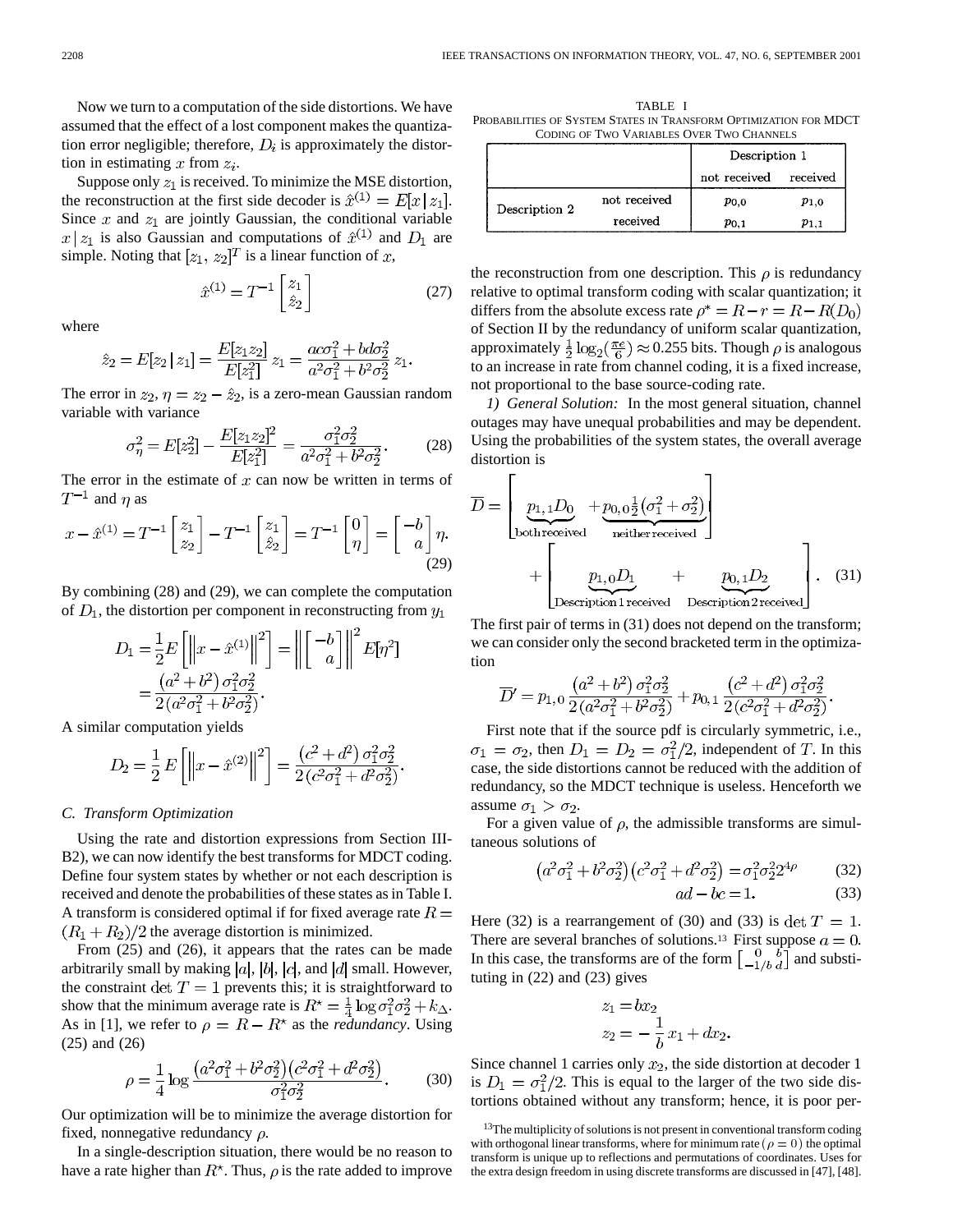formance. It can be shown that transforms of this form are in the optimal set only when  $p_{1,0} = 0$  or  $d = 0$ . Another special case is where  $c = 0$ . This gives transforms of the form  $\begin{bmatrix} a & b \\ 0 & 1/a \end{bmatrix}$ , which, by analogous reasoning, are not useful.<sup>14</sup>

Now, assuming  $a \neq 0$  and  $c \neq 0$ , we may substitute  $d =$  $(1+bc)/a$  into (32) and rearrange to get

$$
a^4 \left(\frac{\sigma_1}{\sigma_2}\right)^4 + a^2 \frac{b^2 c^2 + (1 + bc)^2 - 2^{4\rho}}{c^2} \left(\frac{\sigma_1}{\sigma_2}\right)^2 + \frac{b^2 (1 + bc)^2}{c^2} = 0.
$$

Solving this quadratic in  $a^2$  and choosing signs appropriately gives<sup>15</sup>

$$
a = \frac{1}{2c} \frac{\sigma_2}{\sigma_1} \left( \sqrt{2^{4\rho} - 1} + \sqrt{2^{4\rho} - 1 - 4bc(bc + 1)} \right). \tag{34}
$$

When this value of a is used,  $\overline{D}'$  depends only on the product  $b \cdot c$ , not on the individual values of b and c. The value of bc that minimizes  $\overline{D}$  is

$$
(bc)_{\text{opt}} = -\frac{1}{2} + \frac{1}{2} \left( \left( \frac{p_{1,0}}{p_{0,1}} + 1 \right)^2 - 4 \left( \frac{p_{1,0}}{p_{0,1}} \right) 2^{-4\rho} \right)^{-1/2} \cdot \left( \frac{p_{1,0}}{p_{0,1}} - 1 \right) \quad (35)
$$

independent of  $\sigma_1/\sigma_2$ .

To summarize, an optimal transform for a given redundancy  $\rho$  can be found through the following steps. First, choose any nonzero  $b$ . The corresponding value of  $c$  is determined from (35). Then, substituting in (34) gives  $a$ . Finally,  $d$  is chosen to make det  $T = 1$ :  $d = (1 + bc)/a$ . The performance, measured by the tradeoff between  $\rho$  and  $\overline{D}$ , does not depend on the choice of  $b$ . This degree of freedom can be used to control the split of the total rate  $R^* + \rho$  between  $R_1$  and  $R_2$  or to simplify T by making  $a = 1$  or  $d = 1$ . Other uses are described in [47], [48].

It is easy to check that  $(bc)_{opt}$  ranges from  $-1$  to 0 as  $p_{1.0}/p_{0.1}$  ranges from 0 to  $\infty$ . The limiting behavior can be explained as follows. Suppose  $p_{1,0} \gg p_{0,1}$ , i.e., channel 1 is much more reliable than channel 2. Since  $(bc)_{\text{opt}}$  approaches 0, ad must approach 1, and hence one optimally sends  $x_1$  (the larger variance component) over channel 1 (the more reliable channel), and *vice versa*. This is the intuitive, layered solution. The MD approach is most useful when the channel failure probabilities are comparable, but this demonstrates that the MD framework subsumes layered coding.

*2) Equal Channel Failure Probabilities:* Suppose the channels are equally likely to fail, so  $p_{1,0} = p_{0,1}$ . Then  $(bc)_{opt} =$ 



Fig. 9. Optimal  $R-D_0-D_1$  tradeoffs for  $\sigma_1 = 1$ ,  $\sigma_2 = 0.5$ . (a) Relationship between redundancy  $\rho$  and  $D_1$ . (b) Relationship between  $D_0$  and  $D_1$  for various rates.

 $-1/2$ , independent of  $\rho$ . The optimal set of transforms is described by

$$
a = \pm b\sigma_1^{-1}\sigma_2 \left(2^{2\rho} + \sqrt{2^{4\rho} - 1}\right), \qquad b \neq 0
$$
  

$$
c = -(2b)^{-1}, \qquad d = (2a)^{-1} \quad (36)
$$

and using a transform from this set gives

$$
D_1 = D_2 = \frac{1}{2}\sigma_2^2 + \frac{\sigma_1^2 - \sigma_2^2}{4 \cdot 2^{2\rho} \left(2^{2\rho} + \sqrt{2^{4\rho} - 1}\right)}.
$$
 (37)

This relationship is plotted in Fig. 9(a). Notice that, as expected,  $D_1$  starts at a maximum value of  $(\sigma_1^2 + \sigma_2^2)/4$  and asymptotically approaches a minimum value of  $\sigma_2^2/2$ . By combining the rate expressions (25) and (26) and the  $D_0$  expression (21) with (37), one can find the relationship between  $R$ ,  $D_0$ , and  $D_1$ . For various values of  $R$ , the tradeoff between  $D_0$  and  $D_1$  is plotted in Fig. 9(b).

The solution for the optimal set of transforms (36) has an extra degree of freedom which does not affect the  $\rho$  versus  $D_1$ performance. Fixing  $a = 1$  gives the transforms suggested in [1] and allows  $T(\cdot)$  to be implemented with two lifting steps instead

<sup>14</sup>The only useful transforms in these two branches of solutions of (32) and (33) are those that add no redundancy, e.g.,  $T = I$ .

<sup>&</sup>lt;sup>15</sup>In the solution for  $a^2$ , one of the two branches of the quadratic is valid. Then, in the square root of this expression we arbitrarily choose  $a \geq 0$  since the sign of a does not affect  $\rho$  or  $D_1$ .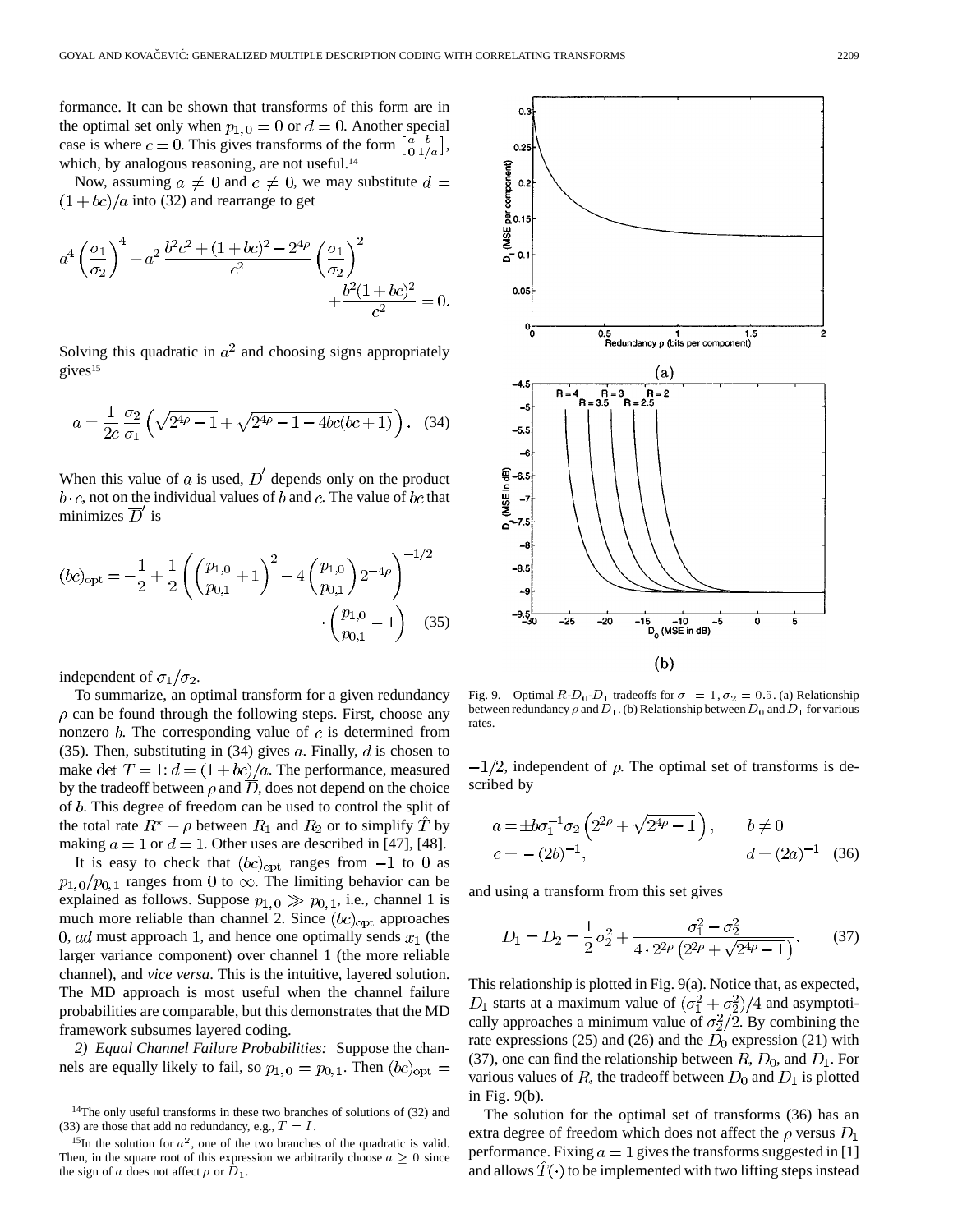

Fig. 10. Geometric interpretations. (a) When  $\sigma_1 > \sigma_2$ , the optimality  $arctan(\sigma_1/\sigma_2)$ . (b) If in addition to the optimality condition we require the output streams to have equal rate, the analysis vectors are symmetrically situated to capture the dimension with greatest variation. At  $\rho = 0$ ,  $\theta_1 = \theta_2 = \theta_{\text{max}}$ ; as  $\rho \to \infty$ ,  $\varphi_1$  and  $\varphi_2$  close on the  $x_1$ -axis.

of three. This degree of freedom can also be used to control the partitioning of the rate between channels.

*3) Geometric Interpretation:* When the channels are equally likely to fail, minimizing the average distortion automatically makes the two side distortions,  $D_1$  and  $D_2$ , equal. Since the channel rates are additive in the constraint, this is an expected result; with a Lagrangian approach, matching the slopes also matches the distortions. This has a clear geometric interpretation also.

Neglecting quantization, the transmitted representation of  $x$ is given by  $y_1 = \langle x, \varphi_1 \rangle$  and  $y_2 = \langle x, \varphi_2 \rangle$ , where  $\varphi_1 = [a, b]^T$ and  $\varphi_2 = [c, d]^T$ . For optimality with equal channel failure probabilities,  $ad = 1/2$  and  $bc = -1/2$ . One can then show that  $\varphi_1$  and  $\varphi_2$  form the same (absolute) angles with the positive  $x_1$ -axis. For convenience, suppose  $a > 0$  and  $b < 0$ ; then  $c > 0$ 0 and  $d > 0$ , as shown in Fig. 10(a). Let  $\theta_1$  and  $\theta_2$  be the angles by which  $\varphi_1$  and  $\varphi_2$  are below and above the positive  $x_1$ -axis, respectively. Then  $\tan \theta_1 = -b/a = d/c = \tan \theta_2$ . If we assume  $\sigma_1 > \sigma_2$ , then the maximum angle (for  $\rho = 0$ ) is  $arctan(\sigma_1/\sigma_2)$  and the minimum angle (for  $\rho \to \infty$ ) is zero. This means that for  $\rho = 0$  the analysis basis has vectors at angles  $arctan(\sigma_1/\sigma_2)$  from the  $x_1$ -axis; as  $\rho$  is increased, the analysis basis closes in on the  $x_1$ -axis. Thus, as the redundancy is increased,  $x_1$  is emphasized over  $x_2$  because it has higher variance (see Fig. 10(b)).

*4) Optimal Transforms that Give Balanced Rates:* The transforms of [1] give descriptions with unequal rates. In practice, this can be remedied through time-multiplexing. An alternative is to use the "extra" degree of freedom to make  $R_1 = R_2$ . Doing this is equivalent to requiring  $|a| = |c|$  and  $|b| = |d|$ , and yields

and

$$
b = \pm \frac{1}{2a} = \pm \sqrt{\frac{1}{2} \frac{\sigma_1}{\sigma_2} \left( 2^{2\rho} - \sqrt{2^{4\rho} - 1} \right)}.
$$

 $a = \pm \sqrt{\frac{1}{2} \frac{\sigma_2}{\sigma_1} \left( 2^{2\rho} + \sqrt{2^{4\rho} - 1} \right)}$ 

These balanced-rate transforms will be used frequently in the sequel, so we introduce a notation for them. For any nonzero  $\alpha$ , let

$$
T_{\alpha} = \begin{bmatrix} \alpha & (2\alpha)^{-1} \\ -\alpha & (2\alpha)^{-1} \end{bmatrix} . \tag{38}
$$

When there are no erasures, the reconstruction uses

$$
T_{\alpha}^{-1} = \begin{bmatrix} (2\alpha)^{-1} & -(2\alpha)^{-1} \\ \alpha & \alpha \end{bmatrix}.
$$

Evaluating (27) shows that the optimal linear estimates from  $y_1$ and  $y_2$ , neglecting quantization noise, are

$$
\hat{x}^{(1)} = \frac{2\alpha}{4\alpha^4 \sigma_1^2 + \sigma_2^2} \begin{bmatrix} 2\alpha^2 \sigma_1^2 \\ \sigma_2^2 \end{bmatrix} y_1
$$

and

$$
\hat{x}^{(2)} = \frac{2\alpha}{4\alpha^4 \sigma_1^2 + \sigma_2^2} \begin{bmatrix} -2\alpha^2 \sigma_1^2 \\ \sigma_2^2 \end{bmatrix} y_2,
$$

respectively.

In the optimizations leading to (36), we have used a *mean* squared error measure for the side distortion; no distinction is made between transforms that yield the same MSE but different *distributions* of squared error. Additional robustness is implied by a low variance of squared error or, equivalently, low expected fourth power of the Euclidean norm of the error. The balanced-rate transforms (38) give this desirable property [49]. Another benefit of the balanced-rate transforms is that the descriptions are identically distributed; the same entropy code can be applied to each, reducing memory requirements [48].

#### *D. Modifications for Centroid Reconstruction*

The analyses in this paper are focused on the case in which distortion due to quantization is small and linear estimation is used in the decoder. However, because the quantization is in coordinates in which the components are independent, it is not too difficult to compute true (nonlinear) minimum MSE reconstructions.

Without loss of generality, consider the case that decoder 1 has received description  $y_1$ . The initial quantization of the source vector  $x$  followed by an invertible transform indicates that x lies in a particular union of square cells (see, e.g., Fig. 7)

$$
x\in\mathcal{C}_{y_1}^{(1)}=\bigcup_{k_2=-\infty}^{\infty}\mathcal{C}_{y_1/\Delta,\,k_2}
$$

where

$$
\mathcal{C}_{k_1,k_2} = \left\{ x \mid \hat{T}([x]_{\Delta}) = (k_1, k_2) \Delta \right\}.
$$

(Read  $\mathcal{C}_{k_1,k_2}$  as the set that maps to  $(k_1, k_2)$  and  $\mathcal{C}_k^{(i)}$  as the set that maps to *i*th component equal to  $k$ .) The estimate that minimizes MSE is the conditional expectation of  $x$  given  $x \in$ . This is not too difficult because each  $\mathcal{C}_{k_1,k_2}$  in  $\mathcal{C}_{y_1}^{(1)}$  makes independent contributions to the estimates of each coordinate.

Written in a general form, the optimal estimate is given by

$$
\hat{x}^{(1)} = E\left[x \mid x \in C_{y_1}^{(1)}\right] = \frac{\int_{C_{y_1}^{(1)}} x f_{x_1, x_2}(x_1, x_2) dx_1 dx_2}{\int_{C_{y_1}^{(1)}} f_{x_1, x_2}(x_1, x_2) dx_1 dx_2}
$$

where  $f$  is the joint pdf of the source vector. This computation is simplified first by decomposing  $C_{y_1}^{(1)}$  and then by the fact that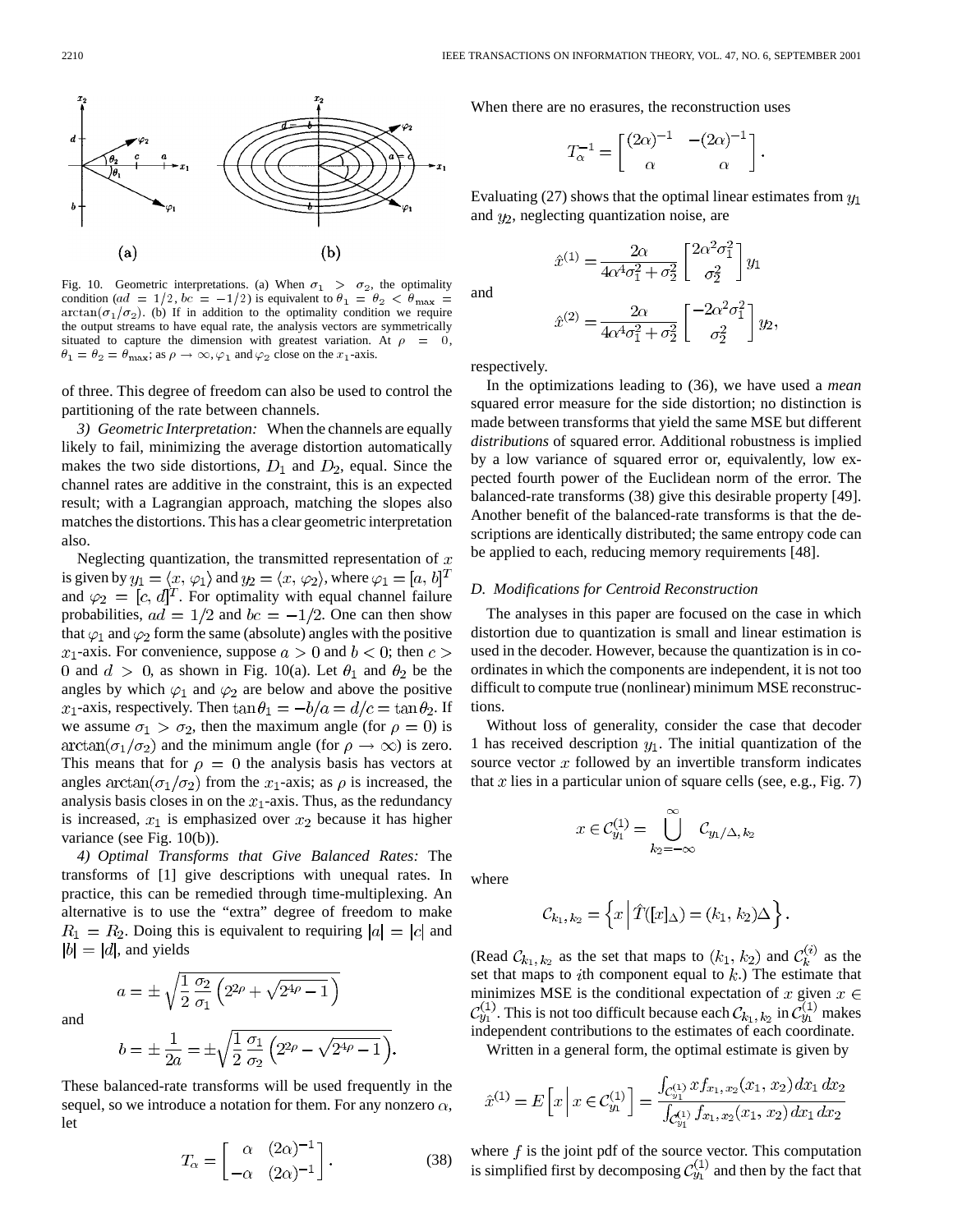the integral of f over each  $\mathcal{C}_{k_1, k_2}$  is separable. Let  $p_{k_1, k_2}$  be the probability of  $x \in C_{k_1, k_2}$ . Then

$$
p_{k_1,k_2} = \int_{\mathcal{C}_{k_1,k_2}} f_{x_1,x_2}(x_1,x_2) dx_1 dx_2
$$
  
= 
$$
\left( \text{erf} \left( 2^{-1/2} \sigma_1^{-1} \left( j_1 + \frac{1}{2} \right) \Delta \right) - \text{erf} \left( 2^{-1/2} \sigma_1^{-1} \left( j_1 - \frac{1}{2} \right) \Delta \right) \right)
$$

$$
\cdot \left( \text{erf} \left( 2^{-1/2} \sigma_2^{-1} \left( j_2 + \frac{1}{2} \right) \Delta \right) - \text{erf} \left( 2^{-1/2} \sigma_2^{-1} \left( j_2 - \frac{1}{2} \right) \Delta \right) \right)
$$

where  $\hat{T}((j_1, j_2)\Delta) = (k_1, k_2)\Delta$ . Similarly simple integrals give the contribution of a cell to each first moment

$$
m_{k_1, k_2}^{(1)} = \int_{\mathcal{C}_{k_1, k_2}} x_1 f_{x_1, x_2}(x_1, x_2) dx_1 dx_2
$$
  
\n
$$
= \sigma_1^2 (2\pi)^{-1/2} \Big( e^{-2^{-1}\sigma_1^2 (j_1 - \frac{1}{2})^2 \Delta^2} - e^{-2^{-1}\sigma_1^2 (j_1 + \frac{1}{2})^2 \Delta^2} \Big)
$$
  
\n
$$
\cdot \Big( \text{erf} \Big( 2^{-1/2} \sigma_2^{-1} \Big( j_2 + \frac{1}{2} \Big) \Delta \Big)
$$
  
\n
$$
- \text{erf} \Big( 2^{-1/2} \sigma_2^{-1} \Big( j_2 - \frac{1}{2} \Big) \Delta \Big)
$$
  
\n
$$
m_{k_1, k_2}^{(2)} = \int_{\mathcal{C}_{k_1, k_2}} x_2 f_{x_1, x_2}(x_1, x_2) dx_1 dx_2
$$
  
\n
$$
= \sigma_2^2 (2\pi)^{-1/2} \Big( e^{-2^{-1}\sigma_2^2 (j_2 - \frac{1}{2})^2 \Delta^2} - e^{-2^{-1}\sigma_2^2 (j_2 + \frac{1}{2})^2 \Delta^2} \Big)
$$
  
\n
$$
\cdot \Big( \text{erf} \Big( 2^{-1/2} \sigma_1^{-1} \Big( j_1 + \frac{1}{2} \Big) \Delta \Big)
$$
  
\n
$$
- \text{erf} \Big( 2^{-1/2} \sigma_1^{-1} \Big( j_1 - \frac{1}{2} \Big) \Delta \Big) \Big).
$$

The optimal estimate is then given elementwise by

$$
\hat{x}_i^{(1)} = \frac{\sum\limits_{k_2=-\infty}^{\infty} m_{y_1/\Delta,\,k_2}^{(i)}}{\sum\limits_{k_2=-\infty}^{\infty} p_{y_1/\Delta,\,k_2}}.
$$

Since the Gaussian pdf has light tails, the infinite sums can be truncated to a small number of terms.

In an application in which  $\hat{T}$  is fixed, a table of optimal reconstructions could be precomputed for each side decoder. (A similar precomputation would be needed for MDSQ with centroid reconstruction.) To allow  $\hat{T}$  to be varied easily, one could precompute each appreciable cell probability and cell moment. These can then be easily combined to form the optimal estimate. In this way, one can take advantage of the smoothly varying redundancy–distortion tradeoff provided by correlating transforms.

#### *E. Numerical Results and Comparisons*

To conclude this section on coding two-tuples, we create a set of numerical calculations to compare systems with correlating transforms against those with MDSQs. These computed performances are also compared to estimated performance (37) and a bound derived from Theorem 1. MATLAB code to generate these results is available on-line in conjunction with [33].

The numerical results given in Fig. 11 consider two sources and two base coding rates, for a total of four comparisons. The sources have independent components with  $\sigma_1 = 1$  and  $\sigma_2 \in$  $\{1/2, 1/4\}$ . The base rates are 2 and 3 bits/component. Robustness is measured by an equally weighted average of side distortions  $(D_1 + D_2)/2$ , so the transforms (38) are among the optimal transforms; these are used in the computations. Operating points for MDCT are obtained by a fine sampling of  $\alpha$ .

The operating points for MDSQ are obtained by trying each of seven possible UMDSQ index assignments (see Section II-C1) on each of the two components, giving 49 operatings points. Only the "useful" ones are shown; those with average side distortion per component more than  $(\sigma_1^2 + \sigma_2^2)/2$ are discarded, as are those strictly worse than any other operating point. This strategy is essentially prescribed by the theory since using no transform is optimal according to [43].

Theorem 1 does not directly give us performance bounds for the sources that we consider. However, it does give bounds to apply separately to each component. The approximate bounds shown in Fig. 11 are obtained by fixing the central distortion for each component to match that of the other systems and then optimally allocating redundancy across the pair. This redundancy allocation is straightforward because of the monotonicity of the bound (8).

An initial observation from the graphs is that the analytical performance curves for MDCT follow the actual performance with midpoint reconstruction. The gap is due to neglecting quantization error, and diminishes as the base rate is increased. We may also observe a general similarity in shape between the approximate bound and the performance curves.

In the examples shown, the comparison between MDCT and MDSQ is summarized as follows: *The correlating transform method is better at low redundancies and MDSQ is better at high redundancies.* The near-continuum of operating points is another potential advantage of MDCT. A more nuanced view recognizes that the method of choice depends also on the base rate and the ratio  $\sigma_1/\sigma_2$ .

First, the base rate. Increasing the base rate improves the performance of MDSQ, but has little effect on the performance of MDCT; thus, MDSQ becomes more suitable as the base rate is increased. Considering MDSQ, as the base rate is increased the number of useful index assignments increases (see Fig. 4). Also, the central distortion decreases and, since the side distortion approaches the central distortion, the side distortion drops more quickly as a function of  $\rho$ . On the other hand, as shown in (37), the performance of MDCT is largely independent of the base rate.

Second, the ratio  $\sigma_1/\sigma_2$ . It is clear from (37) and the performance plots that the usefulness of MDCT increases as the ratio  $\sigma_1/\sigma_2$  increases. However, at the same time the performance of MDSQ improves and the approximate bound decreases. In both cases, this is because redundancy can be allocated to the component with larger variance. When  $\sigma_1/\sigma_2 = 1$ , MDCT is certainly useless, but large  $\sigma_1/\sigma_2$  does not imply that MDCT is better than MDSQ.

Another observation from Fig. 11 is that there is a limit to how much redundancy can be added. Though obscured by the analysis that neglects quantization, this is quite clear: There is an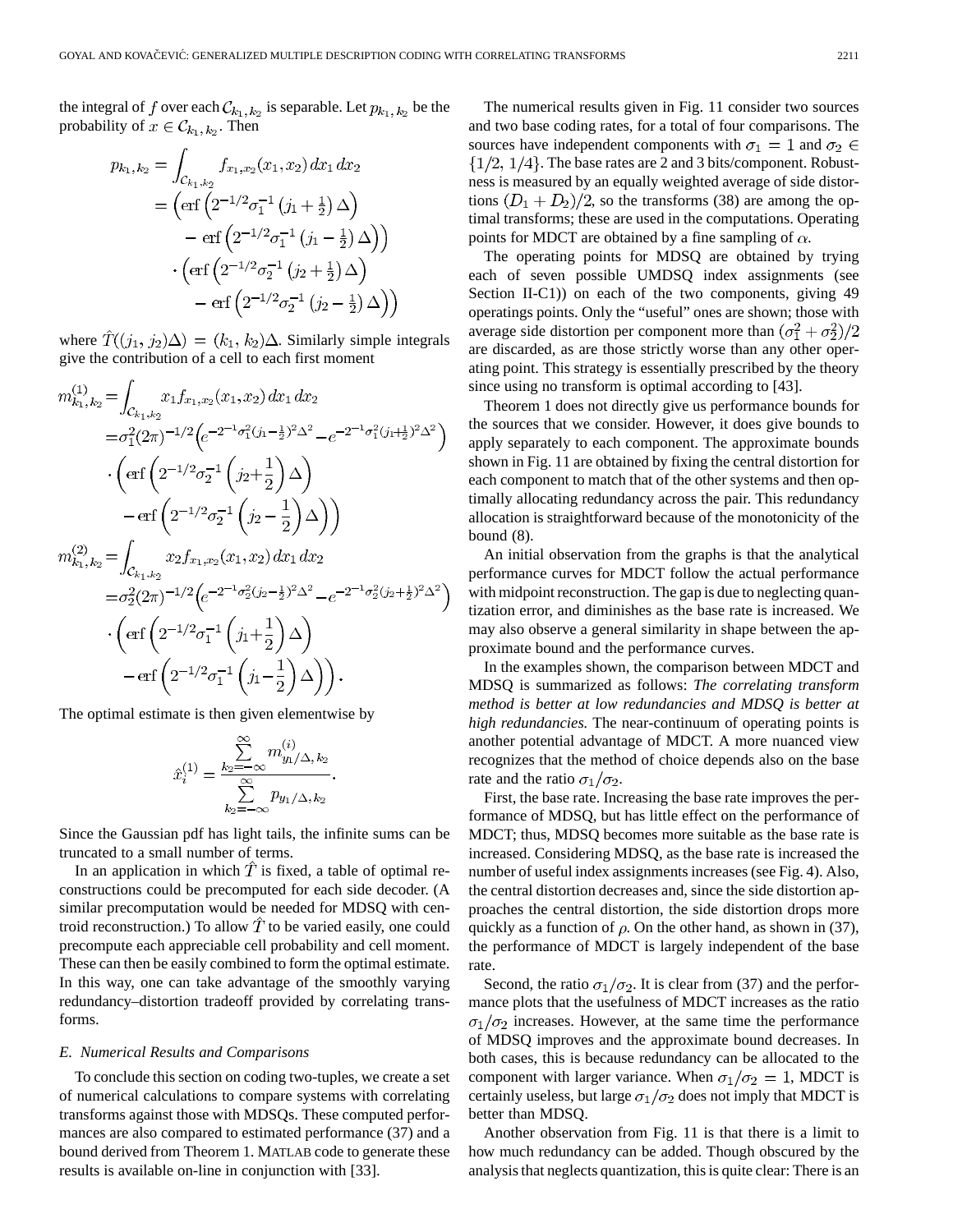

Fig. 11. Comparison between MDCT and MDSQ with estimated performance (37) (dashed) and an approximate bound (bold) also shown. In each graph, the upper and lower MDCT curves are for midpoint and centroid reconstruction, respectively. In all cases, the source has independent components with  $\sigma_1 = 1$ . The two rows have  $\sigma_2 = 1/2$  and 1/4. The two columns have base rates 2 and 3 bits/sample. The vertical dotted lines indicate the redundancy, labeled  $\rho_{SQ}$ , due simply to the use of scalar quantization. This portion of the redundancy is approximately 0.255 bit. The comparisons show that correlating transforms are good at low redundancies.

initial representation  $[x]_{\Delta}$  and the redundancy can be no greater than to repeat this representation over each channel. When  $\alpha$  is large enough, each of the cells with appreciable probability is uniquely identified separately by  $y_1$  and  $y_2$ . The MDCT performance, with centroid reconstruction, becomes the same as the repetition code incarnation of MDSQ.

Finally, the reconstruction method—midpoint or centroid makes a big difference for low-rate MDSQ. This suggests high sensitivity to the source density; care should be taken with non-Gaussian sources.

## IV. CODING LARGER VECTORS

We now turn to the communication of vectors with more than two components. This section describes a method for MD coding based on using transform coefficients or sets of transform coefficients as descriptions. The reconstruction from a proper subset of the descriptions exploits a statistical correlation between transform coefficients. Thus, this technique may be dubbed statistical channel coding for an erasure channel. A square transform is used, so for coding an  $N$ -dimensional source at most  $N$  descriptions are produced. The method is a generalization of the pairwise correlating transforms of Orchard, Wang, Vaishampayan, and Reibman [1] and of our work of the previous section to  $N > 2$ .

It is not difficult to extend the calculations in Section III to find optimization criteria for the general case; this is done in Section IV-B. It is considerably more difficult to find the optimal transforms, so we are only able to do this in certain cases.

#### *A. Design*

Let  $\{x_k\}$  be an i.i.d. sequence of zero-mean jointly Gaussian vectors in  $\mathbb{R}^N$  with a known distribution.<sup>16</sup> Because we could use a Karhunen–Loève transform (KLT) at the encoder, we may assume without loss of generality that the components of  $x_k$  are independent with variances  $\sigma_1^2 \ge \sigma_2^2 \ge \cdots \ge \sigma_N^2$ .

In correlating transform-based MD coding, each source vector  $x$  is processed as follows.

- 1)  $x$  is quantized with an unbounded uniform scalar quantizer with step size  $\Delta$ ; i.e.,  $x_i^q = [x_i]_{\Delta}$ , where  $[\cdot]_{\Delta}$  denotes rounding to the nearest multiple of  $\Delta$ .
- 2) The vector  $x^q = [x_1^q, x_2^q, \ldots, x_N^q]^T$  is transformed with an invertible, discrete transform  $\tilde{T}: \Delta \mathbb{Z}^N \to \Delta \mathbb{Z}^N$ ,

16Note that it is the vectors, not the scalar components of the vectors, that are i.i.d.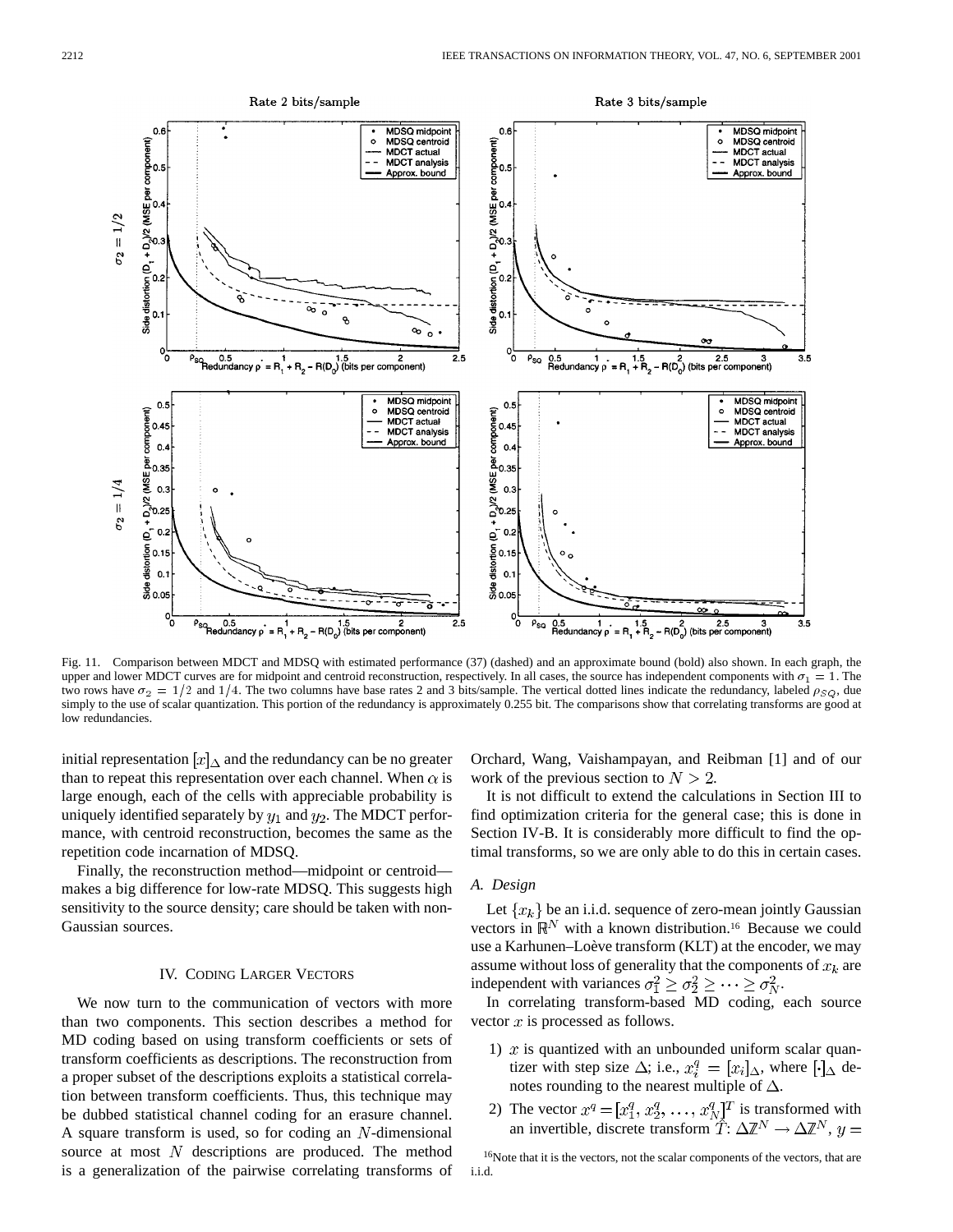$\hat{T}(x^q)$ .  $\hat{T}$  is within a certain quasilinear class described below.

- 3) The components of  $y$  are placed into  $M$  sets (in an  $a$  priori fixed manner). These sets form the  $M$  descriptions.
- 4) The  $M$  sets of coefficients, i.e., the descriptions, are entropy coded independently from each other. This stage may use block coding *within one description* to improve efficiency.

The transform  $\hat{T}$  is a discrete transform derived from a linear transform T, with det  $T = 1$ . In extending (15) to more than two components, first  $T$  is factored into matrices with unit diagonals and nonzero off-diagonal elements only in one row or column:  $T = T_1 T_2 \cdots T_k$ . The discrete transform is then given by

$$
\hat{T}(x^q) = [T_1 [T_2 \cdots [T_k x^q]_{\Delta}]_{\Delta}]_{\Delta}.
$$

This construction of the transform ensures that  $\hat{T}$  is invertible on  $\Delta \mathbb{Z}^N$ . See Appendix I for details.

The analysis and optimization are again based on high-rate (or fine-quantization, small  $\Delta$ ) approximations. These approximations facilitate the analytical treatment of the design of  $T$ , or at least the generation of an optimization criterion.

When all the components of  $y$  are received, the reconstruction process is to (exactly) invert the transform  $\ddot{T}$  to get  $\hat{x} = x^q$ . If some components of  $y$  are lost, they are estimated from the received components using the correlation introduced by the transform  $T$ .

Recall that the variances of the components of x are  $\sigma_1^2$ ,  $\sigma_2^2$ ,  $\ldots$ ,  $\sigma_N^2$  and denote the correlation matrix of x by

$$
R_x = \text{diag}(\sigma_1^2, \sigma_2^2, \dots, \sigma_N^2)
$$

With fine quantization, the correlation matrix of y is  $R_y =$  $TR_xT^T$ . By renumbering the variables if necessary, assume that  $y_1, y_2, \ldots, y_{N-\ell}$  are received and  $y_{N-\ell+1}, \ldots, y_N$  are lost. Partition  $y$  into "received" and "not received" portions as  $y=[\tilde{y}_{r}, \tilde{y}_{nr}]^{T}$  where

and

 $\ddot{\cdot}$ 

$$
\tilde{y}_{nr} = [y_{N-\ell+1}, \ldots, y_{N-1}, y_N]^T.
$$

 $\tilde{y}_{r} = [y_1, y_2, \ldots, y_{N-\ell}]^T$ 

The minimum MSE estimate of x given  $\tilde{y}_r$  is  $E[x|\tilde{y}_r]$ , which has a simple closed form because  $x$  is a jointly Gaussian vector. Using the linearity of the expectation operator gives the following sequence of calculations:

$$
\hat{\mathbf{r}} = E[x \mid \hat{y}_{\mathbf{r}}] = E[T^{-1}Tx \mid \hat{y}_{\mathbf{r}}] = T^{-1}E[Tx \mid \hat{y}_{\mathbf{r}}]
$$

$$
= T^{-1}E\left[\begin{bmatrix} \tilde{y}_{\mathbf{r}} \\ \tilde{y}_{\mathbf{r}} \end{bmatrix} \middle| \tilde{y}_{\mathbf{r}}\right] = T^{-1}\begin{bmatrix} \tilde{y}_{\mathbf{r}} \\ E[\tilde{y}_{\mathbf{r}} \mid \tilde{y}_{\mathbf{r}}] \end{bmatrix}.
$$
(39)

If the correlation matrix of  $y$  is partitioned compatibly with the partitioning of  $y$  as

$$
R_y = \begin{bmatrix} R_1 & B \\ B^T & R_2 \end{bmatrix}
$$

then  $\widetilde{y}_{\text{nr}}\,|\,\widetilde{y}_{\text{r}}$  is a Gaussian random variable with mean and correlation matrix  $R_2 - B^T R_1^{-1} B$ . Thus

$$
E[\tilde{y}_{nr} | \tilde{y}_r] = B^T R_1^{-1} \tilde{y}_r
$$

and the reconstruction is

$$
\hat{x} = T^{-1} \begin{bmatrix} I \\ B^T R_1^{-1} \end{bmatrix} \tilde{y}_r.
$$
 (40)

## *B. General Optimization Criteria*

As before, the choice of the transform  $T$  determines the performance of the system. This section develops the relationships between the transform, rates, and distortions necessary to design  $T$ .

Estimating the rate is straightforward. Since the quantization is fine,  $y_i$  is approximately the same as  $[(Tx)_i]_{\Delta}$ , i.e., a uniformly quantized Gaussian random variable. With  $R_y =$  $TR_xT^T$ , the variance of  $y_i$  is  $\sigma_{y_i}^2 = (R_y)_{ii}$ . Thus, using (24), the rate per component is

$$
R = \frac{1}{N} \sum_{i=1}^{N} H(y_i) \approx k_{\Delta} + \frac{1}{2N} \sum_{i=1}^{N} \log \sigma_{y_i}^2 = k_{\Delta} + \frac{1}{2N} \log \prod_{i=1}^{N} \sigma_{y_i}^2.
$$

The minimum rate occurs when

$$
\prod_{i=1}^{N} \sigma_{y_i}^2 = \prod_{i=1}^{N} \sigma_i^2
$$

and at this rate the components of  $y$  are uncorrelated. As in the two-tuple case,  $T = I$  is not the only transform which achieves the minimum rate. In fact, an arbitrary split of the total rate among the different components of  $\eta$  is possible [48]. This is a justification for using a total rate constraint in our following analyses. The excess over the minimum rate is the redundancy

$$
\rho = \frac{1}{2N} \log \prod_{i=1}^{N} \sigma_i^{-2} \sigma_{y_i}^2.
$$
\n(41)

When all the transform coefficients are received, the distortion is due only to the initial quantization; as in the two-tuple case, (21) holds. The distortion when reconstructing from a proper subset of the descriptions is more complicated.

With more than two descriptions, our earlier notation becomes inadequate. With M descriptions, there are  $2^M - 1$ nontrivial reconstructions, each with a potentially distinct distortion. Assign to each channel a state  $s_i \in \{0, 1\}$  to denote whether the channel is received  $(1)$  or not received  $(0)$ . For any system state  $S = s_1 \times s_2 \times \cdots s_M$ , the distortion will be denoted  $D_{(s_1,\,s_2,\,\ldots,\,s_M)}.$ 

The optimization cost function is a weighted average distortion

$$
\overline{D} = \sum_{s_i \in \{0, 1\}, 1 \le i \le M} \alpha_{(s_1, s_2, ..., s_M)} D_{(s_1, s_2, ..., s_M)}
$$
(42)

where

$$
\sum_{s_i \in \{0,1\}, 1 \leq i \leq M} \alpha_{(s_1, s_2, ..., s_M)} = 1
$$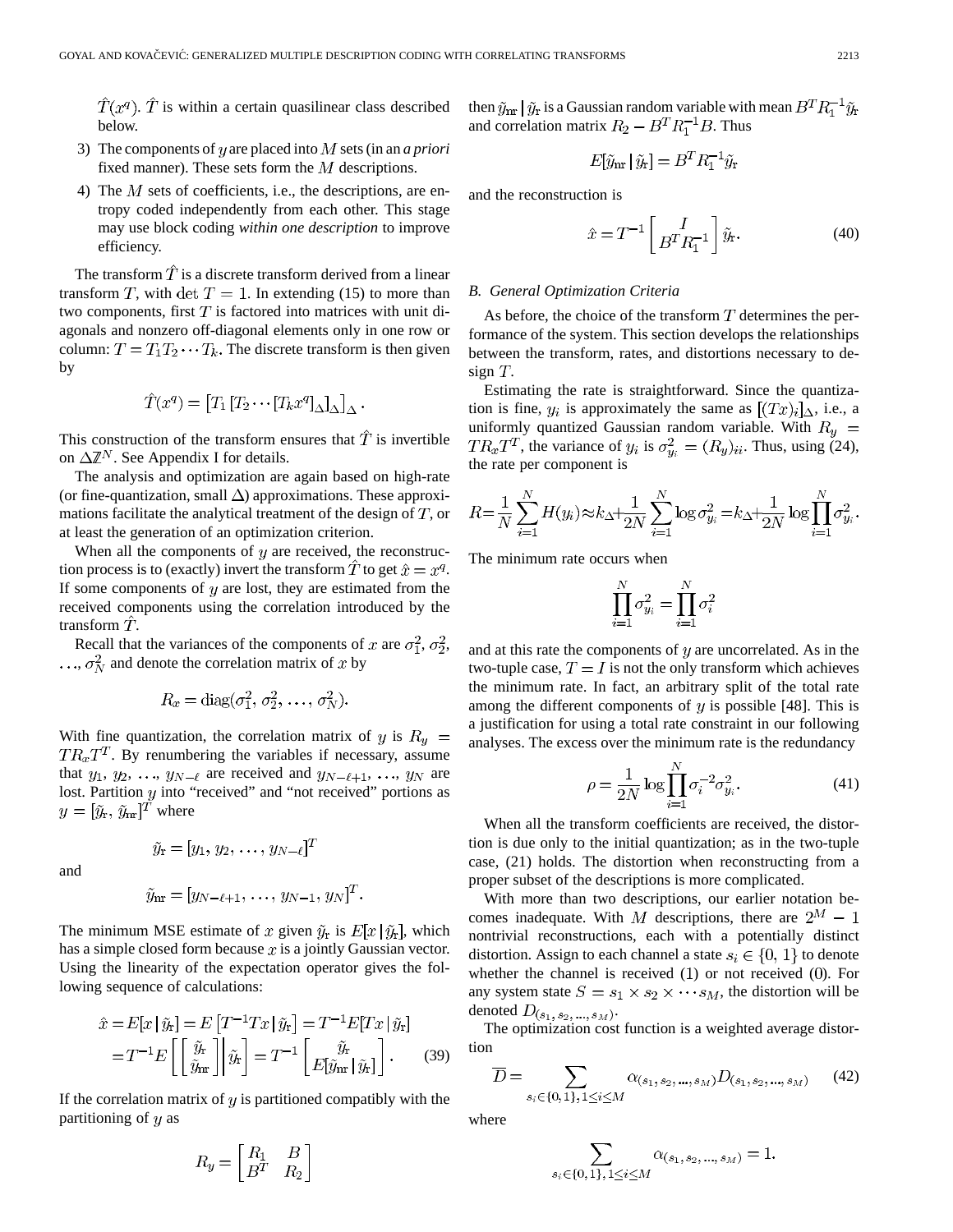In the simplest case,  $\alpha_{(s_1, s_2, \dots, s_M)}$  could be the probability of state  $(s_1, s_2, \ldots, s_M)$ . In this case,  $\overline{D}$  is the overall average MSE. Other meaningful choices are available. For example, if a certain minimum quality is required when  $k$  of  $M$  channels are received, then the  $\binom{M}{k}$  states with  $\sum s_i = k$  can be assigned equal weights of  $\binom{M}{k}$ , with the remaining states having no weight. In this case, the optimization will make the distortion equal in each of the states with  $k$  channels received and this distortion will be an upper bound for the distortion when more than  $k$  channels are received.

We now compute a generic distortion factor  $D_{(s_1, s_2, ..., s_M)}$ . This computation was almost completed in the development of (40). Renumbering the variables if necessary, assume the last  $\ell$  components of  $y$  are lost and partition the received vector as before. Let  $\eta$  be the error in predicting  $\tilde{y}_{nr}$  from  $\tilde{y}_r$ ,  $\eta = \tilde{y}_{nr}$  –  $E[\tilde{y}_{nr} | \tilde{y}_r]$ , which is a Gaussian random variable with zero mean and correlation matrix  $A = R_2 - B^T R_1^{-1} B$ . Substituting  $\tilde{y}_{nr} - \eta$ for  $E[\tilde{y}_{nr} | \tilde{y}_r]$  in (39) gives

so

$$
||x - \hat{x}||^2 = \left||T^{-1}\begin{bmatrix} 0 \\ -\eta \end{bmatrix}\right||^2 = \eta^T U^T U \eta
$$

 $\hat{x}=T^{-1}\left[\begin{matrix}\tilde{y}_{\mathrm{r}} \\ \tilde{y}_{\mathrm{nr}}-\eta\end{matrix}\right]=x+T^{-1}\left[\begin{matrix}0 \\ -\eta\end{matrix}\right]$ 

where U is comprised of the last  $\ell$  columns of  $T^{-1}$ . Finally,

$$
E||x - \hat{x}||^2 = E\left[\text{tr}(\eta^T U^T U \eta)\right] = E\left[\text{tr}(\eta \eta^T U^T U)\right]
$$

$$
= \text{tr}(A U^T U). \tag{43}
$$

The problem is to minimize  $\overline{D}$  subject to a constraint on  $R$ . The expressions given in this section can be used to numerically determine transforms to realize this goal. Analytical solutions are possible in certain special cases. Some of these are outlined in the following sections.

#### *C. Techniques for Two Channels*

The simplest generalization of sending two variables over two channels is to keep the number of channels the same, but to increase the number of variables  $N$ . The significance of having two channels is that the transform coefficients must be placed in two sets. The distortion expression (42) has just  $2^2 = 4$ terms—not  $2^N$  terms—because each set is either received in full or lost in full.

The general solution for sending two variables over two channels can be used to derive methods for sending more variables over two channels. These methods use at most  $\lfloor N/2 \rfloor$  transforms of size  $2 \times 2$  in parallel and thus have complexity that is only linear in the number of variables. For simplicity, it is assumed that the channels are equally likely to fail.

*1) Three Variables:* The natural first step is to consider the transmission of three variables. Suppose  $y_1$  is transmitted on channel 1 and  $(y_2, y_3)$  is transmitted on channel 2. We could start as before, designing a  $3 \times 3$  transform with determinant 1 to minimize the distortion given by (42) and (43). The eight free parameters make this a difficult optimization. A much easier way to determine the optimal performance is to first reduce the number of parameters without risking a loss in performance. It turns out that it is sufficient to send one of the original variables as  $y_3$  and to use an optimal  $2 \times 2$  transform to produce  $y_1$  and  $y_2$ . This assertion is formalized by the following theorem.

*Theorem 2:* Consider MD transform coding where  $y_1$  is sent on channel 1 and  $(y_2, y_3)$  is sent on channel 2. To minimize the average side distortion  $D_1$  with an upper bound on redundancy  $\rho$ , it is sufficient to optimize over transforms of the form

$$
\begin{bmatrix} T & 0_{2\times 1} \\ 0_{1\times 2} & 1 \end{bmatrix} P \tag{44}
$$

 $\Box$ 

with  $\tilde{T} \in \mathbb{R}^{2 \times 2}$ , det  $\tilde{T} = 1$ , and P a permutation matrix. *Proof:* See Appendix II-A.

Theorem 2 reduces the number of design parameters from eight to three and makes the design of an optimal transform a simple application of the results of Section III. A transform of the form (44) shuffles the input variables and then correlates the first two. Since the order of the elements in a correlated pair does not matter, the permutation can be limited to one of the following three:

$$
P_1 = I
$$
,  $P_2 = \begin{bmatrix} 1 & 0 & 0 \\ 0 & 0 & 1 \\ 0 & 1 & 0 \end{bmatrix}$ , and  $P_3 = \begin{bmatrix} 0 & 1 & 0 \\ 0 & 0 & 1 \\ 1 & 0 & 0 \end{bmatrix}$ .

Let us consider a generic choice among the three permutations by assuming that the outputs of the permutation have variances ,  $\varsigma_2^2$ , and  $\varsigma_3^2$ ; i.e., applying the permutation represented by to  $(\sigma_1^2, \sigma_2^2, \sigma_3^2)$  gives  $(\varsigma_1^2, \varsigma_2^2, \varsigma_3^2)$ . Recall the original ordering of the variances  $(\sigma_1^2 \geq \sigma_2^2 \geq \sigma_3^2)$  and notice that the three permutations under consideration preserve the ordering of the first two components:  $\varsigma_1^2 \geq \varsigma_2^2$ .

The component with variance  $\varsigma_3^2$  is sent over channel 2 without any channel protection. (It is uncorrelated with the other components.) Since channel 2 is lost half of the time and the distortion is measured per component, this component contributes  $\varsigma_3^2/6$  to  $D_1$ , independent of  $\widetilde{T}$ . Now the optimization of  $\hat{T}$  in (44) is precisely the problem of the previous section. Thus,  $\hat{T}$  can be chosen in the form of (38) and

$$
D_1 = \frac{1}{6}\varsigma_3^2 + \frac{1}{3}\varsigma_2^2 + \frac{\varsigma_1^2 - \varsigma_2^2}{6 \cdot 2^{3\rho} \left(2^{3\rho} + \sqrt{2^{6\rho} - 1}\right)}.
$$
 (45)

The second and third terms of (45) come from evaluating (37) and rescaling the redundancy and distortion to account for the change from two to three components.

Now we can choose the best permutation; i.e., the permutation yielding the lowest side distortion. The three permutations give the following average side distortions, respectively:

$$
(D_1)_1 = \frac{1}{6}\sigma_3^2 + \frac{1}{3}\sigma_2^2 + \frac{\sigma_1^2 - \sigma_2^2}{6 \cdot 2^{3\rho} \left(2^{3\rho} + \sqrt{2^{6\rho} - 1}\right)}
$$
  
\n
$$
(D_1)_2 = \frac{1}{6}\sigma_2^2 + \frac{1}{3}\sigma_3^2 + \frac{\sigma_1^2 - \sigma_3^2}{6 \cdot 2^{3\rho} \left(2^{3\rho} + \sqrt{2^{6\rho} - 1}\right)}
$$
  
\n
$$
(D_1)_3 = \frac{1}{6}\sigma_1^2 + \frac{1}{3}\sigma_3^2 + \frac{\sigma_2^2 - \sigma_3^2}{6 \cdot 2^{3\rho} \left(2^{3\rho} + \sqrt{2^{6\rho} - 1}\right)}
$$

The best permutation is  $P_2$  because

$$
(D_1)_1 - (D_1)_2
$$
  
=  $\frac{1}{6} (\sigma_2^2 - \sigma_3^2) \left( 1 - \frac{1}{2^{3\rho} (2^{3\rho} + \sqrt{2^{6\rho} - 1})} \right) \ge 0$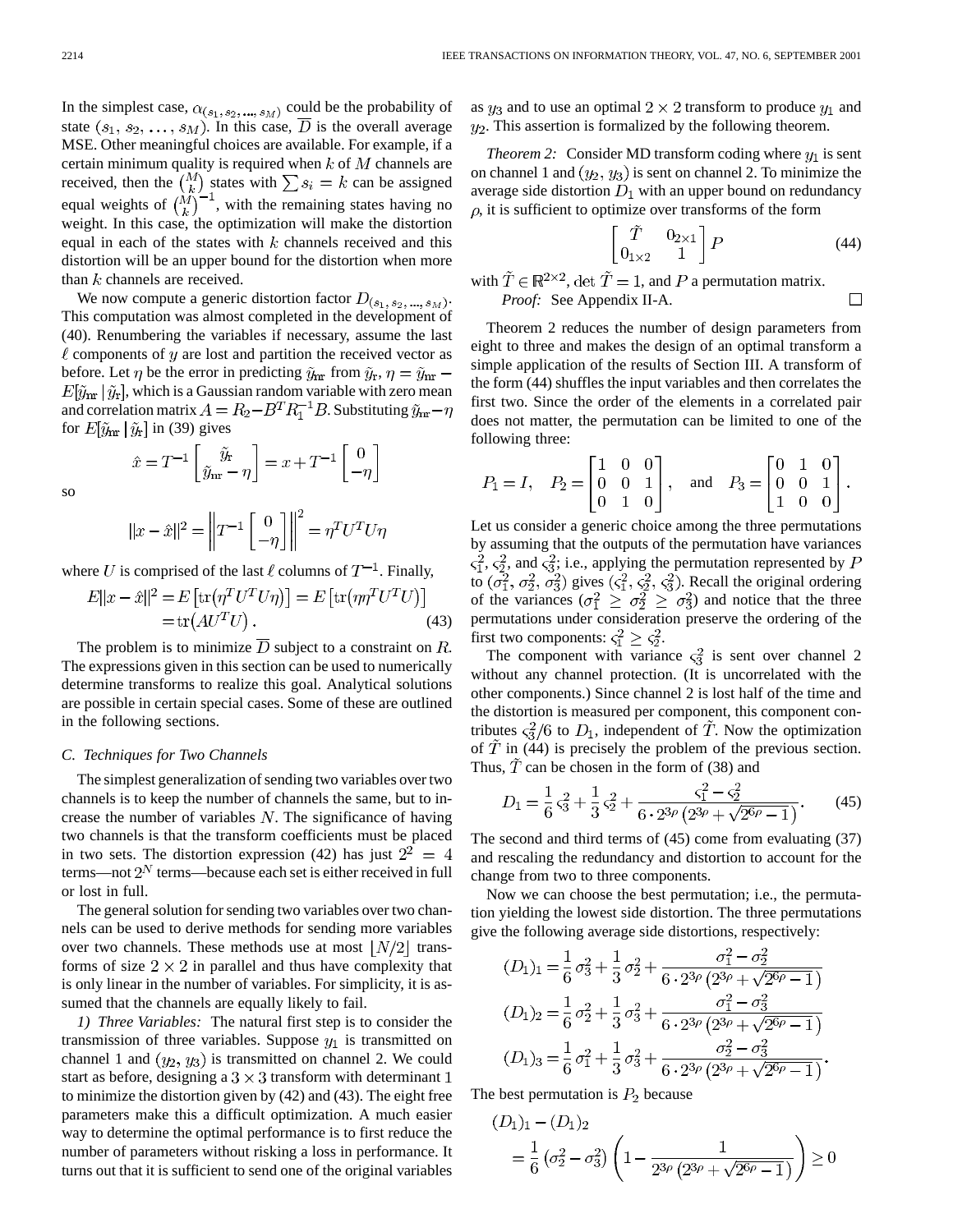and

(.

$$
D_1)_3 - (D_1)_2
$$
  
=  $\frac{1}{6} \left( \sigma_1^2 - \sigma_2^2 \right) \left( 1 - \frac{1}{2^{3\rho} \left( 2^{3\rho} + \sqrt{2^{6\rho} - 1} \right)} \right) \ge 0.$   
commarize transforms of the form

To summarize, transforms of the form  $\blacksquare$  $6.76 \times 17$ 

$$
\begin{bmatrix} \alpha & 0 & (2\alpha)^{-1} \\ -\alpha & 0 & (2\alpha)^{-1} \\ 0 & 1 & 0 \end{bmatrix}
$$

attain the optimal performance

$$
D_1 = \frac{1}{6}\sigma_2^2 + \frac{1}{3}\sigma_3^2 + \frac{\sigma_1^2 - \sigma_3^2}{6 \cdot 2^{3\rho} \left(2^{3\rho} + \sqrt{2^{6\rho} - 1}\right)}.
$$

This performance is matched by many other transforms, but not surpassed.

*2) Four Variables:* We now move on to communicating four variables over two channels. The problem is similar to the one we just solved if one channel carries  $y_1$  and the other carries  $(y_2, y_3, y_4)$ . In this case, a result analogous to Theorem 2 holds, revealing that it is sufficient to consider transforms of the form

$$
T = \begin{bmatrix} \tilde{T} & 0_{2 \times 2} \\ 0_{2 \times 2} & I_{2 \times 2} \end{bmatrix} P
$$

where  $\tilde{T}$  is a 2 × 2 correlating transform and P is one of six permutations.

The best choice of permutation causes the correlating transform to be applied to the components with the largest and smallest variances. The result is a transform of the form

$$
\begin{bmatrix}\n\alpha & 0 & 0 & (2\alpha)^{-1} \\
-\alpha & 0 & 0 & (2\alpha)^{-1} \\
0 & 1 & 0 & 0 \\
0 & 0 & 1 & 0\n\end{bmatrix}
$$

and optimal performance is given by

$$
D_1 = \frac{1}{8}\sigma_2^2 + \frac{1}{8}\sigma_3^2 + \frac{1}{4}\sigma_4^2 + \frac{\sigma_1^2 - \sigma_4^2}{8 \cdot 2^{4\rho} \left(2^{4\rho} + \sqrt{2^{8\rho} - 1}\right)}.
$$

Let us now consider the case where each channel carries two coefficients; for concreteness, one carries the odd-numbered coefficients and the other carries the even-numbered coefficients.

The transmission over two channels and the allocation of the coefficients to channels does not place any limitation on the transform. However, we can again place a simplifying limitation on the transform without loss of optimality. It is sufficient to consider pairing the input coefficients, applying a  $2 \times 2$  correlating transform to each pair, and sending one output of each  $2 \times 2$  subtransform over each channel. This is justified by the following theorem.

*Theorem 3:* Consider MD transform coding where  $(y_1, y_3)$ is sent on channel 1 and  $(y_2, y_4)$  is sent on channel 2. To minimize the average side distortion  $D_1$  with an upper bound on  $\rho$ , it is sufficient to optimize over transforms of the form

$$
\begin{bmatrix} \tilde{T}_1 & 0_{2 \times 2} \\ 0_{2 \times 2} & \tilde{T}_2 \end{bmatrix} P \tag{46}
$$

with  $\tilde{T}_i \in \mathbb{R}^{2 \times 2}$ , det  $\tilde{T}_i = 1$ ,  $i = 1, 2$ , and P a permutation matrix.

*Proof:* See Appendix II-B. 
$$
\Box
$$

Since the canonical building blocks defined in (38) solve the problem of designing  $\tilde{T}_i$ ,  $i = 1, 2$ , we may write the transform as

$$
T = \begin{bmatrix} T_{\alpha_1} & 0 \\ 0 & T_{\alpha_2} \end{bmatrix} P.
$$

We only have to select the pairing and two transform parameters.

The ordering of a pair does not affect the possible performance, so there are three permutations of interest

$$
P_1 = I, \quad P_2 = \begin{bmatrix} 1 & 0 & 0 & 0 \\ 0 & 0 & 1 & 0 \\ 0 & 1 & 0 & 0 \\ 0 & 0 & 0 & 1 \end{bmatrix}, \quad \text{and} \quad P_3 = \begin{bmatrix} 1 & 0 & 0 & 0 \\ 0 & 0 & 0 & 1 \\ 0 & 1 & 0 & 0 \\ 0 & 0 & 1 & 0 \end{bmatrix}.
$$

Let us consider a generic choice among the three by assuming that the inputs to transform  $T_{\alpha_1}$  have variances  $\varsigma_1^2$  and  $\varsigma_2^2$ ,  $\varsigma_1^2 \geq$  $\varsigma_2^2$ ; and the inputs to transform  $T_{\alpha_2}$  have variances  $\varsigma_3^2$  and  $\varsigma_4^2$ ,  $\varsigma_3^2 \geq \varsigma_4^2$ . Denote the redundancies associated with the pairs  $\rho_1$ and  $\rho_2$ , respectively. The redundancy and distortion are both additive between the pairs, so the problem is to minimize

$$
D_1 = \frac{1}{2}(d_1 + d_2) \tag{47}
$$

subject to the constraint<sup>17</sup>

$$
\frac{1}{2}(\rho_1 + \rho_2) \le \rho \tag{48}
$$

where  $d_1$  and  $d_2$  are the side distortions contributed by the first and second pair, respectively. According to (37)

$$
d_1 = \frac{1}{2} \zeta_2^2 + \frac{\zeta_1^2 - \zeta_2^2}{4 \cdot 2^{2\rho_1} \left(2^{2\rho_1} + \sqrt{2^{4\rho_1} - 1}\right)}
$$
  

$$
d_2 = \frac{1}{2} \zeta_4^2 + \frac{\zeta_3^2 - \zeta_4^2}{4 \cdot 2^{2\rho_2} \left(2^{2\rho_2} + \sqrt{2^{4\rho_2} - 1}\right)}
$$

Since  $d_1$  and  $d_2$  are strictly decreasing functions of  $\rho_1$  and  $\rho_2$ , respectively, (48) can be replaced by an equality. The optimal split occurs when both pairs operate at the same distortion-redundancy slope. However, since  $\partial d_i/\partial \rho_i$  is complicated, there is no simple closed form for operating at the same slope.18

Let

$$
c(\rho)=\frac{1}{2^{2\rho}\left(2^{2\rho}+\sqrt{2^{4\rho}-1}\right)}.
$$

For large  $\rho$ , the 1 in the denominator becomes negligible, so

$$
c(\rho) \approx \frac{1}{2^{2\rho} \left(2^{2\rho} + \sqrt{2^{4\rho}}\right)} = \frac{1}{2 \cdot 2^{4\rho}}.
$$
 (49)

The error made in approximation (48) is shown in Fig. 12.

<sup>17</sup>The factor of  $1/2$  is present as normalization because redundancy is measured per component. This applies also to the  $1/2$  in (47). Note also that  $d_i$ 's are *partial* side distortions; hence, the use of a new symbol.<br>
<sup>18</sup>Matching the slopes gives<br>  $\alpha_2^4 = \frac{\gamma (16\alpha_1^8\zeta_1^4 - \zeta_2^4) + \sqrt{\gamma^2 (16\alpha_1^8\zeta_1^4 - \zeta_2^4)^2 + 64\alpha_1^8\zeta_3^4\zeta_3^4}}{32.444}$ 

18Matching the slopes gives

$$
\alpha_2^4 = \frac{\gamma \left(16 \alpha_1^8 \varsigma_1^4 - \varsigma_2^4\right) + \sqrt{\gamma^2 \left(16 \alpha_1^8 \varsigma_1^4 - \varsigma_2^4\right)^2 + 64 \alpha_1^8 \varsigma_3^4 \varsigma_4^4}{32 \alpha_1^4 \varsigma_3^4}
$$

where

$$
\begin{array}{c} 32 \alpha_1^4 \varsigma_3^4 \\ \\ \gamma = \frac{\varsigma_3^2 \varsigma_4^2 \left(\varsigma_3^2 - \varsigma_4^2\right)}{\varsigma_1^2 \varsigma_2^2 \left(\varsigma_1^2 - \varsigma_2^2\right)} . \end{array}
$$

This exact relationship is used in generating Fig. 13, but is too complicated to use in drawing general conclusions about best pairings.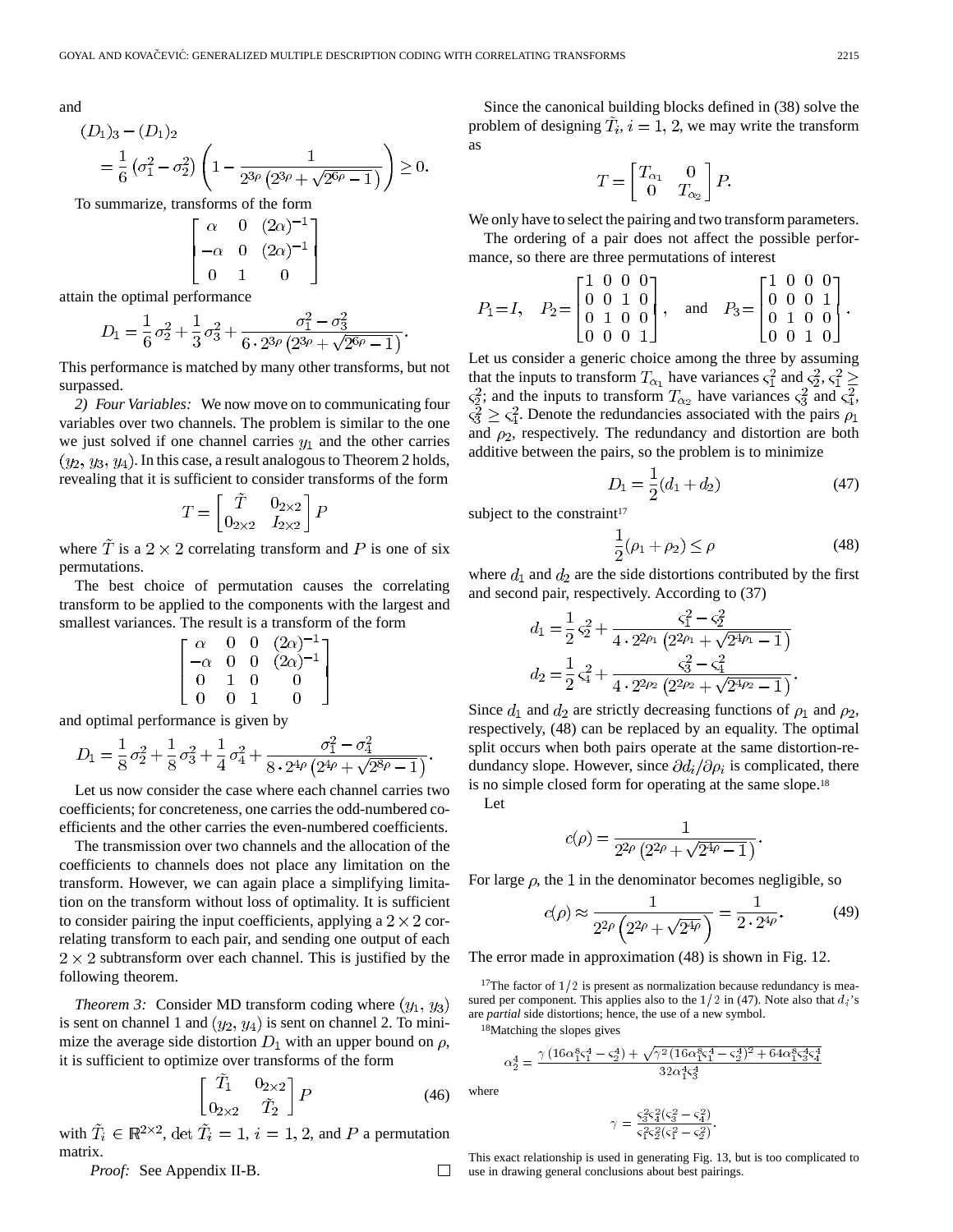

Fig. 12. Illustration of the accuracy of the approximation of  $c(\rho)$  given by (49).

Using (49) it becomes feasible to optimally allocate redundancies analytically. Operating at equal slopes means that  $\partial d_1/\partial \rho_1 = \partial d_2/\partial \rho_2$ , yielding, together with (48), two linear equations with two unknowns:

$$
\rho_1 - \rho_2 = \frac{1}{4} \log \frac{\varsigma_1^2 - \varsigma_2^2}{\varsigma_3^2 - \varsigma_4^2}
$$
  

$$
\rho_1 + \rho_2 = 2\rho.
$$

Solving for the optimal split of redundancies gives

$$
\rho_1 = \rho + \frac{1}{8} \log \frac{\varsigma_1^2 - \varsigma_2^2}{\varsigma_3^2 - \varsigma_4^2}
$$
\n(50)

$$
\rho_2 = \rho - \frac{1}{8} \log \frac{\varsigma_1^2 - \varsigma_2^2}{\varsigma_3^2 - \varsigma_4^2}.
$$
 (51)

Substituting (50) and (51) into (47), using the approximation (49), gives

$$
D_1 = \frac{1}{4} \left( \varsigma_2^2 + \varsigma_4^2 \right) + \frac{1}{8} \left( \left( \varsigma_1^2 - \varsigma_2^2 \right) \left( \varsigma_3^2 - \varsigma_4^2 \right) \right)^{1/2} 2^{-4\rho}.
$$

To minimize  $D_1$  for large  $\rho$ , we can immediately conclude that  $\varsigma_2$  and  $\varsigma_4$  should be the smallest of the  $\sigma$ 's. This eliminates permutation  $P_1$ . The following manipulation shows that  $\varsigma_1 > \varsigma_3$   $\varsigma_4 > \varsigma_2$  is the ideal sorting, i.e., the largest variance and smallest variance components should be paired;

$$
\begin{aligned} \left(\varsigma_1^2 - \varsigma_4^2\right) \left(\varsigma_2^2 - \varsigma_3^2\right) - \left(\varsigma_1^2 - \varsigma_3^2\right) \left(\varsigma_2^2 - \varsigma_4^2\right) \\ &= -\left(\varsigma_1^2 - \varsigma_2^2\right) \left(\varsigma_3^2 - \varsigma_4^2\right) \le 0. \end{aligned}
$$

In other words,  $P_3$  is the best permutation. We will see shortly that this "nested" pairing method generalizes to  $K$  pairs as well.

*3) Paired Variables:* Let us now consider transmission of  $2K$  variables over the two channels with the odd and even indexed coefficients sent over channels 1 and 2, respectively. The extension of Theorem 3 to  $K$  pairs of variables would seem to naturally hold, but no proof of this has been found. Consider transforms of the following form, though we have not proven that this restriction is innocuous:

$$
T = \begin{bmatrix} T_{\alpha_1} & & & \\ & T_{\alpha_2} & & \\ & & \ddots & \\ & & & T_{\alpha_K} \end{bmatrix} P
$$



Fig. 13. Numerical calculations using the exact redundancy allocation solution (without approximation (49)) confirm that the nested pairing is optimal for all rates. (a) A random instance with two pairs. (b) A random instance with three pairs.

where P is a permutation matrix. Again let  $\zeta_1^2, \zeta_2^2, \ldots, \zeta_{2K}^2$  denote the variances of the components after the permutation, with  $\varsigma_{2i-1}^2 \geq \varsigma_{2i}^2$  for  $i = 1, 2, ..., K$ . Denote the redundancy associated with  $T_{\alpha_i}$  by  $\rho_i$ . We then have a similar problem as before. Minimize

$$
D_1 = \frac{1}{K} \sum_{i=1}^{K} d_i
$$
 (52)

with

$$
d_i = \frac{1}{2} \zeta_{2i}^2 + \frac{\zeta_{2i-1}^2 - \zeta_{2i}^2}{4 \cdot 2^{2\rho_i} \left(2^{2\rho_i} + \sqrt{2^{4\rho_i} - 1}\right)},
$$
  
for  $i = 1, 2, ..., K$ 

subject to the constraint

$$
\rho = \frac{1}{K} \sum_{i=1}^{K} \rho_i.
$$
\n
$$
(53)
$$

Using the approximation (49) for large  $\rho$  and imposing the equal-slope conditions gives a system of  $K$  linear equations with K unknowns  $(K - 1)$  equations coming from equal-slope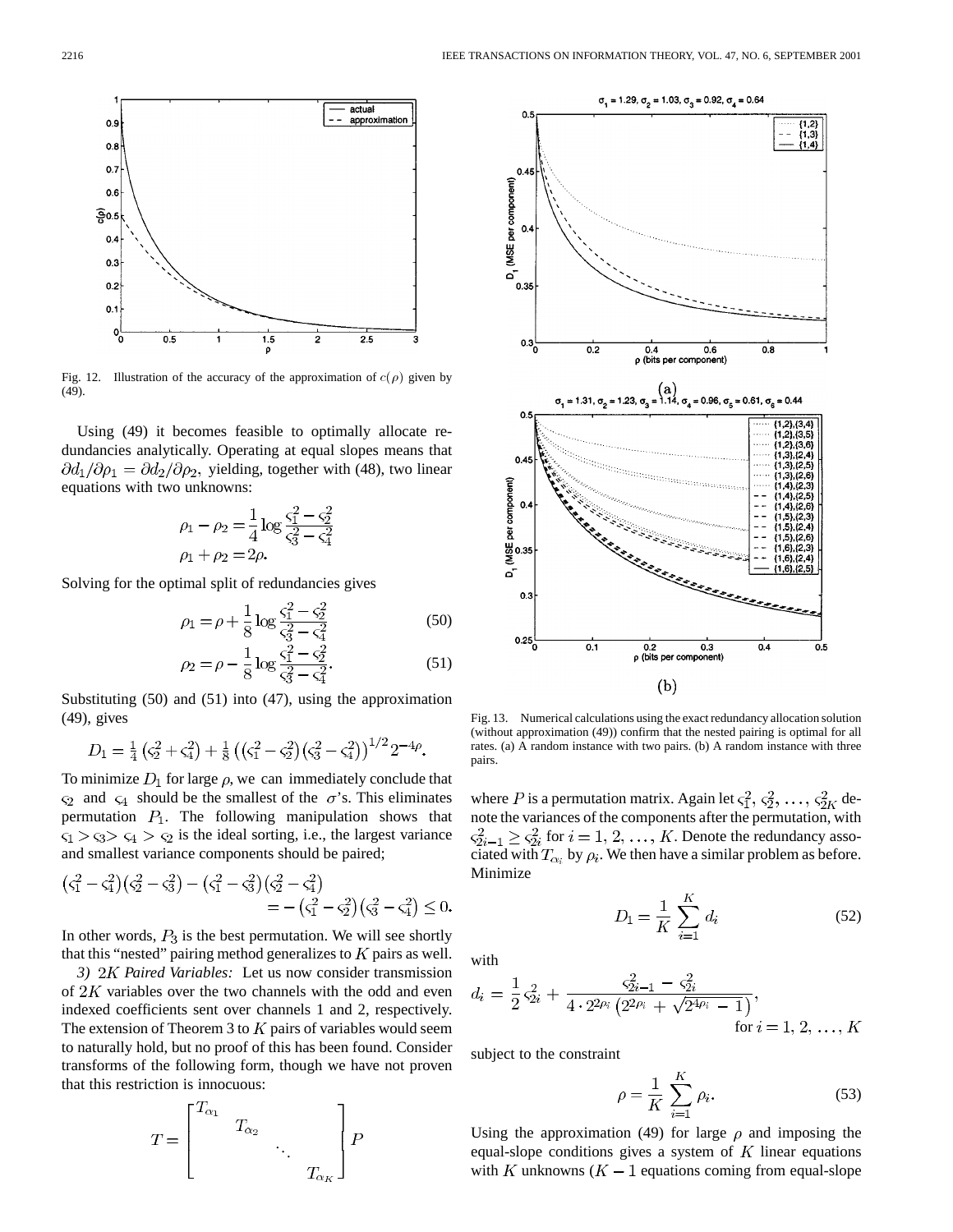conditions and an additional one from (53)). The solution of this system is the optimal redundancy allocation of

$$
\rho_i = \rho + \frac{1}{4K} \sum_{j=1, j \neq i}^{K} \left[ \log \frac{\varsigma_{2i-1}^2 - \varsigma_{2i}^2}{\varsigma_{2j-1}^2 - \varsigma_{2j}^2} \right],
$$
  
for  $i = 1, 2, ..., K$ .

The resulting average distortion with half the coefficients lost is

$$
D_1 = \frac{1}{2K} \sum_{i=1}^{K} \varsigma_{2i}^2 + \frac{1}{8} \left[ \prod_{i=1}^{K} \left( \varsigma_{2i-1}^2 - \varsigma_{2i}^2 \right) \right]^{1/K} 2^{-4\rho}.
$$
 (54)

This distortion is minimized by the "nested" pairing under the conditions of the following theorem.

*Theorem 4 (Optimal Pairing):* Consider the minimization problem in (52) and (53), where in addition to choosing the  $\rho_i$ 's one can choose the pairing by permuting  $\varsigma_i$ 's. The  $\varsigma_i$ 's are a permutation of  $\sigma_1 \geq \sigma_2 \geq \cdots \geq \sigma_{2K}$ . At high redundancies, the minimum distortion is achieved with the nested pairing  $\varsigma_{2i-1} = \sigma_i, \, \varsigma_{2i} = \sigma_{2K+1-i}, i = 1, 2, \ldots, K.$ *Proof:* See Appendix III-C.  $\Box$ 

Applying the nested pairing of Theorem 4, (54) becomes

$$
D_1 = \frac{1}{2K} \sum_{i=1}^K \sigma_{K+i}^2 + \frac{1}{8} \left[ \prod_{i=1}^K \left( \sigma_i^2 - \sigma_{2K+1-i}^2 \right) \right]^{1/K} 2^{-4\rho}.
$$

Whereas using (49) helped us derive the optimal pairing and the optimal redundancy allocation, there are two problems with using this approximation. First, (49) is not a good approximation when  $\rho$  is small (see Fig. 12). Second, the Lagrangian redundancy allocation solution (50) and (51) may ask for a negative redundancy, which is impossible. However, numerical calculations (see Fig. 13) verify that the nested pairing is best over all redundancies.

*4) Other Allocations of Coefficients to Channels:* Theorems 2 and 3 are suggestive of the following more general result.

*Conjecture 5 (Generality of Pairing):* Consider an MD transform coding system with  $N$  variables sent over two channels. Suppose the transform coefficients are assigned to channels with  $(y_1, y_3, \ldots, y_{2K-1}), K \leq N/2$ , sent on channel 1 and the remaining coefficients sent on channel 2. Then, for any redundancy  $\rho$ , a transform that minimizes the average side distortion  $D_1$  can be found in the form



where each  $T_{\alpha_i}$  is of the form (38) and P is a permutation matrix. The permutation maps  $[x_1, x_2, \ldots, x_N]^T$  to

$$
[x_1, x_N, x_2, x_{N-1}, \ldots, x_K, x_{N+1-K}, x_{K+1}, \ldots, x_{N-K}]^T.
$$



Fig. 14. Numerical results for sending a three-dimensional source with  $(\sigma_1, \sigma_2, \sigma_3) = (1, 0.7, 0.4)$  over three channels. Transforms were optimized at several redundancies  $\rho$  (in bits per component), yielding the solid curves. The marked points are obtained with transforms given by (55), indicating nearly minimum distortion with one lost description. The axes cross at  $(0.4^2 + 0.7^2)/3$  and  $(0.4^2/3)$ , the minimum possible distortions (requiring high redundancies) with one and two losses, respectively.

In attempting to prove this conjecture using the techniques of Appendices II-A and II-B, one is faced with the following problem. Let

$$
R_{y} = \begin{bmatrix} \Lambda_{1} & A_{1} & A_{2} \\ A_{1}^{T} & \Lambda_{2} & A_{3} \\ A_{2}^{T} & A_{3}^{T} & \Lambda_{3} \end{bmatrix} \begin{bmatrix} K \\ K \\ N-2K \end{bmatrix}
$$

$$
K \begin{bmatrix} K & N-2K \end{bmatrix}
$$

be a positive-definite matrix with block dimensions as marked and  $\Lambda_1$ ,  $\Lambda_2$ , and  $\Lambda_3$  positive diagonal matrices. The problem is to find  $V_1 \in \mathbb{R}^{K \times K}$  and  $V_2 \in \mathbb{R}^{(N-K)\times(N-K)}$ , each with determinant 1, such that

$$
\begin{bmatrix} V_1 & 0 \ 0 & V_2 \end{bmatrix} R_y \begin{bmatrix} V_1^T & 0 \ 0 & V_2^T \end{bmatrix}
$$
  
= 
$$
\begin{bmatrix} \Gamma_1 & B & 0_{K \times N - 2K} \\ B^T & \Gamma_2 & 0_{K \times N - 2K} \\ 0_{N - 2K \times K} & 0_{N - 2K \times K} & \Gamma_3 \end{bmatrix}
$$

with  $\Gamma_1$ ,  $\Gamma_2$ ,  $\Gamma_3$ , and *B* all diagonal matrices.

Choosing  $V_1$  and  $V_2$ , each with determinant 1, gives  $K^2$  +  $(N - K)^2 - 2$  degrees of freedom. The number of independent constraints is  $N(N-1)/2-K$ .<sup>19</sup> For all  $N \ge 2$  and  $K \ge 1$ , the number of variables is greater than the number of constraints. This suggests that a solution can be found, but does not guarantee it. The proofs of the earlier theorems use explicit determinations of suitable  $V_1$  and  $V_2$ ; unfortunately, these depend on  $R_y$  in a nonlinear fashion, so they cannot be generalized in any obvious way.

#### *D. Techniques for More than Two Channels*

The extension of MDCT coding to more than two channels is hindered by design complexity. Applying the results of Section IV-B to the design of  $3 \times 3$  transforms is considerably

<sup>&</sup>lt;sup>19"</sup>Independent" is used loosely here to indicate constraints that are not obviously identical due to the symmetry of the product  ${\cal V}{\cal R}_y{\cal V}^T.$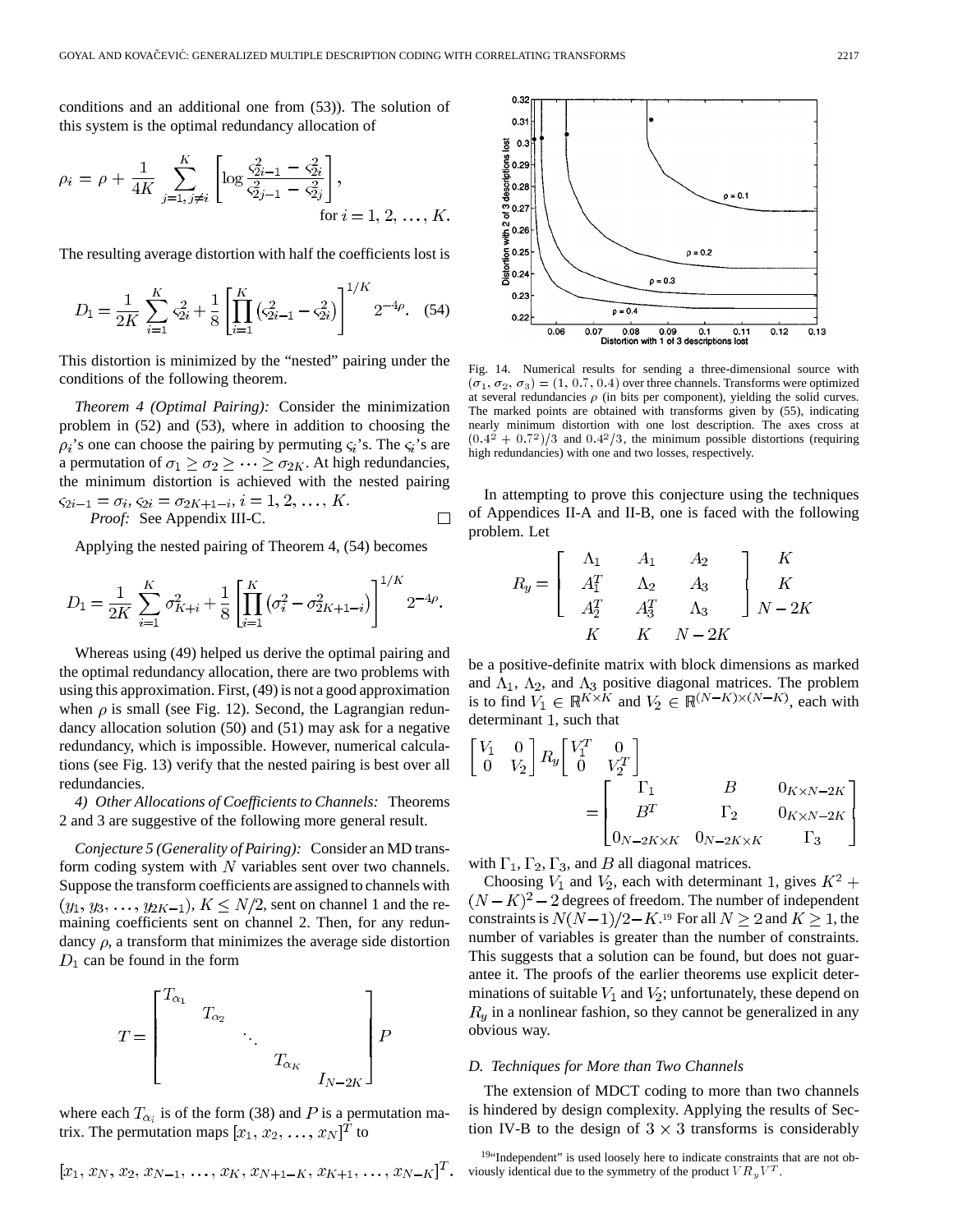more complicated than what has been presented thus far because there are eight degrees of freedom remaining after fixing  $\det T = 1$ . Even in the case of equally weighted channel failures, a closed-form solution would be more complicated that (36).

Assume  $\sigma_1 > \sigma_2 > \sigma_3$  and, furthermore, that the loss probabilities are small. Then one loss occurs much more frequently than two losses. Motivated by maintaining symmetry with the coordinate axes and skewing the analysis basis toward the two components with largest variance, while keeping the rates and importances of the descriptions equal, leads to transforms described by

$$
\begin{bmatrix}\n a & -\frac{\sqrt{3}\sigma_1 a}{\sigma_2} & -\frac{\sigma_2}{6\sqrt{3}\sigma_1^2 a^2} \\
 2a & 0 & \frac{\sigma_2}{6\sqrt{3}\sigma_1^2 a^2} \\
 a & \frac{\sqrt{3}\sigma_1 a}{\sigma_2} & -\frac{\sigma_2}{6\sqrt{3}\sigma_1^2 a^2}\n \end{bmatrix}\n \tag{55}
$$

for arbitrary  $a$ . Fig. 14 compares the performance of transforms chosen from this set to arbitrary numerically optimized transforms for a source with  $(\sigma_1, \sigma_2, \sigma_3) = (1, 0.7, 0.4)$  when each description is equally likely to be lost. At any particular redundancy, the distortion with one loss and the distortion with two losses can be traded off. At the computed redundancies, transforms given by (55) are nearly optimal when the distortion with one lost description is more heavily weighted than the distortion with two lost descriptions.

A simple heuristic for designing systems with more than two channels is to cascade small transforms. Just as the parallel use of two-by-two transforms gave a method for sending  $2K$  variables over two channels, a cascade combination of these transforms gives a method for sending  $2^K$  variables over  $2^K$  channels. The cascade structure simplifies the encoding, decoding, and design when compared to using a general  $2^K \times 2^K$  transform.

The simplest instance of the cascade structure is shown in Fig. 15, where four variables are sent over four channels. This is equivalent to the use of a transform of the form

$$
T = \begin{bmatrix} T_{\gamma} & 0 \\ 0 & T_{\gamma} \end{bmatrix} \begin{bmatrix} 1 & 0 & 0 & 0 \\ 0 & 0 & 1 & 0 \\ 0 & 1 & 0 & 0 \\ 0 & 0 & 0 & 1 \end{bmatrix} \begin{bmatrix} T_{\alpha} & 0 \\ 0 & T_{\beta} \end{bmatrix}.
$$
 (56)

Though  $T$  in (56) has only three degrees of freedom—in place of 15 in a general determinant-1 transform of this size—empirical evidence suggests that this class of transforms is sufficiently rich to give optimal performance for one lost description and nearly optimal performance for two lost descriptions.

For a numerical example, consider redundancy  $\rho = 0.125$ bits/component added to a source is described by

$$
(\sigma_1, \sigma_2, \sigma_3, \sigma_4) = (1, 0.8, 0.6, 0.4)
$$

to mitigate erasure effects. Assume each description is equally likely to be lost. Limiting attention to two parallel  $2 \times 2$  transforms as in (46) gives a relatively simple optimization over two variables, but gives the worst performance (see Fig. 16). With a cascade transform (56), the optimization is somewhat more dif-



Fig. 15. Cascade structure for MDCT coding of four variables to be transmitted over four channels. The cascade structure simplifies the design procedure by reducing 15 free parameters to three. The use of  $\gamma$  in both second-stage blocks is because each first-stage block produces streams of equal rate and equal importance.

ficult, but distortion can be reduced simultaneously for one and two erasures (three-erasure performance is also improved, but not shown). Allowing a general  $4 \times 4$  transform makes optimization considerably more difficult, and does not further reduce the distortion with one erasure.

#### V. APPLICATIONS

In practice, it is unusual to see a Gaussian source with a known distribution. Nevertheless, transform coding techniques are prevalent in audio, image, and video coding. This section briefly describes applications of correlating transform-based MDs to image and audio coding. Details appear elsewhere in the literature.

## *A. Application to Image Coding*

On the Internet, images are usually communicated with progressive source coding and retransmission of lost packets. When there are no packet losses, the receiver can reconstruct the image as the packets arrive; but when there is a packet loss, there is a large period of latency while the transmitter determines that the packet must be retransmitted and then retransmits the packet. The latency is due to the fact that the application at the receiving end uses the packets only after they have been put in the proper sequence. To combat this latency problem, it is desirable to have a communication system that is robust to arbitrarily placed packet erasures and that can reconstruct an image progressively from packets received in any order. The MDCT method of this paper seems suitable for this task.

It is precisely in the context of image communication that Wang, Orchard, and Reibman introduced correlating transforms for MD coding; their image coding results appear in [10]. (No image coding results appear in their later papers [1], [11].) Image coding results using the generalized framework presented here appear in [15]. These experiments indicate the expected behavior: at the expense of a slight increase in bit rate, image representations can be made more robust to packet losses. Conventional channel codes adding such a small amount of redundancy are not as effective.

#### *B. Application to Audio Coding*

To provide the MD feature for packetized compressed audio, correlating transforms were introduced in a well-known existing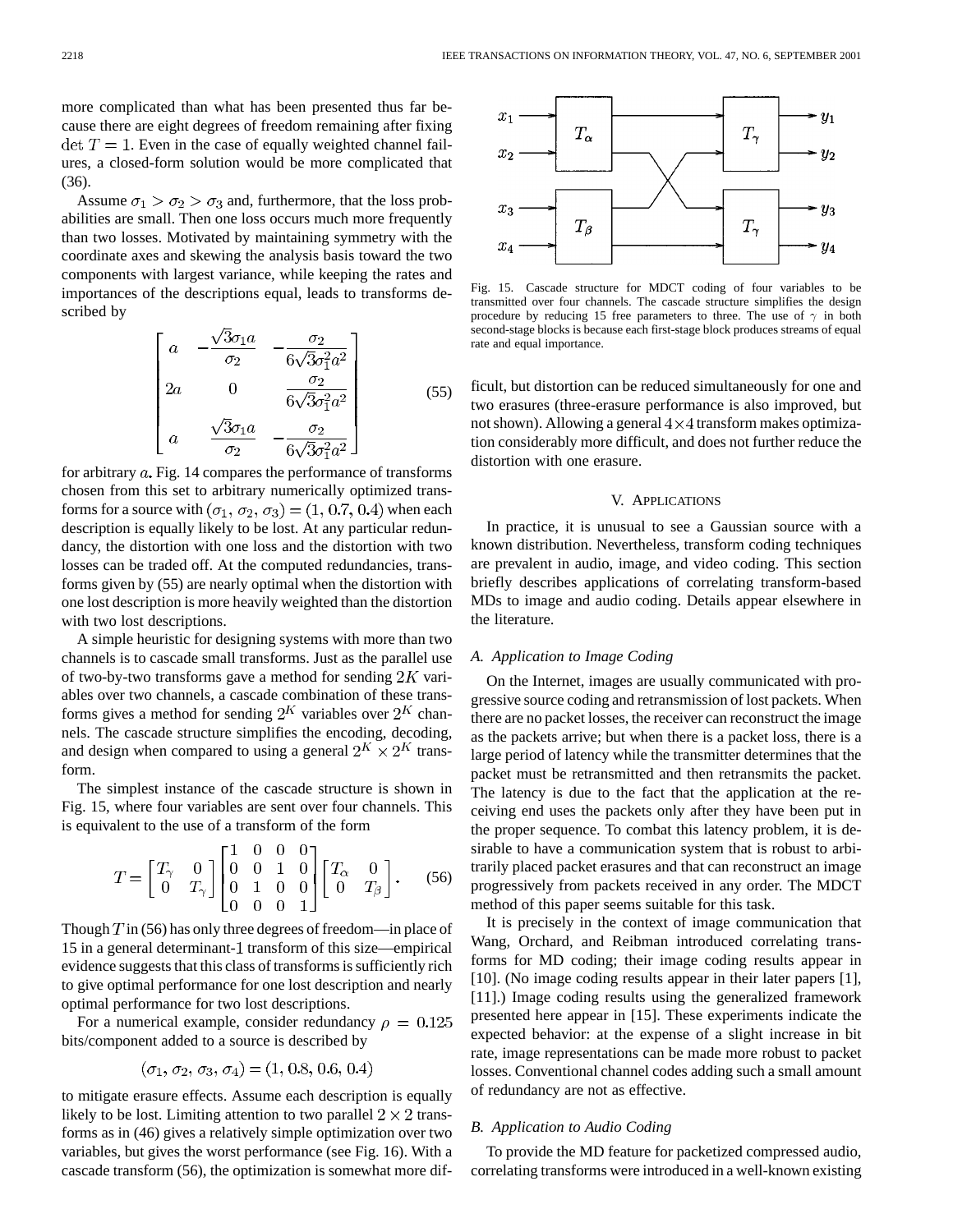

Fig. 16. Comparison between the cascade transform (56), pairing, and a general  $4 \times 4$  transform for sending four variables over four channels. The source has  $(\sigma_1, \sigma_2, \sigma_3, \sigma_4) = (1, 0.8, 0.6, 0.4)$ , and in all three cases redundancy  $\rho = 0.125$  bit/component. With the zero-erasure performance held equal, the cascade transform can simultaneously give better performance than pairing with one or two components lost. Removing restrictions further by allowing a general  $4 \times 4$  transform allows a further decrease in two-erasure distortion.

coder: Bell Labs' *Perceptual Audio Coder (PAC)* [50]. Experiments confirm that the new MD audio coder is robust and gracefully degrades as the number of lost packets increases. The implementation and results are described in [51]. Since the results cannot be adequately conveyed numerically or visually, the reader is invited to hear them. Audio files are provided on-line in *aiff, wave,* and *next* formats at http: //cm.bell-labs.com/who/jelena/Interests/MD/AudioDemo/DemoList.html

## VI. CONCLUSION

This paper has introduced a method for generalized MD coding using correlating transforms. The framework is a generalization of the method proposed by Orchard, Wang, Vaishampayan, and Reibman [1]. In addition to extending the technique to more than two descriptions, we have provided a complete analysis and optimization of the two-description case, allowing an arbitrary pdf on the system state.

This method is very effective in increasing robustness with a small amount of redundancy. In contrast to transform coding systems designed purely for compression, not robustness, it produces correlated transform coefficients. As "proofs of concept," applications of this method to image and audio coding were briefly described.

The MD scenario provides a good analogy to communication over a lossy packet network. For this reason, "description," "channel," and "packet" have been used interchangeably. However, this is not the only communication environment in which MD coding may be useful. Effros and Goldsmith [52] have studied the various notions of capacity for general time-varying channels. One of their results is that more information can be reliably received than can be reliably transmitted. With some thought, this is an intuitive result: it is less demanding to ask for every bit that gets across the channel to be correct than to ask for every bit that is transmitted to correctly get across the channel. For such a general channel it may be useful to use an MD source code since all the received information will be useful, but the loss of some of the transmitted information is not catastrophic.

# APPENDIX I PSEUDOLINEAR DISCRETE TRANSFORMS

Invertible discrete-domain to discrete-domain transforms are alternatively described as reversible, integer-to-integer, or invertible in finite precision [53]–[55]. These transforms are based on factorizations of matrices which make information flow in a simple, regular way. Inversion can then be achieved by reversing the information flow.

For example, one can factor any  $2 \times 2$  matrix with determinant 1 into three lower- and upper-triangular matrices with unit diagonals as

$$
T = \begin{bmatrix} a & b \\ c & d \end{bmatrix}
$$
  
= 
$$
\underbrace{\begin{bmatrix} 1 & 0 \\ (d-1)/b & 1 \end{bmatrix}}_{T_1} \underbrace{\begin{bmatrix} 1 & b \\ 0 & 1 \end{bmatrix}}_{T_2} \underbrace{\begin{bmatrix} 1 & 0 \\ (a-1)/b & 1 \end{bmatrix}}_{T_3}
$$
  
= 
$$
\underbrace{\begin{bmatrix} 1 & (a-1)/c \\ 0 & 1 \end{bmatrix}}_{T_1} \underbrace{\begin{bmatrix} 1 & 0 \\ c & 1 \end{bmatrix}}_{T_2} \underbrace{\begin{bmatrix} 1 & (d-1)/c \\ 0 & 1 \end{bmatrix}}_{T_3}
$$

Since the inverse of a block

$$
\begin{bmatrix} 1 & 0 \\ x & 1 \end{bmatrix} \quad \text{or} \quad \begin{bmatrix} 1 & y \\ 0 & 1 \end{bmatrix}
$$

is simply

or

$$
\begin{bmatrix} 1 & 0 \ -x & 1 \end{bmatrix}
$$
 or 
$$
\begin{bmatrix} 1 & -y \ 0 & 1 \end{bmatrix}
$$

respectively, the inverse of  $T$  can be found by reversing the order of the factors and changing the signs of the off-diagonal elements.

The more profound fact is that the simplicity of inversion remains if the off-diagonal elements represent nonlinear functions. Let  $\lceil \cdot \rceil_{\Delta}$  represent rounding to the nearest multiple of  $\Delta$ and let

$$
T_1 = \begin{bmatrix} 1 & a \\ 0 & 1 \end{bmatrix}.
$$

If  $x \in \Delta \mathbb{Z}^2$ , then

$$
[T_1x]_\Delta = \left[ \begin{bmatrix} 1 & a \\ 0 & 1 \end{bmatrix} \begin{bmatrix} x_1 \\ x_2 \end{bmatrix} \right]_\Delta = \left[ \begin{bmatrix} x_1 + ax_2 \\ x_2 \end{bmatrix} \right]_\Delta
$$

$$
= \begin{bmatrix} x_1 + [ax_2]_\Delta \\ x_2 \end{bmatrix}.
$$

Thus,  $[T_1 \cdot]_{\Delta}$  is an identity operator except for a nonlinear function of  $x_2$  being added to  $x_1$ . Direct computation shows that *on the domain*  $\Delta \mathbb{Z}^2$ ,  $[T_1^{-1} \cdot]_{\Delta}$  is the inverse operator. A cascade of such operations is invertible in the same manner, so a factorization  $T = T_1 T_2 T_3$  yields an invertible discrete transform  $\hat{T}$ :  $\Delta \mathbb{Z}^2 \to \Delta \mathbb{Z}^2$  "derived from T" through

$$
\hat{T}(x) = \left[T_1 \left[T_2 \left[T_3 x\right]_{\Delta}\right]_{\Delta}.\right. \tag{57}
$$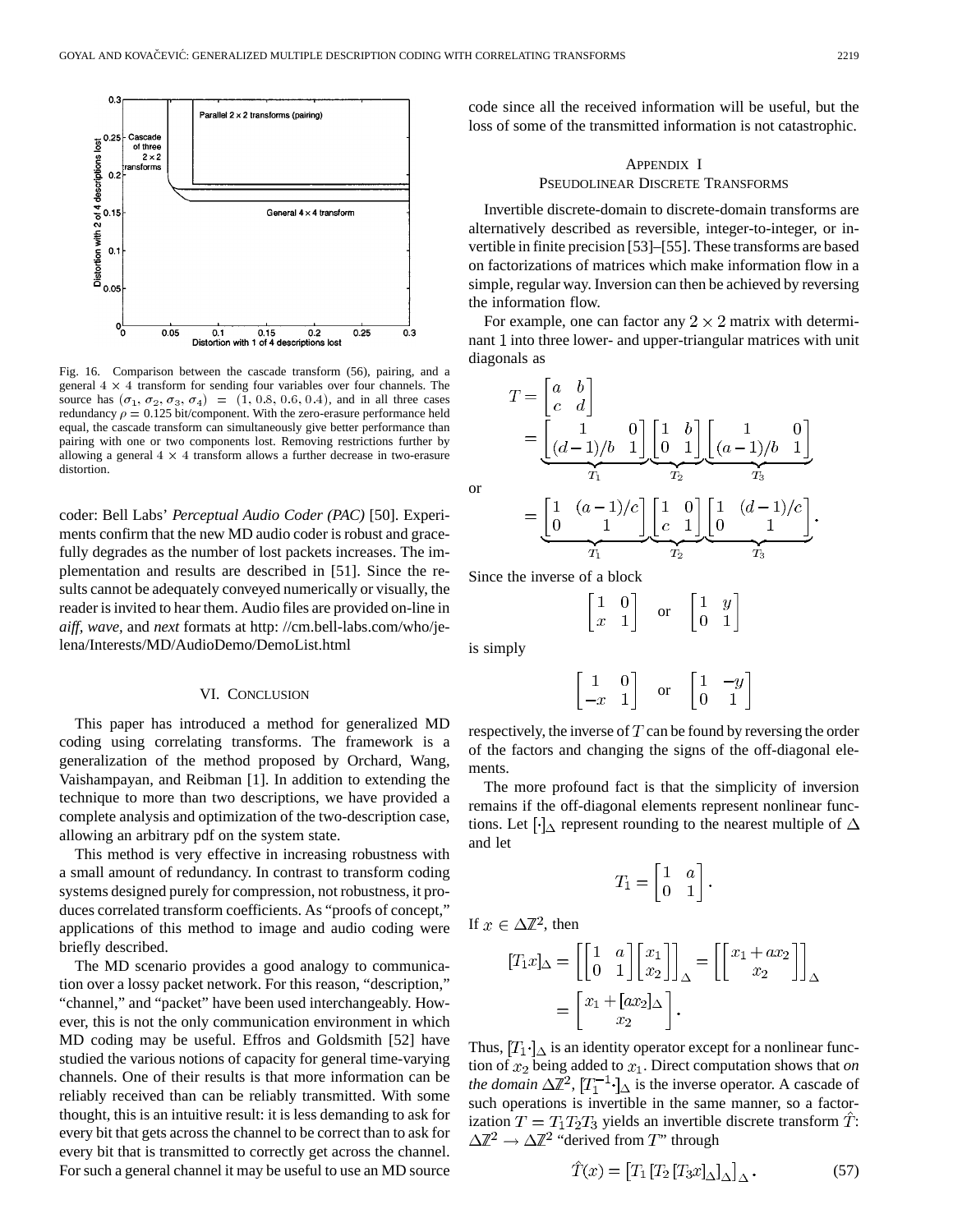The discrete transform  $\hat{T}$  depends not only T, but the factorization of  $T$ . Among the possible factorizations, one can minimize a bound on  $\|\hat{T}(x) - Tx\|$ . Let

$$
T_1 = \begin{bmatrix} 1 & 0 \\ a & 1 \end{bmatrix}
$$
,  $T_2 = \begin{bmatrix} 1 & b \\ 0 & 1 \end{bmatrix}$ , and  $T_3 = \begin{bmatrix} 1 & 0 \\ c & 1 \end{bmatrix}$ .

For  $x \in \Delta \mathbb{Z}^2$ , the computation (57) involves three rounding operations. Using  $\delta_i$ 's to denote the roundoff errors gives

$$
\hat{T}(x) = T_1 \left( T_2 \left( T_3 x + \begin{bmatrix} 0 \\ \delta_1 \end{bmatrix} \right) + \begin{bmatrix} \delta_2 \\ 0 \end{bmatrix} \right) + \begin{bmatrix} 0 \\ \delta_3 \end{bmatrix}
$$

Expanding and using  $T_1 T_2 T_3 = T$ , one can compute

$$
\left\| \hat{T}(x) - Tx \right\|_{\infty} = \left\| T_1 T_2 \begin{bmatrix} 0 \\ \delta_1 \end{bmatrix} + T_1 \begin{bmatrix} \delta_2 \\ 0 \end{bmatrix} + \begin{bmatrix} 0 \\ \delta_3 \end{bmatrix} \right\|_{\infty}
$$

$$
= \left\| \begin{bmatrix} b\delta_1 \\ (1+ab)\delta_1 \end{bmatrix} + \begin{bmatrix} \delta_2 \\ a\delta_2 \end{bmatrix} + \begin{bmatrix} 0 \\ \delta_3 \end{bmatrix} \right\|_{\infty}
$$

$$
\leq (1 + \max\{|b|, |a| + |1+ab|\}) \frac{\Delta}{2}.
$$

This shows that  $\hat{T}$  approximates  $T$  in a precise sense; in particular,  $\hat{T}(x) \approx Tx$  when  $\Delta$  is small.

For  $N \times N$  matrices, the process is similar. T is factored into a product of matrices with unit diagonals and nonzero offdiagonal elements only in one row or column:  $T = T_1 T_2 \cdots T_k$ . The discrete version of the transform is then given by

$$
\hat{T}(x) = \left[T_1 \left[T_2 \cdots \left[T_k x\right]_{\Delta}\right]_{\Delta}\right].\tag{58}
$$

The lifting structure ensures that the inverse of  $\hat{T}$  can be implemented by reversing the calculations in (58)

$$
\hat{T}^{-1}(y)=\left[T_k^{-1}\cdots\left[T_2^{-1}\left[T_1^{-1}y\right]_\Delta\right]_\Delta\right]_\Delta.
$$

The existence of such a factorization follows from the fact that any nonsingular matrix can be reduced to an identity matrix by multiplication with elementary matrices [56]. Since our original matrix has determinant 1, it can be represented as the product of the following three types of elementary matrices:

- $E_{ii}^{(\lambda)}$ , to subtract a multiple  $\lambda$  of row j from row i;
- $P_{ij}$ , to exchange rows i and j;
- $D_{ii}^{(\lambda)}$ , to multiply row *i* by  $\lambda$  and row *j* by  $1/\lambda$ .

 $E_{ii}^{(\lambda)}$  is already in the desired form. The remaining two can be factored as desired using the factorization of  $2 \times 2$  matrices above. Thus, any matrix with determinant 1 can be factored as required.

## APPENDIX II PROOFS

#### *A. Proof of Theorem 2*

The proofs of Theorems 2 and 3 utilize the following lemma.

*Lemma 6:* Let  $A$ ,  $X$ , and  $Y$  be symmetric, real, positivedefinite matrices and let  $Q = Y^{1/2}AY^{1/2}$ . Suppose both X and  $Q$  each have distinct eigenvalues. Denote orthogonal eigendecompositions of X and Q by  $X = V_X \Lambda_X V_X^T$  and  $Q =$ 

 $V_Q \Lambda_Q V_Q^T$ , respectively, where  $\Lambda_X$  and  $\Lambda_Q$  have decreasing diagonals. Then the optimization problem

minimize 
$$
J(U) = \text{tr} AU^T U
$$
 subject to  $U^T X U = Y$ 

is solved by

$$
U_0 = V_X \Lambda_X^{-1/2} V_Q^T Y^{1/2}
$$
 (59)

yielding

$$
J(U_0) = \text{tr}\,\Lambda_Q \Lambda_X^{-1}.\tag{60}
$$

This solution for  $U_0$  is unique up to the sign choices in defining  $V_X$  and  $V_Q$ .

In the proof of Lemma 6, the following elementary fact is used.

*Lemma 7:* Suppose  $tr BS = 0$  for all skew-symmetric matrices  $S$ . Then  $B$  is symmetric.

*Proof (Lemma 7):* For any  $i \neq j$ , let S be the matrix with +1 in the  $(i, j)$  position, -1 in the  $(j, i)$  position, and the remaining elements equal to zero. Since  $0 = \text{tr} BS = B_{ji} - B_{ij}$ ,  $B_{ij} = B_{ji}.$ 

*Proof (Lemma 6):* First convert the constraint  $U^T X U =$ Y to a simpler form. Left and right multiplying by  $Y^{-1/2}$  and splitting  $X = X^{1/2} \cdot X^{1/2}$  gives

$$
Y^{-1/2}U^T X^{1/2} \cdot X^{1/2} U Y^{-1/2} = I.
$$

With the definition  $\tilde{U} = X^{1/2} U Y^{-1/2}$ , we have the constraint  $\tilde{U}^T \tilde{U} = I.$ 

The objective function is now

$$
J(U) = J\left(X^{-1/2}\tilde{U}Y^{1/2}\right)
$$
(61)

$$
= \text{tr} A Y^{1/2} U^T X^{-1} U Y^{1/2}
$$
  
+
$$
= \text{tr} V^{1/2} A Y^{1/2} \tilde{t}^T U V^{-1} \tilde{t}^T
$$
 (62)

$$
=\text{tr}\,Y^{1/2}AY^{1/2}U^{T}X^{-1}U\tag{62}
$$

$$
= tr\, QU^T X^{-1} U \tag{63}
$$

where (62) uses the fact that cyclic permutation of factors does not affect the trace. We are left with minimizing (63) over orthogonal transforms  $\ddot{U}$ .

A differential analysis will reveal a single critical point, up to sign choices. Since  $\vec{A}$  is positive definite, this critical point must be a minimum. Consider a small change to  $\hat{U}$ ,  $\hat{U}_{\delta} = \hat{U} + \delta$ . To obey the orthogonality constraint, we must have  $\tilde{U}_{\delta}^T \tilde{U}_{\delta} = I$ . Expanding  $\tilde{U}_{\delta}^T \tilde{U}_{\delta}$  and neglecting the  $\delta^2$  term gives the constraint

$$
\tilde{U}^T \delta + \delta^T \tilde{U} = 0. \tag{64}
$$

The perturbation has the following affect on the objective function:

$$
\text{tr}\,Q\tilde{U}_{\delta}^{T}X^{-1}\tilde{U}_{\delta}
$$
\n
$$
= \text{tr}\,Q\left(\tilde{U} + \delta\right)^{T}X^{-1}\left(\tilde{U} + \delta\right)
$$
\n
$$
= \text{tr}\,Q\tilde{U}^{T}X^{-1}\tilde{U} + \text{tr}\,Q\tilde{U}^{T}X^{-1}\delta
$$
\n
$$
+ \text{tr}\,Q\delta^{T}X^{-1}\tilde{U} + \text{tr}\,Q\delta^{T}X^{-1}\delta
$$
\n
$$
\approx \text{tr}\,Q\tilde{U}^{T}X^{-1}\tilde{U} + 2\,\text{tr}\,Q\tilde{U}^{T}X^{-1}\delta
$$
\n
$$
= J(U) + 2\,\text{tr}\,Q\tilde{U}^{T}X^{-1}\delta
$$
\n(65)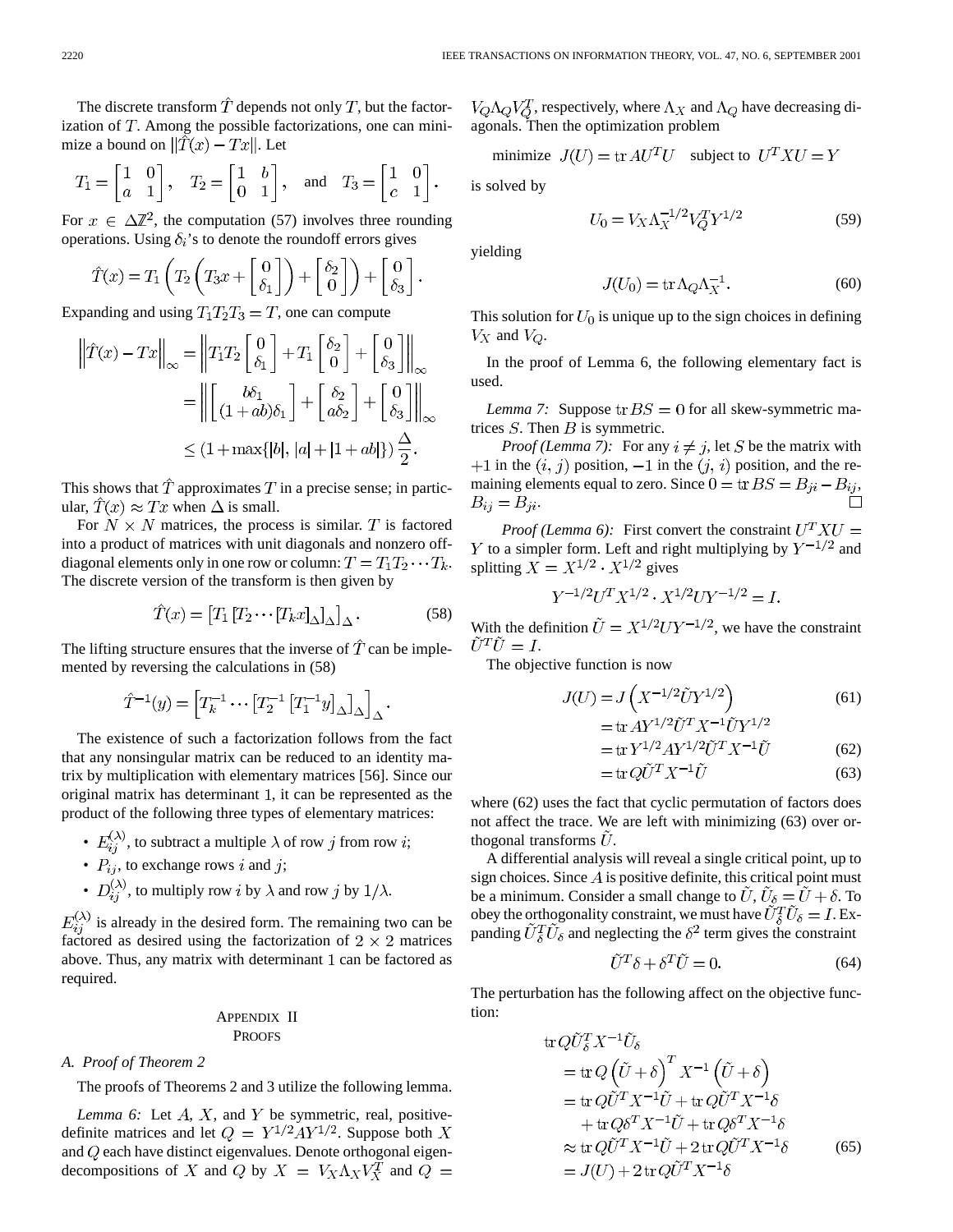where the approximation (65) results from discarding the  $O(||\delta||^2)$  term and using  $tr M = tr M^T$ . Thus, a critical point of  $J(\cdot)$  is a transform  $\tilde{U}$  that satisfies

$$
\operatorname{tr} Q\tilde{U}^T X^{-1} \delta = 0 \tag{66}
$$

for all small  $\delta$  satisfying (64).

The solutions of (64) are simple; they are  $\delta = \tilde{U}S$ , where S is an arbitrary skew-symmetric matrix. Substituting  $\delta = \tilde{U}S$ , the solutions of (66) are  $\tilde{U}$  such that  ${\rm tr} Q \tilde{U}^T X^{-1} \tilde{U} S = 0$  for all skew-symmetric S. Now, by Lemma 7,  $Q\tilde{U}^T X^{-1}\tilde{U}$  must be symmetric. Notice the effect of transposing this matrix. Since Q and X are symmetric, the transpose is  $\tilde{U}^T X^{-1} \tilde{U} Q$ ; thus, Q and  $\tilde{U}^T X^{-1} \tilde{U}$  commute.

Diagonalizable matrices commute if and only if they are simultaneously diagonalizable [57]. Furthermore, for a matrix with distinct eigenvalues, the orthogonal transform that diagonalizes and leaves the diagonal in decreasing order is unique up to sign choices. On one hand,  $Q$  is diagonalized as

$$
\underbrace{V_Q^T}_{\text{diagonalizing transform}} \cdot Q \cdot \underbrace{V_Q}_{\text{transposed transform}} = \Lambda_Q;
$$

on the other hand,  $\tilde{U}^T X^{-1} \tilde{U}$  is diagonalized as

$$
\underbrace{V_X^T \tilde{U}}_{\text{diagonalizing transform}} \cdot \underbrace{\tilde{U}^T \underbrace{V_X \Lambda_X^{-1} V_X^T}_{X^{-1}} \tilde{U} \cdot \underbrace{\tilde{U}^T V_X}_{\text{transposed transform}}}{\text{transposed transform}} \\ = \Lambda_X^{-1}
$$

Ignoring sign choices, we may equate the diagonalizing transforms using a permutation matrix P, yielding  $PV_0^T = V_X^T U$ . The permutation will be chosen after its effect is made clear. A simple sequence of substitutions yields the optimal transform  $U_0$ 

$$
U_0 = X^{-1/2} \tilde{U} Y^{1/2} = V_X \Lambda_X^{-1/2} V_X^T \cdot V_X P V_Q^T \cdot Y^{1/2}
$$
  
=  $V_X \Lambda_X^{-1/2} P V_Q^T Y^{1/2}$ . (67)

Evaluating  $J(U_0)$  gives

$$
J(U_0)
$$
  
= tr  $AU^TU$   
= tr  $Y^{-1/2}QY^{-1/2} \cdot Y^{1/2}V_QP^T\Lambda_X^{-1/2}V_X^T \cdot V_X\Lambda_X^{-1/2}P$   

$$
\cdot \frac{V_Q^T Y^{1/2}}{V_Q^T V_Q^T V_Q \cdot P^T \Lambda_X^{-1}P}
$$
  
= tr  $\Lambda_Q P^T \Lambda_X^{-1}P$  (69)

where terms are separated to emphasize substitutions, and underbraces in (68) mark terms that are subsequently commuted. Since  $\Lambda_Q$  and  $\Lambda_X$  are already sorted in the same order, (69) is minimized by choosing the identity permutation  $P = I$ . This finally yields (59) and (60).  $\Box$ 

We are now prepared to prove the theorem. The overall strategy is as follows: Starting with any transform  $T$ , we can find a transform  $V$  such that  $VT$  results in identical side distortion and at most the same redundancy as  $T$ . At the same time,  $VT$  yields a correlation  $R_y$  with a particular, simple form. This simple form in turn leads to a simple expression for the side distortion  $D_1$ . Lemma 6 is then used to show that the transform that yields minimum  $D_1$  among transforms with correlation  $R_y$  has the desired form (44). Since the performance with any transform can at least be matched with a transform of the form (44), the proof is complete. Each step is now detailed.

Recall that T is an arbitrary transform. Let  $R_y = TR_xT^T$ , the correlation matrix of the transform coefficients when  $T$  is used. Since  $y_2$  and  $y_3$  are sent on the same channel, an invertible transform applied to the two will not change  $D_1$ . However, if  $y_2$  and  $y_3$  are correlated, the rate can be reduced by applying a decorrelating transform. Denote a KLT for

$$
\begin{bmatrix}\n(R_y)_{22} & (R_y)_{23} \\
(R_y)_{32} & (R_y)_{33}\n\end{bmatrix}
$$

by  $V_1$ , and let

$$
V_1 = \begin{bmatrix} 1 & 0_{1 \times 2} \\ 0_{2 \times 1} & \tilde{V}_1 \end{bmatrix}.
$$

Then, using  $V_1T$  in place of T does not change the side distortion  $D_1$ , and does not increase the redundancy  $\rho$ .

After the application of  $V_1$ , the correlation can be written in the following form:

$$
V_1TR_xT^TV_1^T = \begin{bmatrix} \varsigma_1^2 & a_1 & a_2 \\ a_1 & \varsigma_2^2 & 0 \\ a_2 & 0 & \varsigma_3^2 \end{bmatrix}
$$

This type of correlation structure cannot be produced by a transform of the desired form (44) unless  $a_2 = 0$ , so we simplify the correlation structure further. Let

$$
\tilde{V}_2 = \frac{1}{\sqrt{a_1^2 \varsigma_3^2 + a_2^2 \varsigma_2^2}} \begin{bmatrix} \sigma_2^{-1} a_1 \varsigma_3^2 & \sigma_2^{-1} a_2 \varsigma_2^2 \\ -a_2 \sigma_2 & a_1 \sigma_2 \end{bmatrix}
$$

$$
V_2 = \begin{bmatrix} 1 & 0_{1 \times 2} \\ 0_{2 \times 1} & \tilde{V}_2 \end{bmatrix}.
$$

Then

and

$$
V_2 V_1 T R_x T^T V_1^T V_2^T
$$
  
= 
$$
\begin{bmatrix} \varsigma_1^2 & \sigma_2^{-1} \sqrt{a_1^2 \varsigma_3^2 + a_2^2 \varsigma_2^2} & 0 \\ \sigma_2^{-1} \sqrt{a_1^2 \varsigma_3^2 + a_2^2 \varsigma_2^2} & \sigma_2^{-2} \varsigma_2^2 \varsigma_3^2 & 0 \\ 0 & 0 & \sigma_2^2 \end{bmatrix} .
$$
 (70)

(The reason for selecting  $V_2$  with deference to  $\sigma_2$  is revealed later.) With reference to (41), recall that the redundancy depends only on the product variances of the transform coefficients. Since the product of the diagonal elements of  $V_2V_1TR_xT^T V_1^T V_2^T$  and  $V_1TR_xT^T V_1^T$  are equal, using  $V_2V_1T$  in place of  $V_1T$  does not change the redundancy. Furthermore, since  $V_2$  merely alters the second and third components in an invertible manner,  $D_1$  is also unchanged. With  $V = V_2 V_1$ , we have found a transform such that VT is at least as good for MD coding as T, and  $VTR_xT^T V^T$  has a simple form; the first step of the proof is complete.

We now wish to show that for  $R_u$  of the form (70), the optimal transform has the desired form (44). In light of the uniqueness of the solution in Lemma 6, this lemma could be used to directly compute the best transform for the given  $R_y$ . This is not needed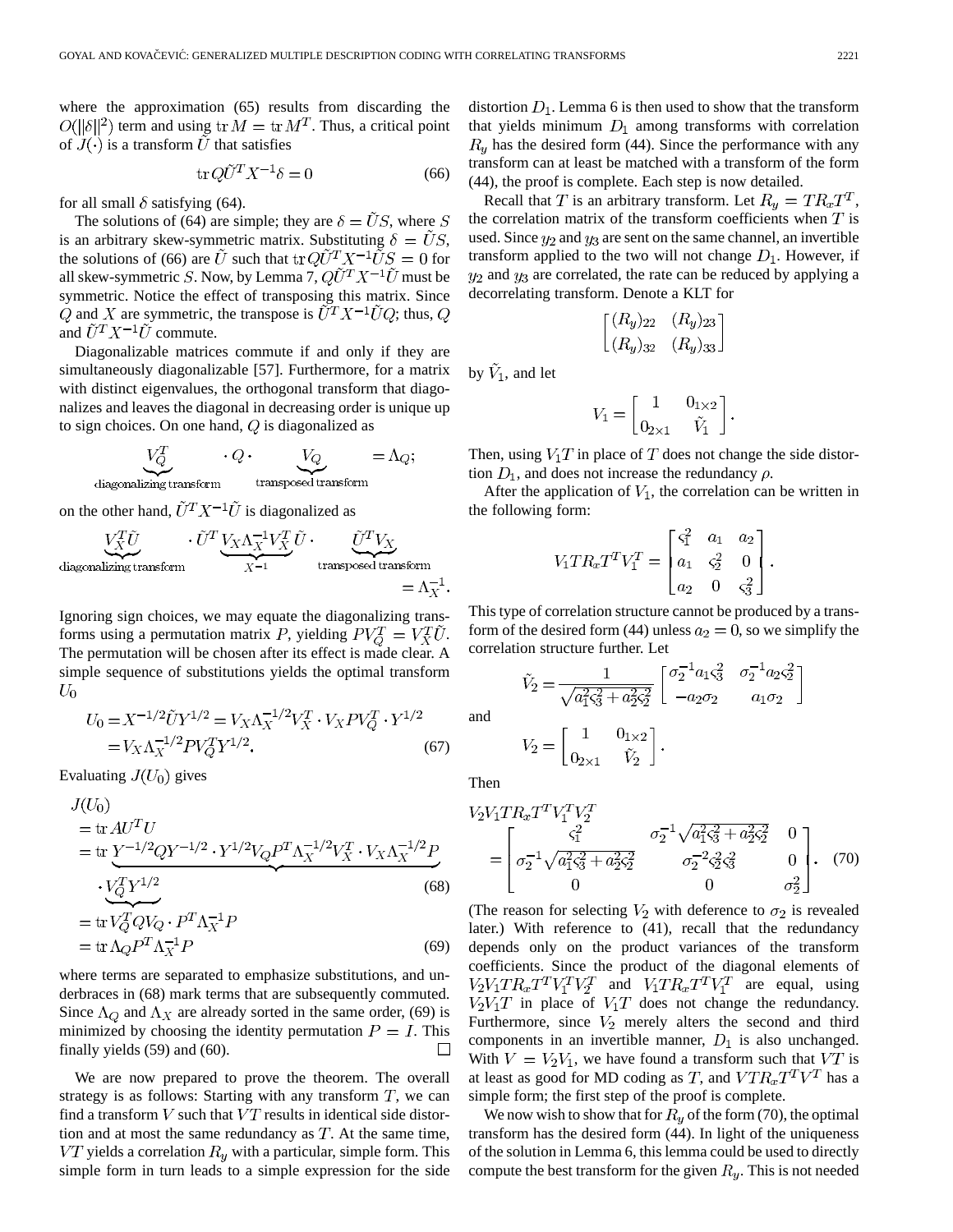to satisfy the statement of the theorem. More importantly, our ultimate goal is to minimize the side distortion for a given redundancy, not a given  $R_y$ . Even if two  $R_y$ 's yield the same redundancy, their corresponding minimum distortions may not be the same; after finding the minimum distortion as a function of  $R_y$  we would have to minimize over all  $R_y$  with the particular redundancy. Instead, finding only the form of the optimal transform simplifies the following computations significantly.

To simplify notation, let

$$
R_y = \begin{bmatrix} \gamma_1 & a & 0 \\ a & \gamma_2 & 0 \\ 0 & 0 & \sigma_2^2 \end{bmatrix}.
$$

Inverting  $TR_xT^T = R_y$  gives  $U^T R_x^{-1} U = R_y^{-1}$  where, as in Section IV-B,  $U = T^{-1}$ . When  $y_1$  (channel 1) is lost, A in (43) is given by

$$
A_1 = \gamma_1 - \begin{bmatrix} a & 0 \end{bmatrix} \begin{bmatrix} \gamma_2 & 0 \\ 0 & \sigma_2^2 \end{bmatrix}^{-1} \begin{bmatrix} a \\ 0 \end{bmatrix} = \gamma_1 - \frac{a^2}{\gamma_2}.
$$

When  $(y_2, y_3)$  (channel 2) is lost, the corresponding quantity is

$$
A_2 = \begin{bmatrix} \gamma_2 & 0 \\ 0 & \sigma_2^2 \end{bmatrix} - \begin{bmatrix} a \\ 0 \end{bmatrix} \gamma_1^{-1} \begin{bmatrix} a & 0 \end{bmatrix} = \begin{bmatrix} \gamma_2 - \gamma_1^{-1} a^2 & 0 \\ 0 & \sigma_2^2 \end{bmatrix}.
$$

The average side distortion per component when the channels are equally likely to be lost is given by

$$
D_1 = \frac{1}{6} \text{tr} \, AU^T U, \qquad \text{where } A = \begin{bmatrix} A_1 & 0_{1 \times 2} \\ 0_{2 \times 1} & A_2 \end{bmatrix}.
$$

It is now clear that we have an optimization that can be solved with Lemma 6. Identify

$$
X = R_x^{-1} = \text{diag}(\sigma_1^{-2}, \sigma_2^{-2}, \sigma_3^{-2})
$$

and

$$
Y = R_y^{-1} = \begin{bmatrix} \dot{Y} & 0_{2 \times 1} \\ 0_{1 \times 2} & \sigma_2^{-2} \end{bmatrix}
$$

where we need not specify  $\tilde{Y}$  because we are primarily interested in sparsity. Other quantities that appear in Lemma 6 can easily be computed.<sup>20</sup> Since X is already diagonal,  $V_X = I$  and  $\Lambda_X^{-1/2} = \text{diag}(\sigma_1, \sigma_2, \sigma_3)$ . The sparsity of Y gives

$$
Q = Y^{1/2} A Y^{1/2} = \begin{bmatrix} \tilde{Y}^{1/2} & 0_{2 \times 1} \\ 0_{1 \times 2} & \sigma_2^{-1} \end{bmatrix} A \begin{bmatrix} \tilde{Y}^{1/2} & 0_{2 \times 1} \\ 0_{1 \times 2} & \sigma_2^{-1} \end{bmatrix}
$$

$$
= \begin{bmatrix} \tilde{Y}^{1/2} \tilde{A} \tilde{Y}^{1/2} & 0_{2 \times 1} \\ 0_{1 \times 2} & 1 \end{bmatrix}
$$
(71)

so a diagonalizing transform of  $Q$  will have the form

$$
V_Q = \begin{bmatrix} V_{\tilde{Q}} & 0_{2 \times 1} \\ 0_{1 \times 2} & 1 \end{bmatrix}.
$$

Now substituting in (67) gives

$$
U_0 = \text{diag}(\sigma_1, \sigma_2, \sigma_3) P \begin{bmatrix} V_Q^T & 0_{2 \times 1} \\ 0_{1 \times 2} & 1 \end{bmatrix} \begin{bmatrix} \tilde{Y}^{1/2} & 0_{2 \times 1} \\ 0_{1 \times 2} & \sigma_2^{-1} \end{bmatrix}.
$$

The optimal transform is the inverse of  $U_0$ 

$$
T = \begin{bmatrix} Y^{-1/2}V_{\tilde{Q}} & 0_{2 \times 1} \\ 0_{1 \times 2} & \sigma_2 \end{bmatrix} P^T \text{diag}(\sigma_1^{-1}, \sigma_2^{-1}, \sigma_3^{-1}). \quad (72)
$$

20Arbitrary sign and permutation choices are made in diagonalizing transforms; sorting of diagonal elements is handled later.

It remains now to determine the permutation  $P$  in (72). This depends on how  $\Lambda_Q$  must be permuted to match the ordering of  $\Lambda_X$ . First note that  $\Lambda_X = X$  is sorted in decreasing order. It is not necessary to precisely determine the eigenvalues of  $Q$  to find the required permutation. The sum of the eigenvalues of  $Q$ is given by

$$
\text{tr } Q = \text{tr} Y^{1/2} A Y^{1/2} = \text{tr } A Y
$$

$$
= \text{tr} \begin{bmatrix} 1 & -a/\gamma_2 & 0 \\ -a/\gamma_1 & 1 & 0 \\ 0 & 0 & 1 \end{bmatrix} = 3
$$

From the form of  $(71)$  one of the eigenvalues is 1. In the generic case, the eigenvalues are distinct and so the remaining eigenvalues sandwich the eigenvalue 1. To counteract the different sorting of  $\Lambda_X$  and  $\Lambda_Q$ , the permutation must move the third element to the middle. With such a permutation, (72) simplifies to

$$
T = \begin{bmatrix} \tilde{Y}^{-1/2}V_{\tilde{Q}} \text{ diag}\left(\sigma_1^{-1}, \sigma_3^{-1}\right) \tilde{P} & 0_{2\times 1} \\ 0_{1\times 2} & 1 \end{bmatrix} \begin{bmatrix} 1 & 0 & 0 \\ 0 & 0 & 1 \\ 0 & 1 & 0 \end{bmatrix}
$$

where  $\tilde{P}$  is a 2 × 2 permutation that depends on whether  $V_{\tilde{Q}}$  is a clockwise or counterclockwise rotation. (The cancellation of  $\sigma_2$  now retrospectively explains why this standard deviation was singled out.) The final transform is in the form (44) and thus the proof is complete.

This analysis could be pushed further to determine the optimal transform. However, this would merely be the optimal transform given  $R_y$ , not the optimal transform for given redundancy  $\rho$ . Applying this theorem, an optimal transform with an upper bound on  $\rho$  is easy to compute using the results from Section III (see Section IV-C).

## *B. Proof of Theorem 3*

This theorem is similar to Theorem 2 so an abbreviated proof is given. The strategy of the proof is to start with an arbitrary transform T. The corresponding correlation matrix  $TR_xT^T$ may be fully dense, but there is a transform  $V$  with determinant 1 such that  $VTR_xT^T V^T$  has a simple desired form and  $VT$ is no worse than  $T$  for use in the system. An application of Lemma 6 then shows that the optimal transform is of the desired form (46). The simplification of the correlation matrix is detailed below, but the application of Lemma 6 is omitted.

As in Appendix II-A, components sent over the same channel can be made uncorrelated without affecting the side distortion, while not increasing the redundancy. Using KLTs to decorrelate in such a manner gives

$$
V_1TR_xT^TV_1^T = \begin{bmatrix} \varsigma_1^2 & a_{11} & 0 & a_{12} \\ a_{11} & \varsigma_2^2 & a_{21} & 0 \\ 0 & a_{21} & \varsigma_3^2 & a_{22} \\ a_{12} & 0 & a_{22} & \varsigma_4^2 \end{bmatrix}
$$

Now we would like to find  $\tilde{W}_1$  and  $\tilde{W}_2$  with det  $\tilde{W}_i = 1$ ,  $i =$  $1, 2$ , such that

$$
V_2 = \begin{bmatrix} \tilde{W}_1 & 0_{2 \times 2} \\ 0_{2 \times 2} & \tilde{W}_2 \end{bmatrix} P, \quad \text{with } P = \begin{bmatrix} 1 & 0 & 0 & 0 \\ 0 & 0 & 1 & 0 \\ 0 & 1 & 0 & 0 \\ 0 & 0 & 0 & 1 \end{bmatrix}
$$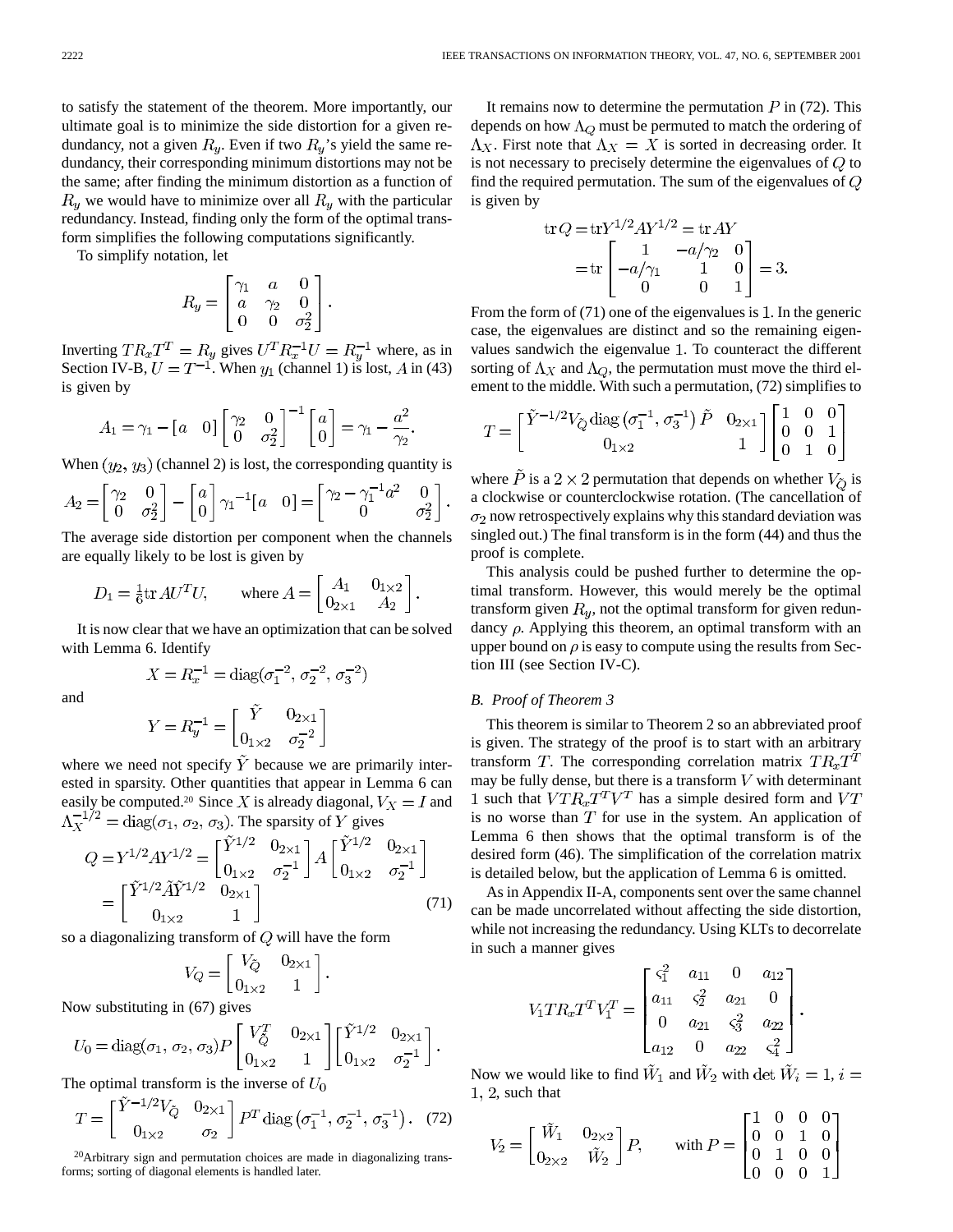gives the desired correlation structure. A solution is obtained with

$$
\tilde{W}_1 = \begin{bmatrix}\n\alpha & \beta \\
-(\alpha^2 \zeta_1^2 + \beta^2 \zeta_3)^{-1} \beta \zeta_3^2 & (\alpha^2 \zeta_1^2 + \beta^2 \zeta_3)^{-1} \alpha \zeta_1^2\n\end{bmatrix}
$$
\n
$$
\tilde{W}_2 = \begin{bmatrix}\n\gamma & \delta \\
-(\gamma^2 \zeta_2^2 + \delta^2 \zeta_4)^{-1} \delta \zeta_4^2 & (\gamma^2 \zeta_2^2 + \delta^2 \zeta_4)^{-1} \gamma \zeta_3^2\n\end{bmatrix}
$$

where  $\alpha$  is a root of

$$
\alpha^{2} - \frac{\beta(\varsigma_{3}^{2}\varsigma_{4}^{2}a_{11}^{2} + \varsigma_{2}^{2}\varsigma_{3}^{2}a_{12}^{2} - \varsigma_{1}^{2}\varsigma_{4}^{2}a_{21}^{2} + \varsigma_{1}^{2}\varsigma_{2}^{2}a_{22}^{2})}{\varsigma_{1}^{2}(\varsigma_{4}^{2}a_{11}a_{21} + \varsigma_{2}^{2}a_{12}a_{22})} \alpha + \frac{\beta^{2}\varsigma_{1}^{2}}{\varsigma_{3}^{2}} = 0 \quad (73)
$$

and

$$
\gamma = \frac{\delta \varsigma_4^2 (\alpha a_{11} + \beta a_{21})}{\varsigma_2^2 (\alpha a_{12} + \beta a_{22})}.
$$
\n(74)

The validity of this solution places no constraint on  $\delta$ . The choice of  $\beta$  should ensure that (73) has real roots and (74) does not involve a division by zero. These requirements are easily satisfied by choosing  $\beta$  to have the same sign as  $\zeta_3^2 \zeta_4^2 a_{11}^2$  +  $\zeta_2^2 \zeta_3^2 a_{12}^2 - \zeta_1^2 \zeta_4^2 a_{21}^2 + \zeta_1^2 \zeta_2^2 a_{22}^2$  and eliminating a few isolated points.21

With  $V = V_2 V_1$ , we have a transform such that VT is at least as good as  $T$ ; i.e.,  $VT$  gives the same average side distortion and at most the same redundancy as T. Also,  $VTR_xT^T V^T$  has a simple block diagonal form. This block diagonal form permits an application of Lemma 6 which shows that the optimal transform is of the desired form (46). The application of Lemma 6 parallels its use in Appendix II-A and is thus omitted. This completes the proof.

Note that the complicated dependence of  $V_2$  on the various parameters hinders extending this method of proof to Conjecture 5.

#### *C. Proof of Theorem 4*

First note that for high  $\rho$ , the distortion given by (54) is dominated by the first term, so the  $\varsigma_{2i}$ 's must be the K smallest variances. Since we are interested in the pairing but not the order of the pairs, we may assign

$$
\varsigma_{2i} = \sigma_{2K+1-i}
$$
, for  $i = 1, 2, ..., K$ 

without loss of generality. Now it remains to show that

$$
\varsigma_{2i-1} = \sigma_i, \qquad \text{for } i = 1, 2, \dots, K \tag{75}
$$

minimizes (54). The proof is completed by showing that any permutation other than (75) can be improved, or is already equivalent to (75) because of nondistinct  $\sigma_i$ 's.

Suppose some permutation other than (75) is used and let  $i^*$ be the smallest i for which (75) is violated. Say  $\varsigma_{2i^*-1} = \sigma_i$ (instead of  $\sigma_{i^*}$ ). Then  $j > i^*$  because  $j \leq i^*$  would contradict the definition of  $i^*$ . Similarly, if  $\sigma_{i^*}$  is paired with  $\sigma_k$ , then  $k$  <  $2K-i+1$ , for if not (75) would be violated at  $i=2K-k+1 < i<sup>*</sup>$ .  $(k = 2K - i<sup>*</sup> + 1$  has been eliminated because this would imply that (75) is *not* violated at  $i^*$ .)

<sup>21</sup>The case  $\zeta_4^2 a_{11} a_{21} + \zeta_2^2 a_{12} a_{22} = 0$  should be handled separately. In this situation, one can achieve the desired correlation structure with  $\bar{W}_1 = I$ .

We assert that the distortion is reduced by swapping  $\sigma_{i^*}$  and  $\sigma_j$  (unless  $\sigma_{i^*} = \sigma_j$  or  $\sigma_k = \sigma_{2K-i^*+1}$ , in which case, the distortion is unchanged and we may proceed by looking for larger  $i^*$ ). The first term in (54) is unaffected by the swap, but the second term is multiplied by

$$
\left[\frac{\left(\sigma_{i^\star}^2-\sigma_{2K-i^\star+1}^2\right)\left(\sigma_{j}^2-\sigma_{k}^2\right)}{( \sigma_{i^\star}^2-\sigma_{k}^2)(\sigma_{j}^2-\sigma_{2K-i^\star+1}^2)}\right]^{1/K}.
$$

When the  $\sigma$ 's in question are distinct, this factor is less than one because of calculations for the two pair case. Since only (75) and equivalent permutations are not improved by this process, the theorem is proven.

#### ACKNOWLEDGMENT

The authors are grateful to M. T. Orchard, A. R. Reibman, V. A. Vaishampayan, and Y. Wang for exchanging ideas pertaining to MD coding. They wish to thank R. Han for providing image file size statistics and S. Rangan for his help in stating and proving Lemma 6. Many useful comments were provided by A. Lozano, J. E. Mazo, and the anonymous reviewers. Finally, the authors wish to thank T. M. Cover, A. Gersho, L. Ozarow, and H. S. Witsenhausen for clarifying the early history of the MD problem.

#### **REFERENCES**

- [1] M. T. Orchard, Y. Wang, V. Vaishampayan, and A. R. Reibman, "Redundancy rate-distortion analysis of multiple description coding using pairwise correlating transforms," in *Proc. IEEE Int. Conf. Image Processing*, vol. I, Santa Barbara, CA, Oct. 1997, pp. 608–611.
- [2] A. A. El Gamal and T. M. Cover, "Achievable rates for multiple descriptions," *IEEE Trans. Inform. Theory*, vol. IT-28, pp. 851–857, Nov. 1982.
- [3] H. S. Witsenhausen, "On source networks with minimal breakdown degradation," *Bell Syst. Tech. J.*, vol. 59, no. 6, pp. 1083–1087, July–Aug. 1980.
- [4] J. K. Wolf, A. D. Wyner, and J. Ziv, "Source coding for multiple descriptions," *Bell Syst. Tech. J.*, vol. 59, no. 8, pp. 1417–1426, Oct. 1980.
- [5] L. Ozarow, "On a source-coding problem with two channels and three receivers," *Bell Syst. Tech. J.*, vol. 59, no. 10, pp. 1909–1921, Dec. 1980.
- [6] A. Gersho, "The channel splitting problem and modulo-PCM coding," Bell Labs Memo for Record (not archived), Oct. 1979.
- [7] H. S. Witsenhausen, "Minimizing the worst-case distortion in channel splitting," *Bell Syst. Tech. J.*, vol. 60, no. 8, pp. 1979–1983, Oct. 1981.
- [8] Z. Zhang and T. Berger, "New results in binary multiple descriptions," *IEEE Trans. Inform. Theory*, vol. IT-33, pp. 502–521, July 1987.
- [9] A. Ingle and V. A. Vaishampayan, "DPCM system design for diversity systems with applications to packetized speech," *IEEE Trans. Speech Audio Processing*, vol. 3, pp. 48–57, Jan. 1995.
- [10] Y. Wang, M. T. Orchard, and A. R. Reibman, "Multiple description image coding for noisy channels by pairing transform coefficients," in *Proc. IEEE Workshop Multimedia Signal Processing*, Princeton, NJ, June 1997, pp. 419–424.
- [11]  $\longrightarrow$ , "Optimal pairwise correlating transforms for multiple description coding," in *Proc. IEEE Int. Conf. Image Processing*, Chicago, IL, Oct. 1998.
- [12] S. D. Servetto, K. Ramchandran, V. Vaishampayan, and K. Nahrstedt, "Multiple-description wavelet based image coding," in *Proc. IEEE Int. Conf. Image Processing*, Chicago, IL, Oct. 1998.
- [13] V. K. Goyal and J. Kovačević, "Optimal multiple description transform coding of Gaussian vectors," in *Proc. IEEE Data Compression Conf.*, Snowbird, UT, Mar.–Apr. 1998, pp. 388–397.
- [14] V. K. Goyal, J. Kovačević, and M. Vetterli, "Multiple description transform coding: Robustness to erasures using tight frame expansions," in *Proc. IEEE Int. Symp. Information Theory*, Cambridge, MA, Aug. 1998, p. 408.
- [15] V. K. Goyal, J. Kovačević, R. Arean, and M. Vetterli, "Multiple description transform coding of images," in *Proc. IEEE Int. Conf. Image Processing*, vol. 1, Chicago, IL, Oct. 1998, pp. 674–678.